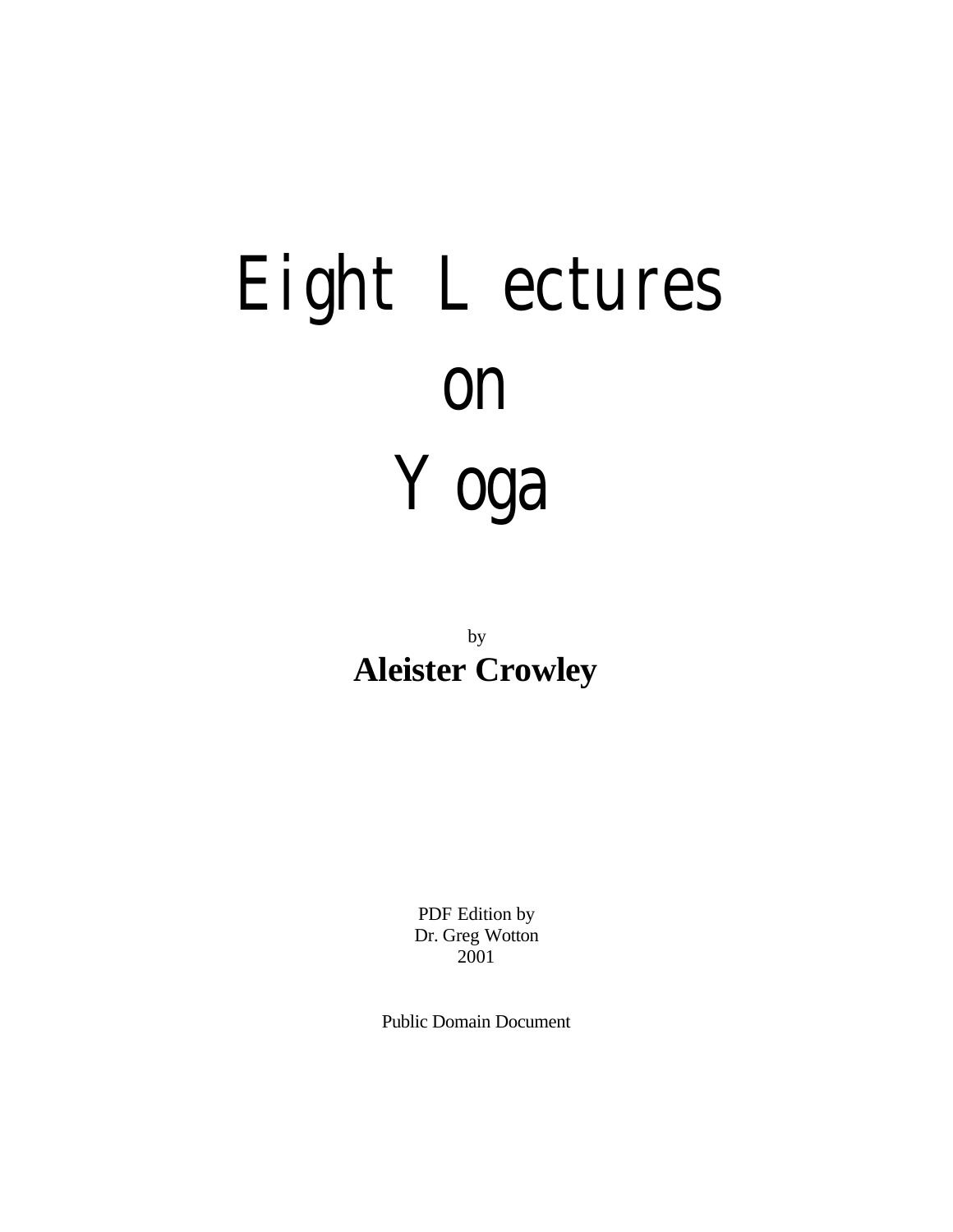## *yoga for yahoos* **First Lecture**

## *First Principles*

#### *Do what thou wilt shall be the whole of the Law.*

It is my will to explain the subject of Yoga in clear language, without resort to jargon or the enunciation of fantastic hypotheses, in order that this great science may be thoroughly understood as of universal importance.

For, like all great things, it is simple; but, like all great things, it is masked by confused thinking; and, only too often, brought into contempt by the machinations of knavery.

There is more nonsense talked and written about Yoga than about anything else in the world. Most of this nonsense, which is fostered by charlatans, is based upon the idea that there is something mysterious and Oriental about it. There isn't. Do not look to me for obelisks and odalisques, *rahat loucoum, bul-buls*, or any other tinsel imagery of the Yoga-mongers. I am neat but not gaudy. There is nothing mysterious or Oriental about anything, as everybody knows who has spent a little time intelligently in the continents of Asia and Africa. I propose to invoke the most remote and elusive of all Gods to throw clear light upon the subject -- the light of common sense.

All phenomena of which we are aware take place in our own minds, and therefore the only thing we have to look at is the mind; which is a more constant quantity over all the species of humanity than is generally supposed. What appear to be radical differences, irreconcilable by argument, are usually found to be due to the obstinacy of habit produced by generations of systematic sectarian training.

We must then begin the study of Yoga by looking at the meaning of the word. It means Union, from the same Sanskrit root as the Greek word Ζευγμα, the Latin word *jugum*, and the English word yoke. ( $\sqrt{Y}$ eug -- to join.)

When a dancing girl is dedicated to the service of a temple there is a Yoga of her relations to celebrate. Yoga, in short, may be translated 'tea fight', which doubtless accounts for the fact that all the students of Yoga in England do nothing but gossip over endless libations of Lyons' 1s. 2d.

Yoga means Union

In what sense are we to consider this? How is the word Yoga to imply a system of religious training or a description of religious experience?

You may note incidentally that the word Religion is really identifiable with Yoga. It means a binding together.

Yoga means Union.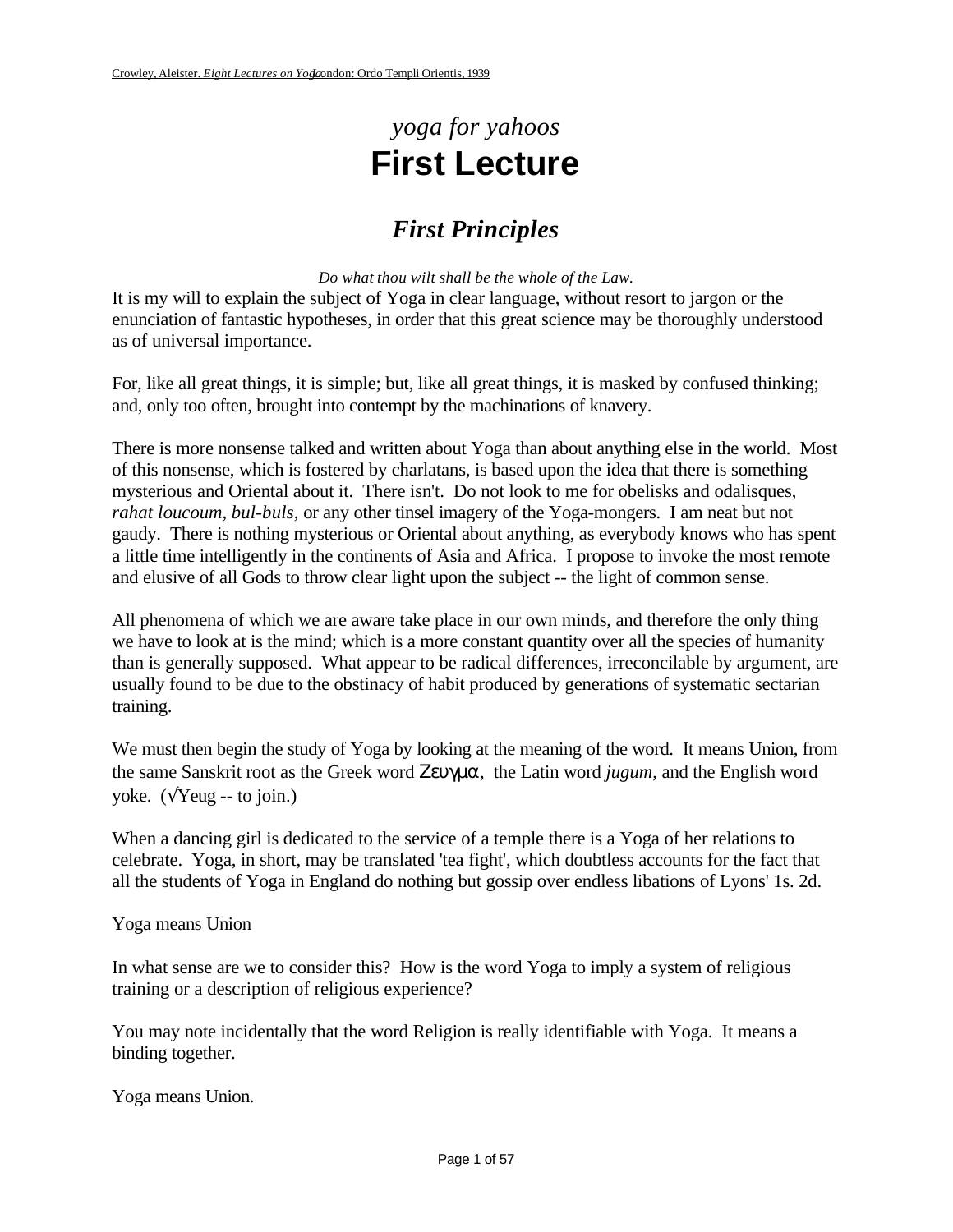What are the elements which are united or to be united when this word is used in its common sense of a practice widely spread in Hindustan whose object is the emancipation of the individual who studies and practises it from the less pleasing features of his life on this planet?

I say Hindustan, but I really mean anywhere on the earth; for research has shown that similar methods producing similar results are to be found in every country. The details vary, but the general structure is the same. Because all bodies, and so all minds, have identical Forms.

Yoga Means Union.

In the mind of a pious person, the inferiority complex which accounts for his piety compels him to interpret this emancipation as union with the gaseous vertebrae whom he has invented and called God. On the cloudy vapour of his fears his imagination has thrown a vast distorted shadow of himself, and he is duly terrified; and the more he cringes before it, the more the spectre seems to stoop to crush him. People with these ideas will never get to anywhere but Lunatic Asylums and Churches.

It is because of this overwhelming miasma of fear that the whole subject of Yoga has become obscure. A perfectly simple problem has been complicated by the most abject ethical and superstitious nonsense. Yet all the time the truth is patent in the word itself.

Yoga Means Union.

We may now consider what Yoga really is. Let us go for a moment into the nature of consciousness with the tail of an eye on such sciences as mathematics, biology, and chemistry.

In mathematics the expression  $a + b + c$  is a triviality. Write  $a + b + c = 0$ , and you obtain an equation from which the most glorious truths may be developed.

In biology the cell divides endlessly, but never becomes anything different; but if we unite cells of opposite qualities, male and female, we lay the foundations of a structure whose summit is unattainably fixed in the heavens of imagination.

Similar facts occur in chemistry. The atom by itself has few constant qualities, none of them particularly significant; but as soon as an element combines with the object of its hunger we get not only the ecstatic production of light, heat, and so forth, but a more complex structure having few or none of the qualities of its elements, but capable of further combination into complexities of astonishing sublimity. All these combinations, these unions, are Yoga.

Yoga Means Union.

How are we to apply this word to the phenomena of mind?

What is the first characteristic of everything in thought? How did it come to be a thought at all? Only by making a distinction between it and the rest of the world.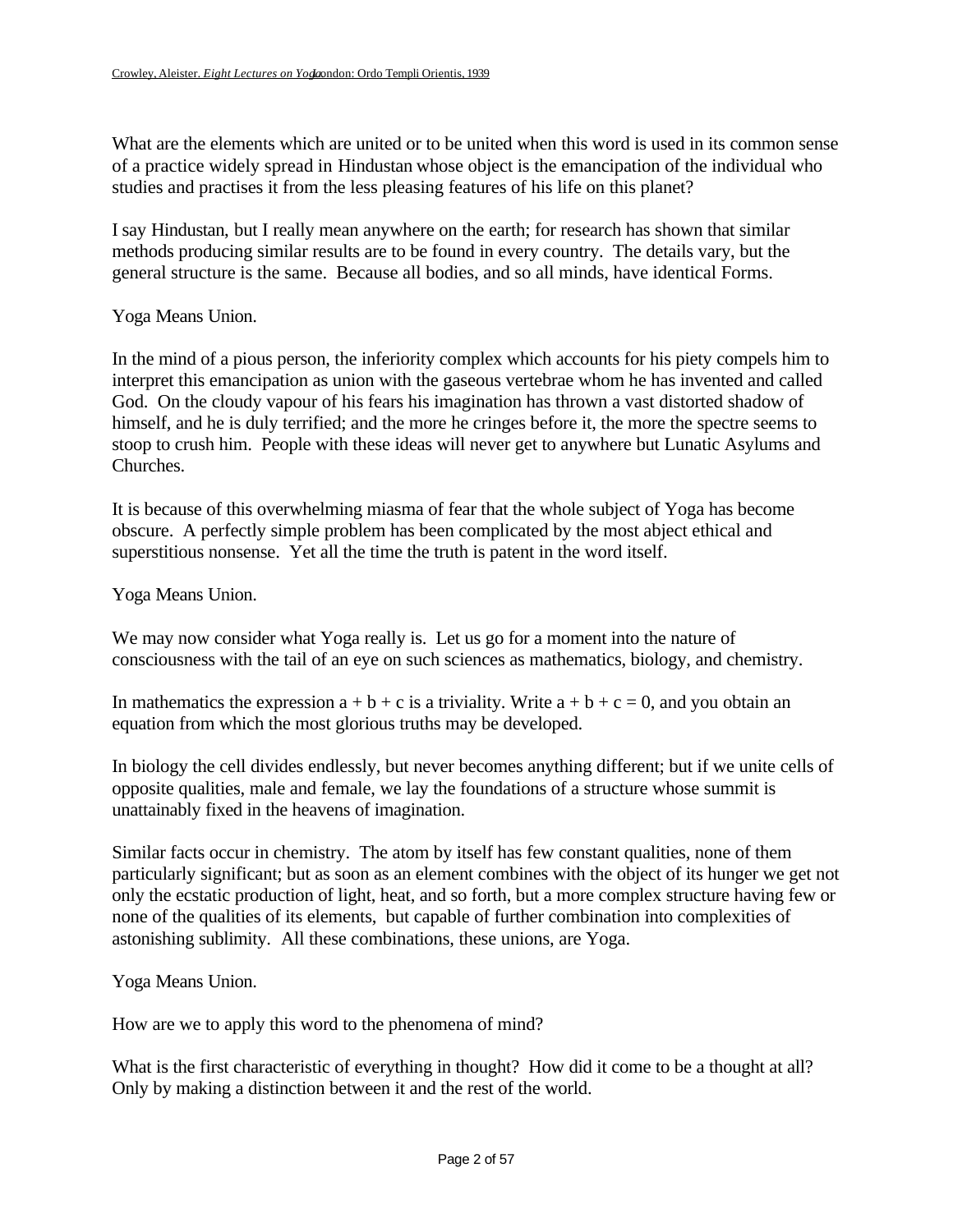The first proposition, the type of all propositions, is: S is P. There must be two things -- different things -- whose relation forms knowledge.

Yoga is first of all the union of the subject and the object of consciousness: of the seer with the thing seen.

Now, there is nothing strange of wonderful about all this. The study of the principles of Yoga is very useful to the average man, if only to make him think about the nature of the world as he supposes that he knows it.

Let us consider a piece of cheese. We say that this has certain qualities, shape, structure, colour, solidity, weight, taste, smell, consistency and the rest; but investigation has shown that this is all illusory. Where are these qualities? Not in the cheese, for different observers give quite different accounts of it. Not in ourselves, for we do not perceive them in the absence of the cheese. All 'material things', all impressions, are phantoms.

In reality the cheese is nothing but a series of electric charges. Even the most fundamental quality of all, mass, has been found not to exist. The same is true of the matter in our brains which is partly responsible for these perceptions. What then are these qualities of which we are all so sure? They would not exist without our brains; they would not exist without the cheese. They are the results of the union, that is of the Yoga, of the seer and the seen, of subject and object in consciousness as the philosophical phrase goes. They have no material existence; they are only names given to the ecstatic results of this particular form of Yoga.

I think that nothing can be more helpful to the student of Yoga than to get the above proposition firmly established in his subconscious mind. About nine-tenths of the trouble in understanding the subject is all this ballyhoo about Yoga being mysterious and Oriental. The principles of Yoga, and the spiritual results of Yoga, are demonstrated in every conscious and unconscious happening. This is that which is written in *The Book of the Law* -- Love is the law, love under will -- for Love is the instinct to unite, and the act of uniting. But this cannot be done indiscriminately, it must be done 'under will', that is, in accordance with the nature of the particular units concerned. Hydrogen has no love for Hydrogen; it is not the nature, or the 'true Will' of Hydrogen to seek to unite with a molecule of its own kind. Add Hydrogen to Hydrogen: nothing happens to its quality: it is only its quantity that changes. It rather seeks to enlarge its experience of its possibilities by union with atoms of opposite character, such as Oxygen; with this it combines (with an explosion of light, heat, and sound) to form water. The result is entirely different from either of the component elements, and has another kind of 'true Will', such as to unite (with similar disengagement of light and heat) with Potassium, while the resulting 'caustic Potash' has in its turn a totally new series of qualities, with still another 'true Will' of its own; that is, to unite explosively with acids. And so on.

It may seem to some of you that these explanations have rather knocked the bottom out of Yoga; that I have reduced it to the category of common things. That was my object. There is no sense in being frightened of Yoga, awed by Yoga, muddled and mystified by Yoga, or enthusiastic over Yoga. If we are to make any progress in its study, we need clear heads and the impersonal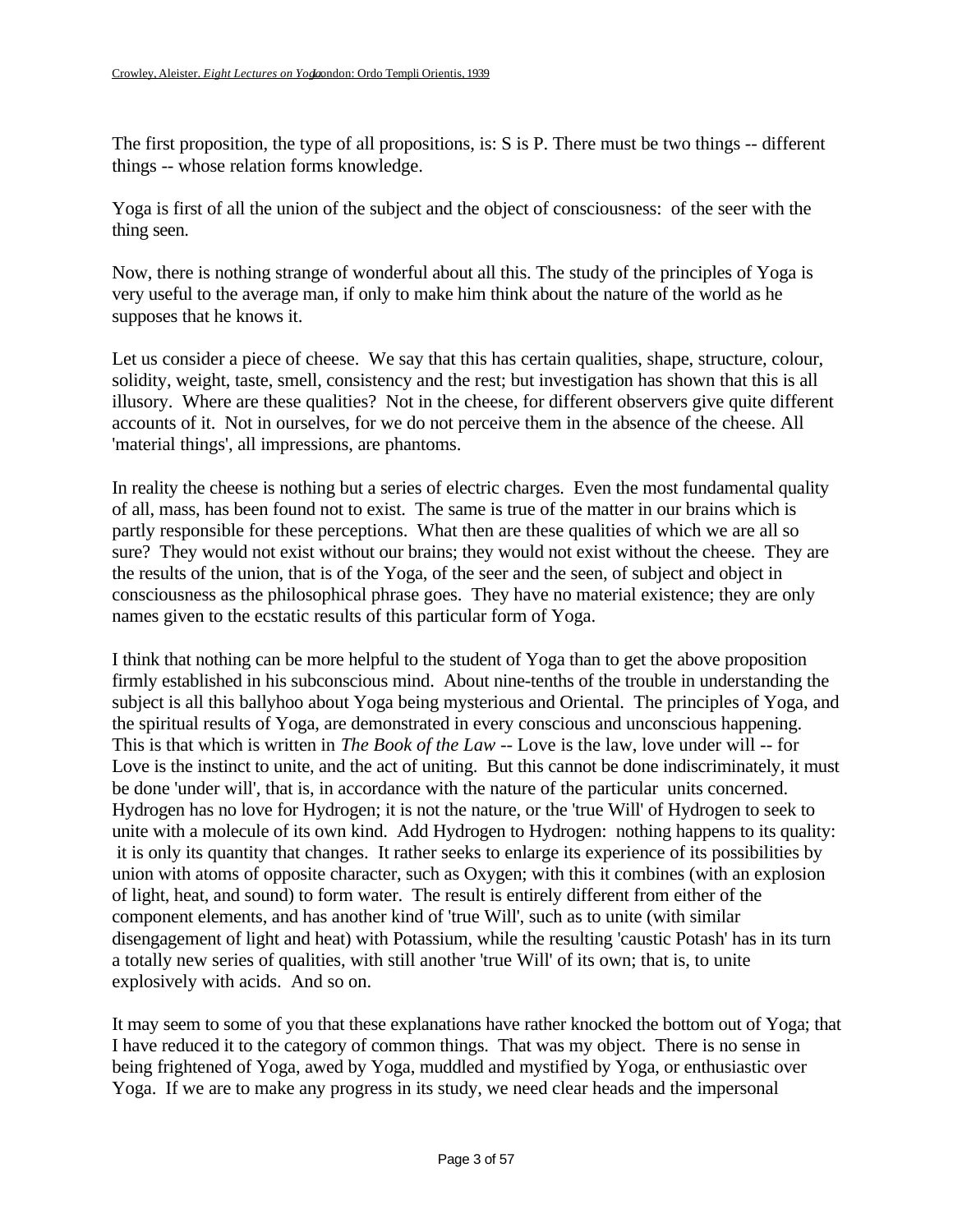scientific attitude. It is especially important not to bedevil ourselves with Oriental jargon. We may have to use a few Sanskrit words; but that is only because they have no English equivalents; and any attempt to translate them burdens us with the connotations of the existing English words which we employ. However, these words are very few; and, if the definitions which I propose to give you are carefully studied, they should present no difficulty.

Having now understood that Yoga is the essence of all phenomena whatsoever, we may ask what is the special meaning of the word in respect of our proposed investigation, since the process and the results are familiar to every one of us; so familiar indeed that there is actually nothing else at all of which we have any knowledge. It *is* knowledge.

What is it we are going to study, and why should we study it?

The answer is very simple.

All this Yoga that we know and practice, this Yoga that produced these ecstatic results that we call phenomena, includes among its spiritual emanations a good deal of unpleasantness. The more we study this universe produced by our Yoga, the more we collect and synthesize our experience, the nearer we get to a perception of what the Buddha declared to be characteristic of all component things: Sorrow, Change, and Absence of any permanent principle. We constantly approach his enunciation of he first two 'Noble Truths', as he called them. 'Everything is Sorrow'; and 'The cause of Sorrow is Desire'. By the word 'Desire' he meant exactly what is meant by 'Love' in *The Book of the Law* which I quoted a few moments ago. 'Desire' is the need of every unit to extend its experience by combining with its opposite.

It is easy enough to construct the whole series of arguments which lead up to the first 'Noble Truth'.

Every operation of Love is the satisfaction of a bitter hunger, but the appetite only grows fiercer by satisfaction; so that we can say with the Preacher: 'He that increaseth knowledge increaseth Sorrow.' The root of all this sorrow is in the sense of insufficiency; the need to unite, to lose oneself in the beloved object, is the manifest proof of this fact, and it is clear also that the satisfaction produces only a temporary relief, because the process expands indefinitely. The thirst increases with drinking. The only complete satisfaction conceivable would be the Yoga of the atom with the entire universe. This fact is easily perceived, and has been constantly expressed in the mystical philosophies of the West; the only goal is 'Union with God'. Of course, we only use the word 'God' because we have been brought up in superstition, and the higher philosophers both in the East and in the West have preferred to speak of union with the All or with the Absolute. More superstitions!

Very well, then, there is no difficulty at all; since every thought in our being, every cell in our bodies, every electron and proton of our atoms, is nothing but Yoga and the result of Yoga. All we have to do to obtain emancipation, satisfaction, everything we want is to perform this universal and inevitable operation upon the Absolute itself. Some of the more sophisticated members of my audience may possibly be thinking that there is a catch in it somewhere. They are perfectly right.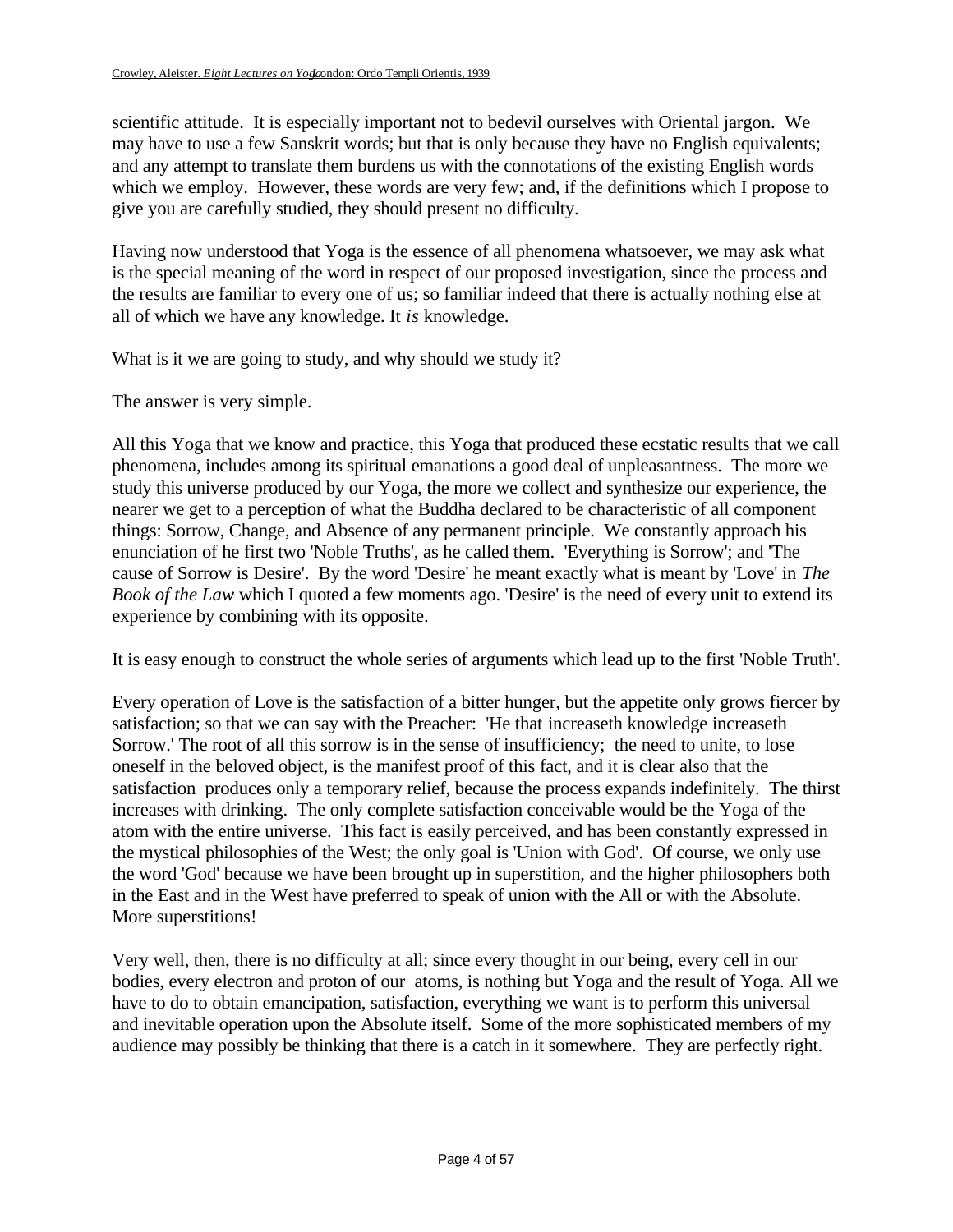The snag is simply this. Every element of which we are composed is indeed constantly occupied in the satisfaction of its particular needs by its own particular Yoga; but for that very reason it is completely obsessed by its own function, which it must naturally consider as the Be-All and End-All of its existence. For instance, if you take a glass tube open at both ends and put it over a bee on the window panel it will continue beating against the window to the point of exhaustion and death, instead of escaping through the tube. We must not confuse the necessary automatic functioning of any of our elements with the true Will which is the proper orbit of any star. A human being only acts as a unit at all because of countless generations of training. Evolutionary processes have set up a higher order of Yogic action by which we have managed to subordinate what we consider particular interests to what we consider the general welfare. We are communities; and our well-being depends upon the wisdom of our Councils, and the discipline with which their decisions are enforced. The more complicated we are, the higher we are in the scale of evolution, the more complex and difficult is the task of legislation and of maintaining order.

In highly civilized communities like our own, (loud laughter) the individual is constantly being attacked by conflicting interests and necessities; his individuality is constantly being assailed by the impact of other people; and in a very large number of cases he is unable to stand up to the strain. 'Schizophrenia', which is a lovely word, and may or may not be found in your dictionary, is an exceedingly common complaint. It means the splitting up of the mind. In extreme cases we get the phenomena of multiple personality, Jekyll and Hyde, only more so. At the best, when a man says T he refers only to a transitory phenomenon. His T changes as he utters the word. But -philosophy apart -- it is rarer and rarer to find a man with a mind of his own and a will of his own, even in this modified sense.

I want you therefore to see the nature of the obstacles to union with the Absolute. For one thing, the Yoga which we constantly practice has not invariable results; there is a question of attention, of investigation, of reflexion. I propose to deal in a future instruction with the modifications of our perception thus caused, for they are of great importance to our science of Yoga. For example, the classical case of the two men lost in a thick wood at night. One says to the other: 'That dog barking is not a grasshopper; it is the creaking of a cart'. Or again, 'He thought he saw a banker's clerk descending from a bus. He looked again, and saw it was a hippopotamus'.

Everyone who has done any scientific investigation knows painfully how every observation must be corrected again and again. The need of Yoga is so bitter that it blinds us. We are constantly tempted to see and hear what we want to see and hear.

It is therefore incumbent upon us, if we wish to make the universal and final Yoga with the Absolute, to master every element of our being, to protect it against all civil and external war, to intensify every faculty to the utmost, to train ourselves in knowledge and power to the utmost; so that at the proper moment we may be in perfect condition to fling ourselves up into the furnace of ecstasy which flames from the abyss of annihilation.

*Love is the law, love under will.*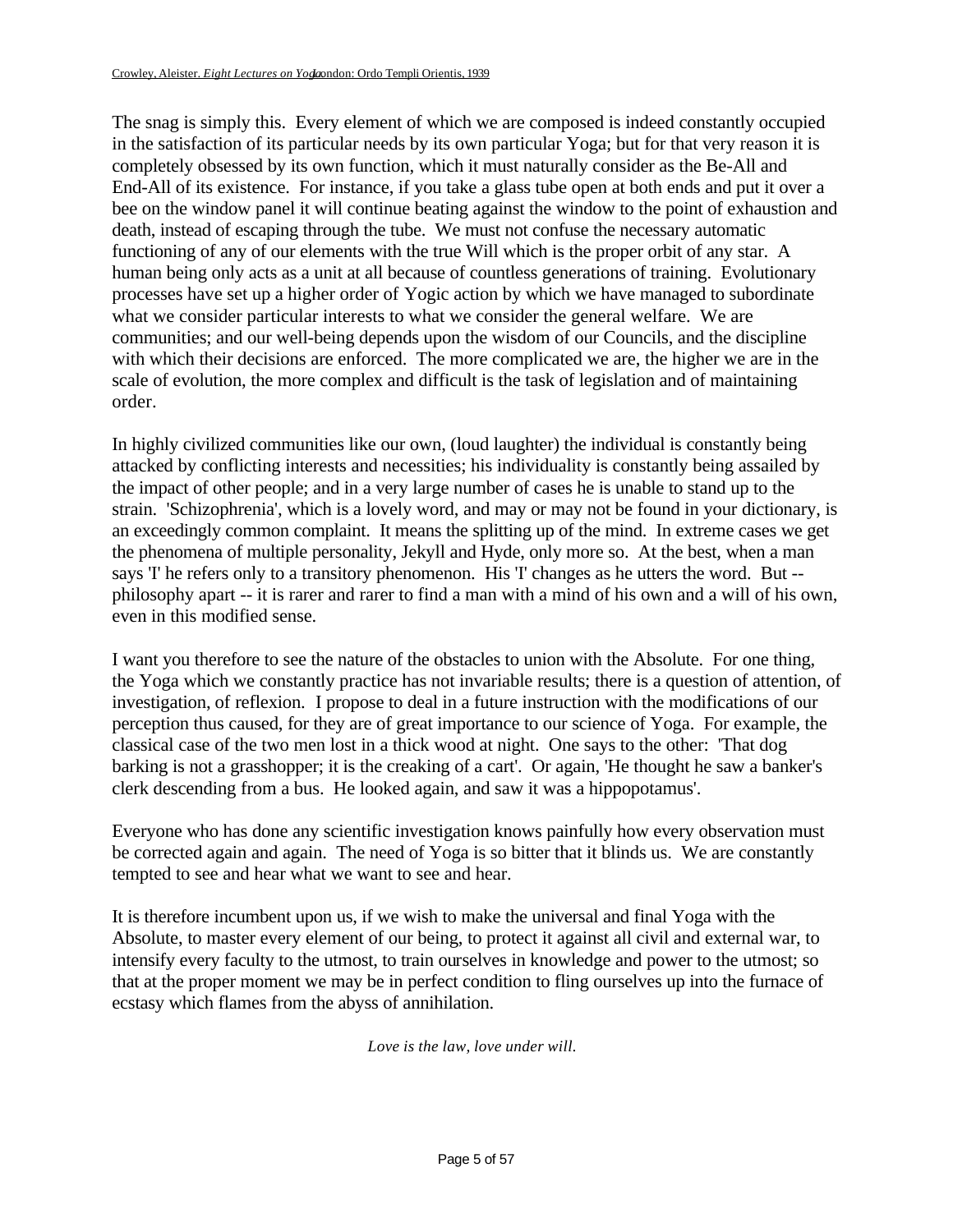## *yoga for yahoos* **Second Lecture**

### *Yama*

*Do what thou wilt shall be the whole of the Law.*

Stars and placental amniotes! And ye inhabitants of the ten thousand worlds!

The conclusion of our researches last week was that the ultimate Yoga which gives emancipation, which destroys the sense of separateness which is the root of Desire, is to be made by the concentration of every element of one's being, and annihilating it by intimate combustion with the universe itself.

I might here note, in parenthesis, that one of the difficulties of doing this is that all the elements of the Yogi increase in every way exactly as he progresses, and by reason of that progress. However, it is no use crossing our bridges until we come to them, and we shall find that by laying down serious scientific principles based on universal experience they will serve us faithfully through every stage of the journey.

When I first undertook the investigation of Yoga, I was fortunately equipped with a very sound training in the fundamental principles of modern science. I saw immediately that if we were to put any common sense into the business (science is nothing but instructed common sense), the first thing to do was to make a comparative study of the different systems of mysticism. It was immediately apparent that the results all over the world were identical. They were masked by sectarian theories. The methods all over the world were identical; this was masked by religious prejudice and local custom. But in their quiddity -- identical! This simple principle proved quite sufficient to disentangle the subject from the extraordinary complexities which have confused its expression.

When it came to the point of preparing a simple analysis of the matter, the question arose: what terms shall we use? The mysticisms of Europe are hopelessly muddled; the theories have entirely overlaid the methods. The Chinese system is perhaps the most sublime and the most simple; but, unless one is born a Chinese, the symbols are of really unclimbable difficulty. The Buddhist system is in some ways the most complete, but it is also the most recondite. The words are excessive in length and difficult to commit to memory; and generally speaking, one cannot see the wood for the trees. But from the Indian system, overloaded though it is by accretions of every kind, it is comparatively easy to extract a method which is free from unnecessary and undesirable implications, and to make an interpretation of it intelligible to, and acceptable by, European minds. It is this system, and this interpretation of it, which I propose to put before you.

The great classic of Sanskrit literature is the Aphorisms of Patañjali. He is at least mercifully brief, and not more than ninety or ninety-five percent of what he writes can be dismissed as the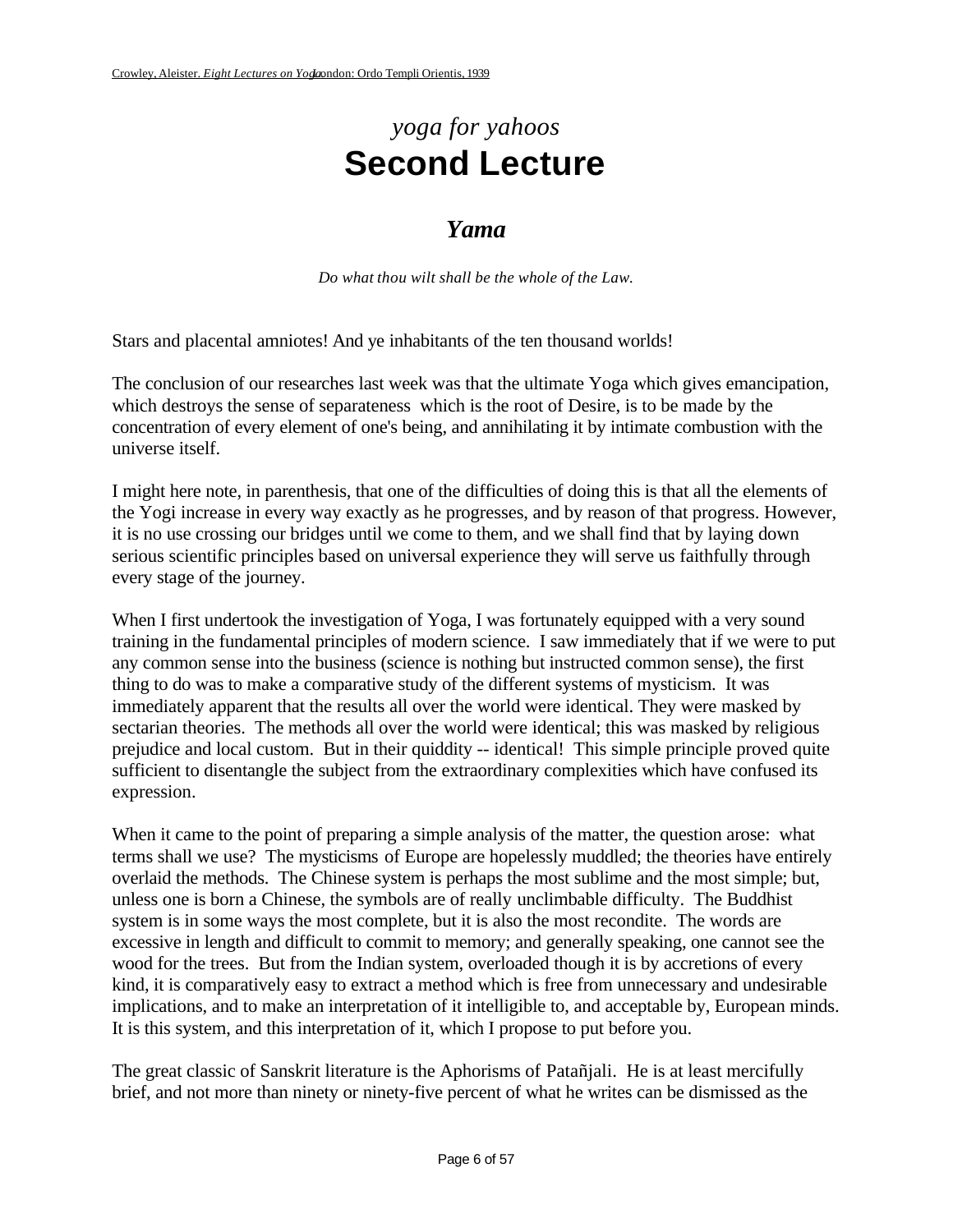ravings of a disordered mind. What remains is twenty-four carat gold. I now proceed to bestow it.

It is said that Yoga has eight limbs. Why limbs I do not know. But I have found it convenient to accept this classification, and we can cover the ground very satisfactorily by classing our remarks under these eight headings. These headings are:

- 1. *Yama*.
- 2. *Niyama.*
- 3. *A¤sana.*
- 4. *Pra¤n²a¤ya¤ma*.
- 5. *Pratya¤ha¤ra.*
- 6. *Dha¤rana¤.*
- 7. *Dhya¤na.*
- 8. *Sama¤dhi.*

Any attempt to translate these words will mire us in a hopeless quag of misunderstanding. What we can do is to deal with each one in turn, giving at the outset some sort of definition or description which will enable us to get a fairly complete idea of what is meant. I shall accordingly begin with an account of *yama*.

Attend! Perpend! Transcend!

*Yama* is the easiest of the eight limbs of Yoga to define, and corresponds pretty closely to our word 'control'. When I tell you that some have translated it 'morality', you will shrink appalled and aghast at this revelation of the brainless baseness of humanity.

The word 'control' is here not very different from the word 'inhibition' as used by biologists. A primary cell, such as the amoeba, is in one sense completely free, in another completely passive. All parts of it are alike. Any part of its surface can ingest its food. If you cut it in half, the only result is that you have two perfect amoebae instead of one. How far is this condition removed in the evolutionary scale from trunk murders!

Organisms developed by specializing their component structures have not achieved this so much by an acquisition of new powers, as by a restriction of part of the general powers. Thus, a Harley Street specialist is simply an ordinary doctor who says: 'I won't go out and attend to a sick person; I won't, I won't, I won't'.

Now what is true of cells is true of all already potentially specialized organs. Muscular power is based upon the rigidity of bones, and upon the refusal of joints to allow any movement in any but the appointed directions. The more solid the fulcrum, the more efficient the lever. The same remark applies to moral issues. These issues are in themselves perfectly simple; but they have been completely overlaid by the sinister activities of priests and lawyers.

There is no question of right or wrong in any abstract sense about any of these problems. It is absurd to say that it is 'right' for chlorine to combine enthusiastically with hydrogen, and only in a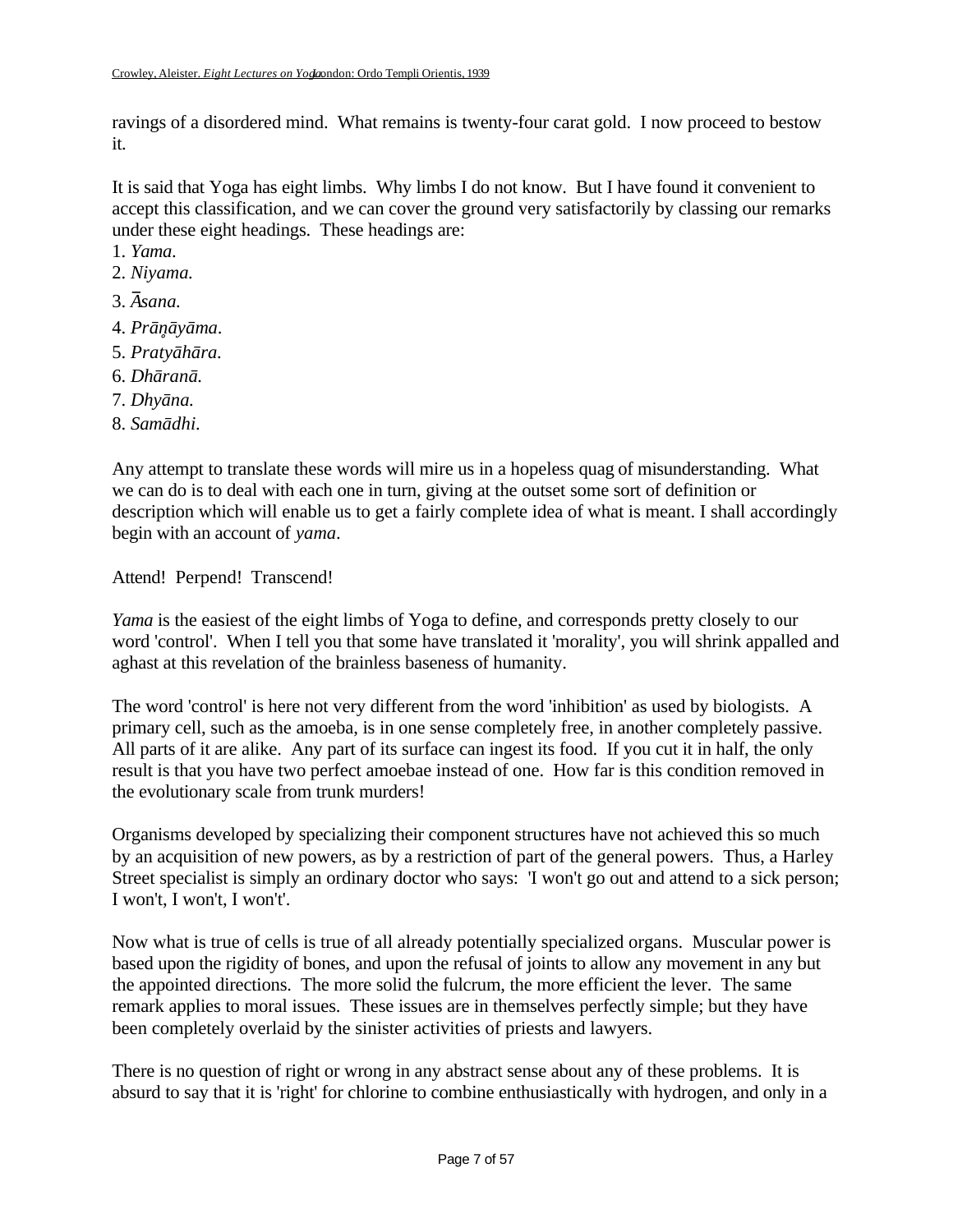very surly way with oxygen. It is not virtuous of a hydra to be hermaphrodite, or contumacious on the part of an elbow not to move freely in all directions. Anybody who knows what his job is has only one duty, which is to get that job done. Anyone who possesses a function has only one duty to that function, to arrange for its free fulfilment.

Do what thou wilt shall be the whole of the Law.

We shall not be surprised therefore if we find that the perfectly simple term *yama* (or Control) has been bedevilled out of all sense by the mistaken and malignant ingenuity of the pious Hindu. He has interpreted the word 'control' as meaning compliance with certain fixed proscriptions. There are quite a lot of prohibitions grouped under the heading of *yama*, which are perhaps quite necessary for the kind of people contemplated by the Teacher, but they have been senselessly elevated into universal rules. Everyone is familiar with the prohibition of pork as an article of diet by Jews and Mohammedans. This has nothing to do with *yama*, or abstract righteousness. It was due to the fact that pork in eastern countries was infected with the trichina; which killed people who ate pork improperly cooked. It was no good telling the savages that fact. Any way, they would only have broken the hygienic command when greed overcame them. The advice had to be made a universal rule, and supported with the authority of a religious sanction. They had not the brains to believe in trichinosis; but they were afraid of Jehovah and Jehannum. Just so, under the grouping of *yama* we learn that the aspiring Yogi must become 'fixed in the non-receiving of gifts', which means that if anyone offers you a cigarette or a drink of water, you must reject his insidious advances in the most Victorian manner. It is such nonsense as this which brings the science of Yoga into contempt. But it isn't nonsense if you consider the class of people for whom the injunction was promulgated; for, as we will be shown later, preliminary to the concentration of the mind is the control of the mind, which means the calm of the mind, and the Hindu mind is so constituted that if you offer a man the most trifling object, the incident is a landmark in his life. It upsets him completely for years.

In the East, an absolutely automatic and thoughtless act of kindness to a native is liable to attach him to you, body and soul, for the rest of his life. In other words, it is going to upset him; and as a budding Yogi he has got to refuse it. But even the refusal is going to upset him quite a lot; and therefore he has got to become 'fixed' in refusal; that is to say, he has got to erect by means of habitual refusal a psychological barrier so strong that he can really dismiss the temptation without a quiver, or a quaver, or even a demisemiquaver of thought. I am sure you will see that an absolute rule is necessary to obtain this result. It is obviously impossible for him to try to draw the line between what he may receive and what he may not; he is merely involved in a Socratic dilemma; whereas if he goes to the other end of the line and accepts everything, his mind is equally upset by the burden of the responsibility of dealing with the things he has accepted. However, all these considerations do not apply to the average European mind. If someone gives me 200,000 pounds sterling, I automatically fail to notice it. It is a normal circumstance of life. Test me!

There are a great many other injunctions, all of which have to be examined independently in order to find whether they apply to Yoga in general, and to the particular advantage of any given student. We are to exclude especially all those considerations based on fantastic theories of the universe, or on the accidents of race or climate.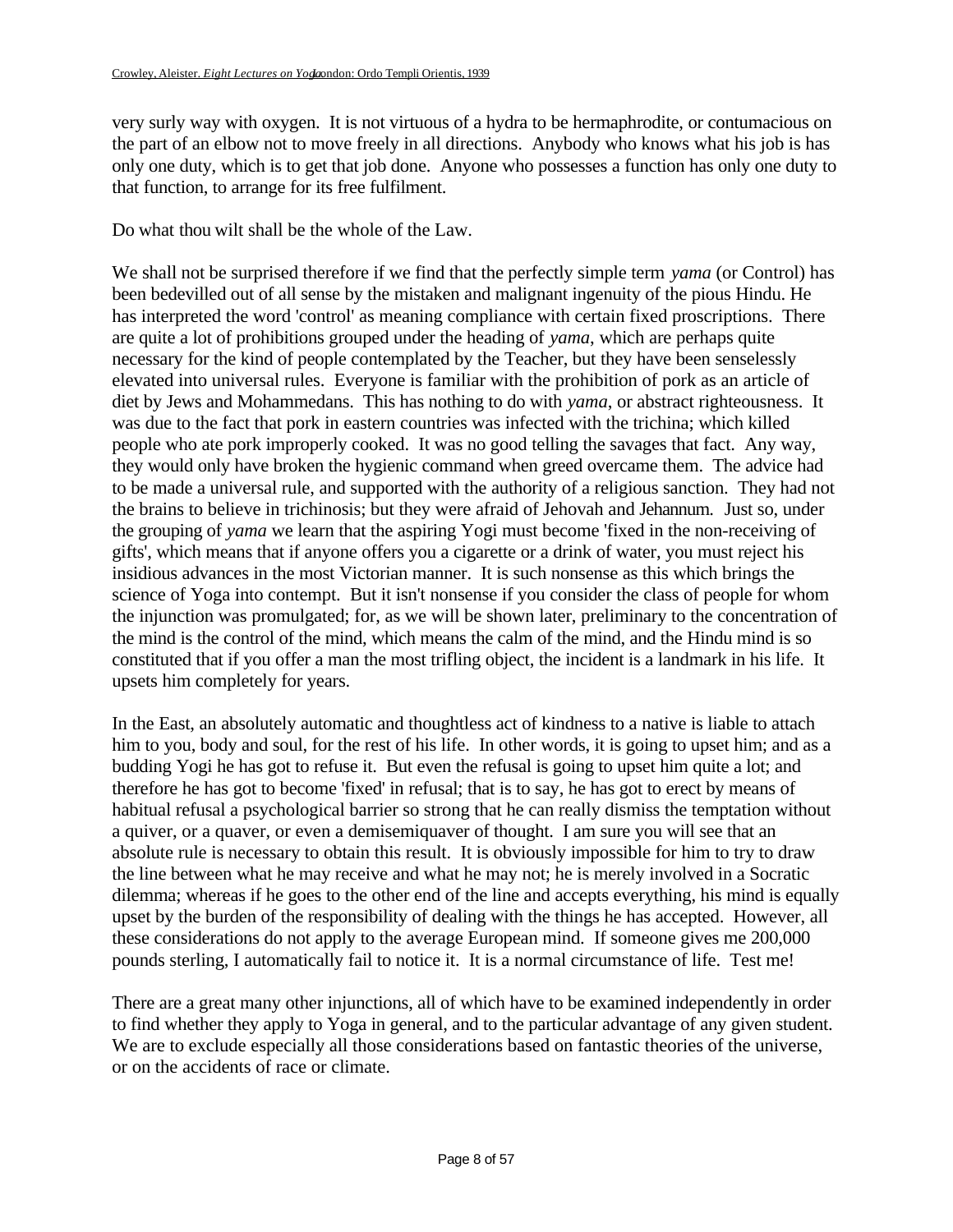For instance, in the time of the late Maharajah of Kashmir, *mahsir* fishing was forbidden throughout his territory; because, when a child, he had been leaning over the parapet of a bridge over the Jhilam at Srinagar, and inadvertently opened his mouth, so that a *mahsir* was able to swallow his soul. It would never have done for a *Sahib* -- a *Mlecha*! -- to catch that *mahsir*. This story is really typical of 90% of the precepts usually enumerated under the heading *yama*. The rest are for the most part based on local and climatic conditions, and they may or may not be applicable to your own case. And, on the other hand, there are all sorts of good rules which have never occurred to a teacher of Yoga; because those teachers never conceived the condition in which many people live today. It never occurred to the Buddha or Patañjali or Mansur el-Hallaj to advise his pupils not to practise in a flat with a wireless set next door.

The result of all this is that all of you who are worth your salt will be absolutely delighted when I tell you to scrap all the rules and discover your own. Sir Richard Burton said: "He noblest lives and noblest dies, who makes and keeps his self-made laws". This is, of course, what every man of science has to do in every experiment. This is what constitutes an experiment. The other kind of man has only bad habits. When you explore a new country, you don't know what the conditions are going to be; and you have to master those conditions by the method of trial and error. We start to penetrate the stratosphere; and we have to modify our machines in all sorts of ways which were not altogether foreseen. I wish to thunder forth once more that no questions of right or wrong enter into our problems. But in the stratosphere it is 'right' for a man to be shut up in a pressure-resisting suit electrically heated, with an oxygen supply, whereas it would be 'wrong' for him to wear it if he were running the three miles in the summer sports in the Tanezrouft.

This is the pit into which all the great religious teachers have hitherto fallen, and I am sure you are all looking hungrily at me in the hope of seeing me do likewise. But no! There is one principle which carries us through all conflicts concerning conduct, because it is perfectly rigid and perfectly elastic: -- 'Do what thou wilt shall be the whole of the law'.

So: it is not the least use to come and pester me about it. Perfect mastery of the violin in six easy lessons by correspondence! Should I have the heart to deny you? But *yama* is different. Do what thou wilt shall be the whole of the Law. *That is Yama*.

Your object is to perform Yoga. Your True Will is to attain the consummation of marriage with the universe, and your ethical code must constantly be adapted precisely to the conditions of your experiment. Even when you have discovered what your code is, you will have to modify it as you progress; it 'remould it nearer to the heart's desire' -- Omar Khayyâm. Just so, in a Himalayan expedition your rule of daily life in the valleys of Sikkim or the Upper Indus will have to be changed when you get to the glacier. But it is possible to indicate (in general terms expressed with the greatest caution) the 'sort' of thing that is likely to be bad for you. Anything that weakens the body, that exhausts, disturbs or inflames the mind is deprecable. You are pretty sure to find as you progress that there are some conditions that cannot be eliminated at all in your particular circumstances; and then you have to find a way of dealing with these so that they make a minimum of trouble. And you will find that you cannot conquer the obstacle of *yama*, and dismiss it from your mind once and for all. Conditions favourable for the beginner may become an intolerable nuisance to the adept, while, on the other hand, things which matter very little in the beginning become most serious obstacles later on.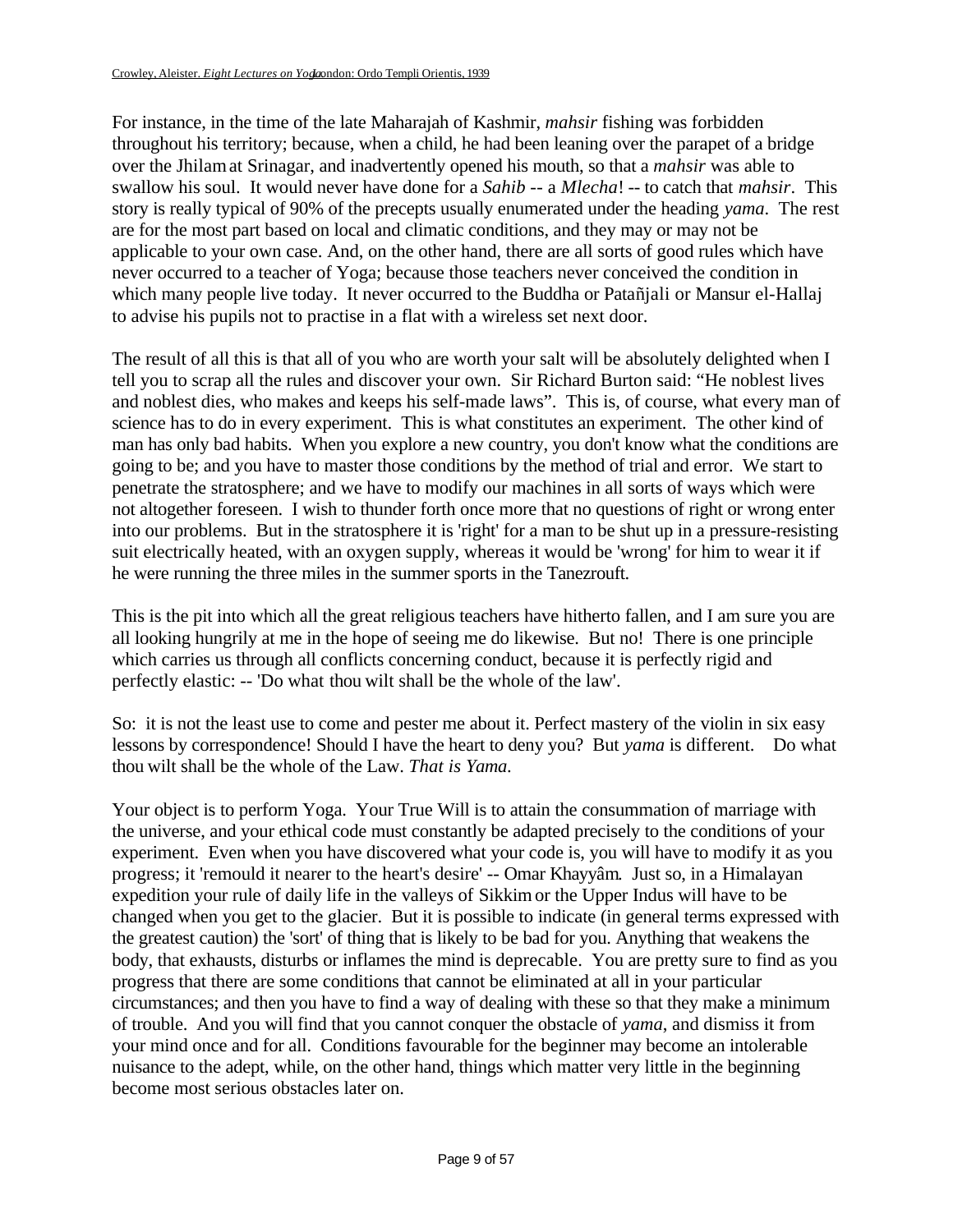Another point is that quite unsuspected problems arise in the course of the training. The whole question of the subconscious mind can be dismissed almost as a joke by the average man as he goes about his daily business; it becomes a very real trouble when you discover that the tranquillity of the mind is being disturbed by a type of thought whose existence had previously been unsuspected, and whose source is unimaginable.

Then again there is no perfection of materials; there will always be errors and weaknesses, and the man who wins through is the man who manages to carry on with a defective engine. The actual strain of the work develops the defects; and it is a matter of great nicety of judgement to be able to deal with the changing conditions of life. It will be seen that the formula -- 'Do what thou wilt shall be the whole of the Law' has nothing to do with 'Do as you please'.

It is much more difficult to comply with the Law of Thelema than to follow out slavishly a set of dead regulations. Almost the only point of emancipation, in the sense of relief from a burden, is just the difference between Life and Death.

To obey a set of rules is to shift the whole responsibility of conduct on to some superannuated *bodhisattva*, who would resent you bitterly if he could see you, and tick you off in no uncertain terms for being such a fool as to think you could dodge the difficulties of research by the aid of a set of conventions which have little or nothing to do with actual conditions.

Formidable indeed are the obstacles we have created by the simple process of destroying our fetters. The analogy of the conquest of the air holds excellently well. The things that worry the pedestrian worry us not at all; but to control a new element your *yama* must be that biological principle of adaptation to the new conditions, adjustment of the faculties to those conditions, and consequent success in those conditions, which were enunciated in respect of planetary evolution by Herbert Spencer and now generalized to cover all modes of being by the Law of Thelema.

But now let me begin to unleash my indignation. My job -- the establishment of the Law of Thelema -- is a most discouraging job. It is the rarest thing to find anyone who has any ideas at all on the subject of liberty. Because the Law of Thelema is the law of liberty, everybody's particular hair stands on end like the quills of the fretful porpentine; they scream like an uprooted mandrake, and flee in terror from the accursed spot. Because: the exercise of liberty means that you have to think for yourself, and the natural inertia of mankind wants religion and ethics ready-made. However ridiculous or shameful a theory or practice is, they would rather comply than examine it. Sometimes it is hook-swinging or *Satï*; sometimes consubstantiation or supralapsarianism; they do not mind what they are brought up in, as long as they are well brought up. They do not want to be bothered about it. The Old School Tie wins through. They never suspect the meaning of the pattern on the tie: the Broad Arrow.

You remember Dr. Alexandre Manette in *A Tale of Two Cities*. He had been imprisoned for many years in the Bastille, and to save himself from going mad had obtained permission to make shoes. When he was released, he disliked it. He had to be approached with the utmost precaution; he fell into an agony of fear if his door was left unlocked; he cobbled away in a frenzy of anxiety lest the shoes should not be finished in time -- the shoes that nobody wanted. Charles Dickens lived at a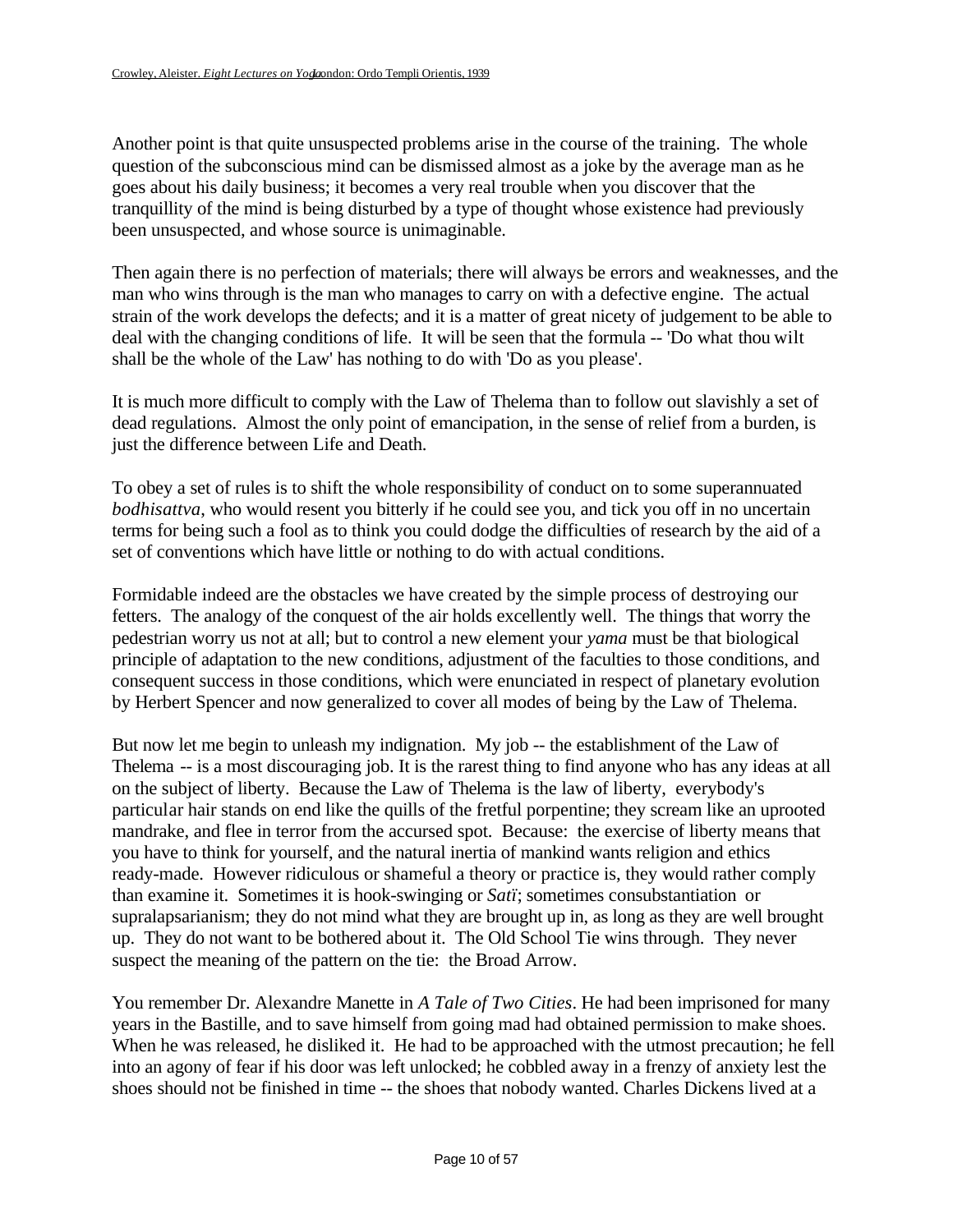time and in a country such that this state of mind appeared abnormal and even deplorable, but today it is a characteristic of 95 per cent of the people of England. Subjects that were freely discussed under Queen Victoria are now absolutely taboo; because everyone knows subconsciously that to touch them, however gently, is to risk precipitating the catastrophe of their dry-rot.

There are not going to be many Yogis in England, because there will not be more than a very few indeed who will have the courage to tackle even this first of the eight limbs of Yoga: *Yama*.

I do not think that anything will save the country: unless through war and revolution, when those who wish to survive will have to think and act for themselves according to their desperate needs, and not by some rotten yardstick of convention. Why, even the skill of the workman has almost decayed within a generation! Forty years ago there were very few jobs that a man could not do with a jack-knife and a woman with a hairpin; today you have to have a separate gadget for every trivial task.

If you want to become Yogis, you will have to get a move on.

*Lege! Judica! Tace!*

*Love is the law, love under will.*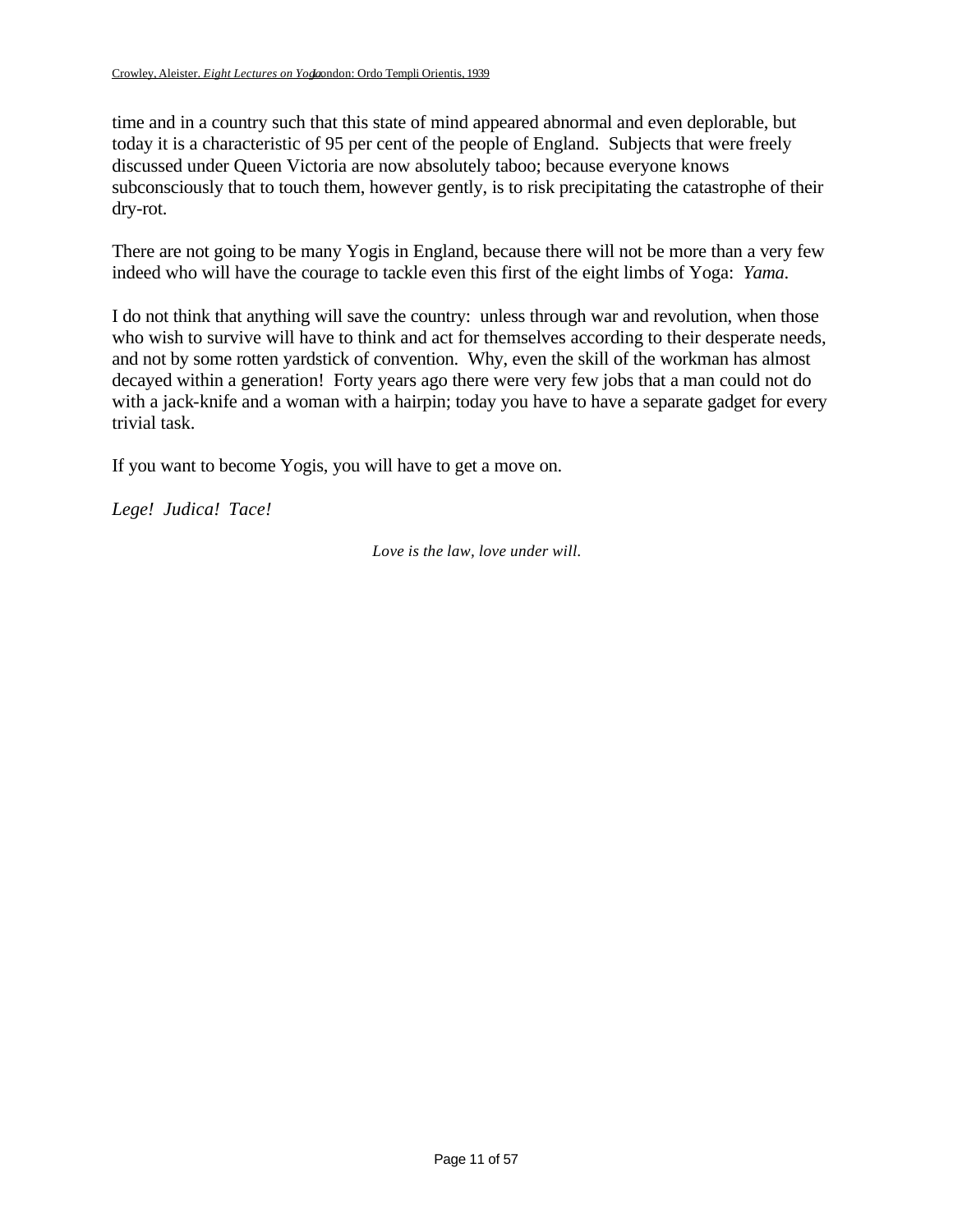# *yoga for yahoos* **Third Lecture**

## *Niyama*

*Do what thou wilt shall be the whole of the Law.*

The subject of my third lecture is *Niyama*. *Niyama*? Hm! The inadequacy of even the noblest attempts to translate these wretched Sanskrit words is now about to be delightfully demonstrated. The nearest I can get to the meaning of *niyama* is 'virtue'! God help us all! This means virtue in the original etymological sense of the word -- the quality of manhood; that is, to all intents and purposes, the quality of godhead. But since we are translating *yama* 'control', we find that our two words have not at all the same relationship to each other that the words have in the original Sanskrit; for the prefix '*ni*' in Sanskrit gives the meaning of turning everything upside down and backwards forwards, -- as YOU would say, *Hysteron Proteron* -- at the same time producing the effect of transcendental sublimity. I find that I cannot even begin to think of a proper definition, although I know in my own mind perfectly well what the Hindus mean; if one soaks oneself in Oriental thought for a sufficient number of years, one gets a spiritual apprehension which it is quite impossible to express in terms applicable to the objects of intellectual apprehension; it is therefore much better to content ourselves with the words as they stand, and get down to brass tacks about the practical steps to be taken to master these preliminary exercises.

It will hardly have escaped the attentive listener that in my previous lectures I have combined the maximum of discourse with the minimum of information; that is all part of my training as a Cabinet Minister. But what does emerge tentatively from my mental fog is that *yama*, taking it by long and by large, is mostly negative in its effects. We are imposing inhibitions on the existing current of energy, just as one compresses a waterfall in turbines in order to control and direct the natural gravitational energy of the stream.

It might be as well, before altogether leaving the subject of *yama*, to enumerate a few of the practical conclusions which follow from our premise that nothing which might weaken or destroy the beauty and harmony of the mind must be permitted. Social existence of any kind renders any serious Yoga absolutely out of the question; domestic life is completely incompatible with even elementary practices. No doubt many of you will say, 'That's all very well for him; let him speak for himself; as for me, I manage my home and my business so that everything runs on ball bearings'. Echo answers ...

Until you actually start the practice of Yoga, you cannot possibly imagine what constitutes a disturbance. You most of you think that you can sit perfectly still; you tell me what artists' models can do for over thirty-five minutes. They don't. You do not hear the ticking of the clock; perhaps you do not even know whether a typewriter is going in the room; for all I know, you could sleep peacefully through an air-raid. That has nothing to do with it. As soon as you start the practices you will find, if you are doing them properly, that you are hearing sounds which you never heard before in your life. You become hypersensitive. And as you have five external batteries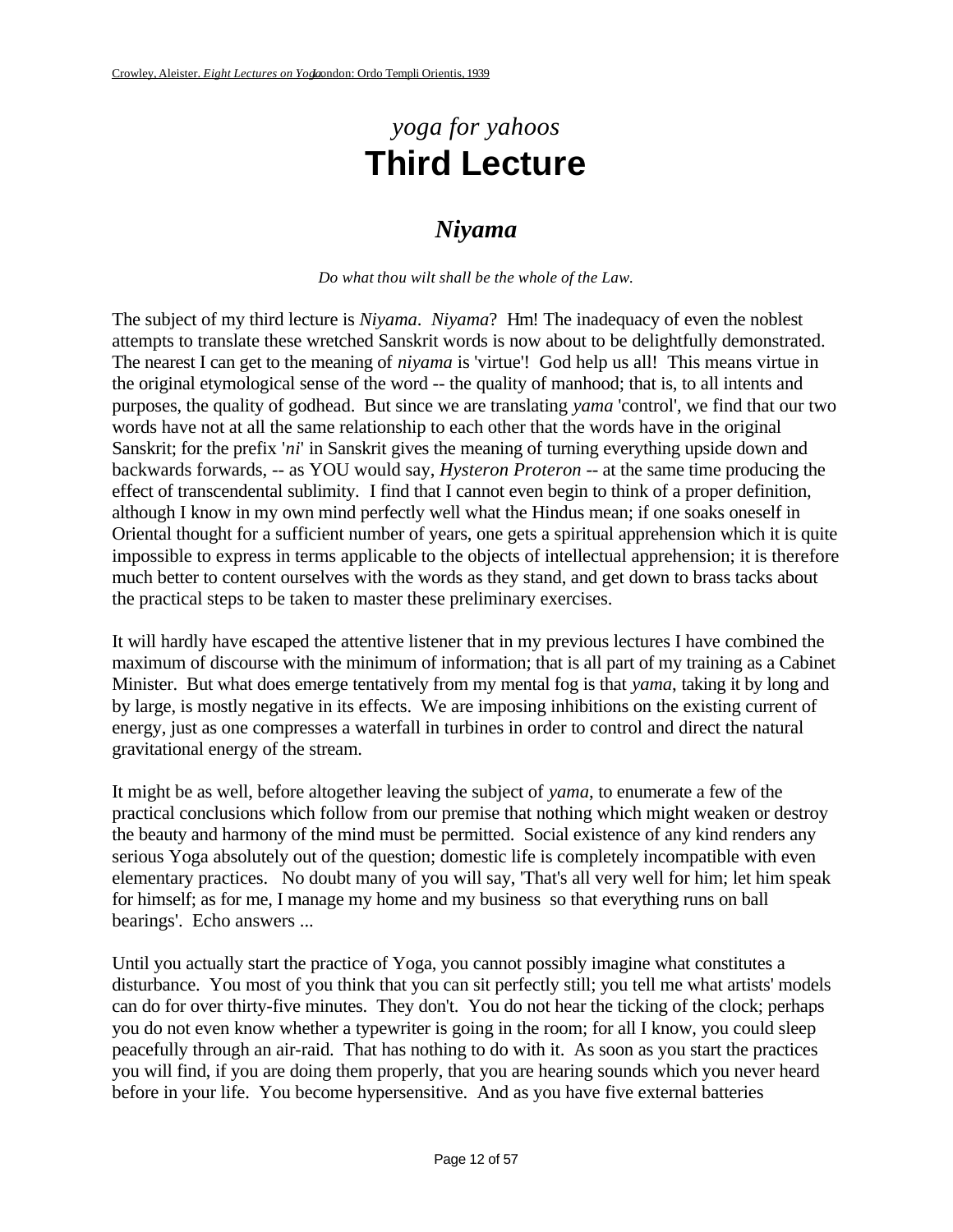bombarding you, you get little repose. You feel the air on your skin with about the same intensity as you would previously have felt a fist in your face.

To some extent, no doubt, this fact will be familiar to all of you. Probably most of you have been out at some time or other in what is grotesquely known as the silence of the night, and you will have become aware of infinitesimal movements of light in the darkness, of elusive sounds in the quiet. They will have soothed you and pleased you; it will never have occurred to you that these changes could each one be felt as a pang. But, even in the earliest months of Yoga, this is exactly what happens, and therefore it is best to be prepared by arranging, before you start at all, that your whole life will be permanently free from all the grosser causes of trouble. The practical problem of *yama* is therefore, to a great extent, 'How shall I settle down to the work?' Then, having complied with the theoretically best conditions, you have to tackle each fresh problem as it arises in the best way you can.

We are now in a better position to consider the meaning of *niyama*, or virtue. To most men the qualities which constitute *niyama* are not apprehended at all by their self-consciousness. These are positive powers, but they are latent; their development is not merely measurable in terms of quantity and efficiency. As we rise from the coarse to the fine, from the gross to the subtle, we enter a new (and what appears on first sight to be an immeasurable) region. It is quite impossible to explain what I mean by this; if I could, you would know it already. How can one explain to a person who has never skated the nature of the pleasure of executing a difficult figure on the ice? He has in himself the whole apparatus ready for use; but experience, and experience only, can make him aware of the results of such use.

At the same time, in a general exposition of Yoga, it may be useful to give some idea of the functions on which those peaks that pierce the clouds of the limitations of our intellectual understanding are based.

I have found it very useful in all kinds of thinking to employ a sort of Abacus. The schematic representation of the universe given by astrology and the Tree of Life is extremely valuable, especially when reinforced and amplified by the Holy Qabalah. This Tree of Life is susceptible to infinite ramifications, and there is no need in this connection to explore its subtleties. We ought to be able to make a fairly satisfactory diagram for elementary purposes by taking as the basis of our illustration the solar system as conceived by the astrologers.

I do not know whether the average student is aware that in practice the significations of the planets are based generally upon the philosophical conceptions of the Greek and Roman gods. Let us hope for the best, and go on!

The planet Saturn, which represents anatomy, is the skeleton: it is a rigid structure upon which the rest of the body is built. To what moral qualities does this correspond? The first point of virtue in a bone is its rigidity, its resistance to pressure. And so in *niyama* we find that we need the qualities of absolute simplicity in our regimen; we need insensibility; we need endurance; we need patience. It is simply impossible for anyone who has not practised Yoga to understand what boredom means. I have known Yogis, men even holier than I<sup>1</sup>, who, to escape from the intolerable

<sup>1</sup> (*no! no!*)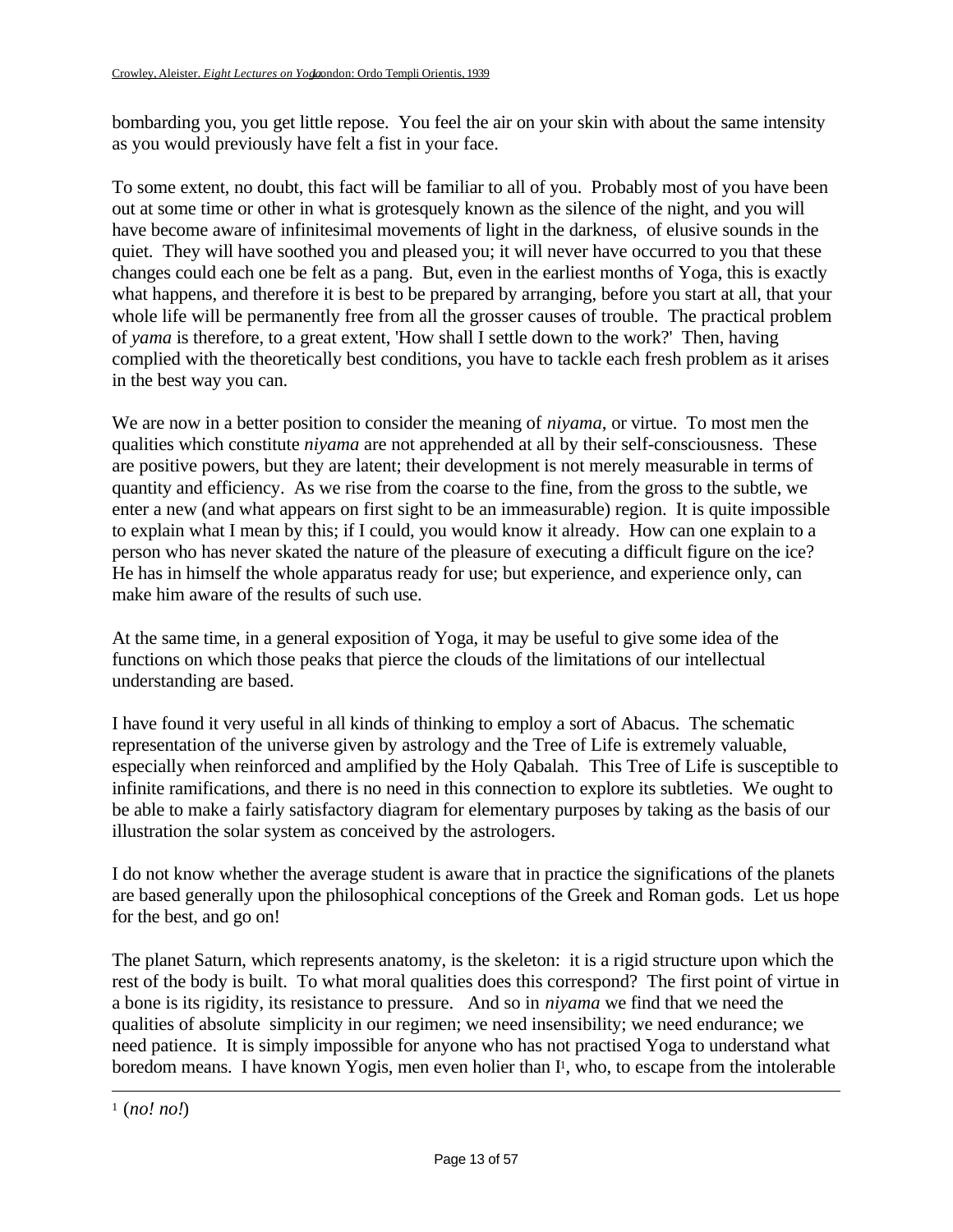tedium, would fly for refuge to a bottle party! It is a *physiological* tedium which becomes the acutest agony. The tension becomes cramp; nothing else matters but to escape from the self-imposed constraint.

But every evil brings its own remedy. Another quality of Saturn is melancholy; Saturn represents the sorrow of the universe; it is the Trance of sorrow that has determined one to undertake the task of emancipation. This is the energizing force of Law; it is the rigidity of the fact that everything is sorrow which moves one to the task, and keeps one on the Path.

The next planet is Jupiter. This planet is in many ways the opposite of Saturn; it represents expansion as Saturn represents contraction; it is the universal love, the selfless love whose object can be no less than the universe itself. This comes to reinforce the powers of Saturn when they agonize; success is not for self but for all; one might acquiesce in one's own failure, but one cannot be unworthy of the universe. Jupiter, too, represents the vital, creative, genial element of the cosmos. He has Ganymede and Hebe to his cupbearers. There is an immense and inaccessible joy in the Great Work; and it is the attainment of the trance, of even the intellectual foreshadowing of that trance, of joy, which reassures the Yogi that his work is worth while.

Jupiter digests experiences; Jupiter is the Lord of the Forces of Life; Jupiter takes common matter and transmutes it into celestial nourishment.

The next planet is Mars. Mars represents the muscular system; it is the lowest form of energy, and in *niyama* it is to be taken quite literally as the virtue which enables on to contend with, and to conquer, the physical difficulties of the Work. The practical point is this: 'The little more and how much it is, the little less and what worlds away!' No matter how long you keep water at 99 degrees Centigrade under normal barometric pressure, it will not boil. I shall probably be accused of advertising some kind of motor spirit in talking about the little extra something that the others haven't got, but I assure you that I am not being paid for it.

Let us take the example of *prāņā yāma*, a subject with which I hope to deal in a subsequent lucubration. Let us suppose that you are managing your breath so that your cycle, breathing in, holding, and breathing out, lasts exactly a minute. That is pretty good work for most people, but it may be or may not be good enough to get you going. No one can tell you until you have tried long enough (and no one can tell you how long 'long enough' may be) whether that is going to ring the bell. It may be that if you increase your sixty seconds to sixty-four the phenomena would begin immediately. That sounds all right but as you have nearly burst your lungs doing the sixty, you want this *added* energy to make the grade. That is only one example of the difficulty which arises with every practice.

Mars, moreover, is the flaming energy of passion, it is the male quality in its lowest sense; it is the courage which goes berserk, and I do not mind telling you that, in my own case at least, one of the inhibitions with which I had most frequently to contend was the fear that I was going mad. This was especially the case when those phenomena began to occur, which, recorded in cold blood, did seem like madness. And the *niyama* of Mars is the ruthless rage which jests at scars while dying of one's wounds.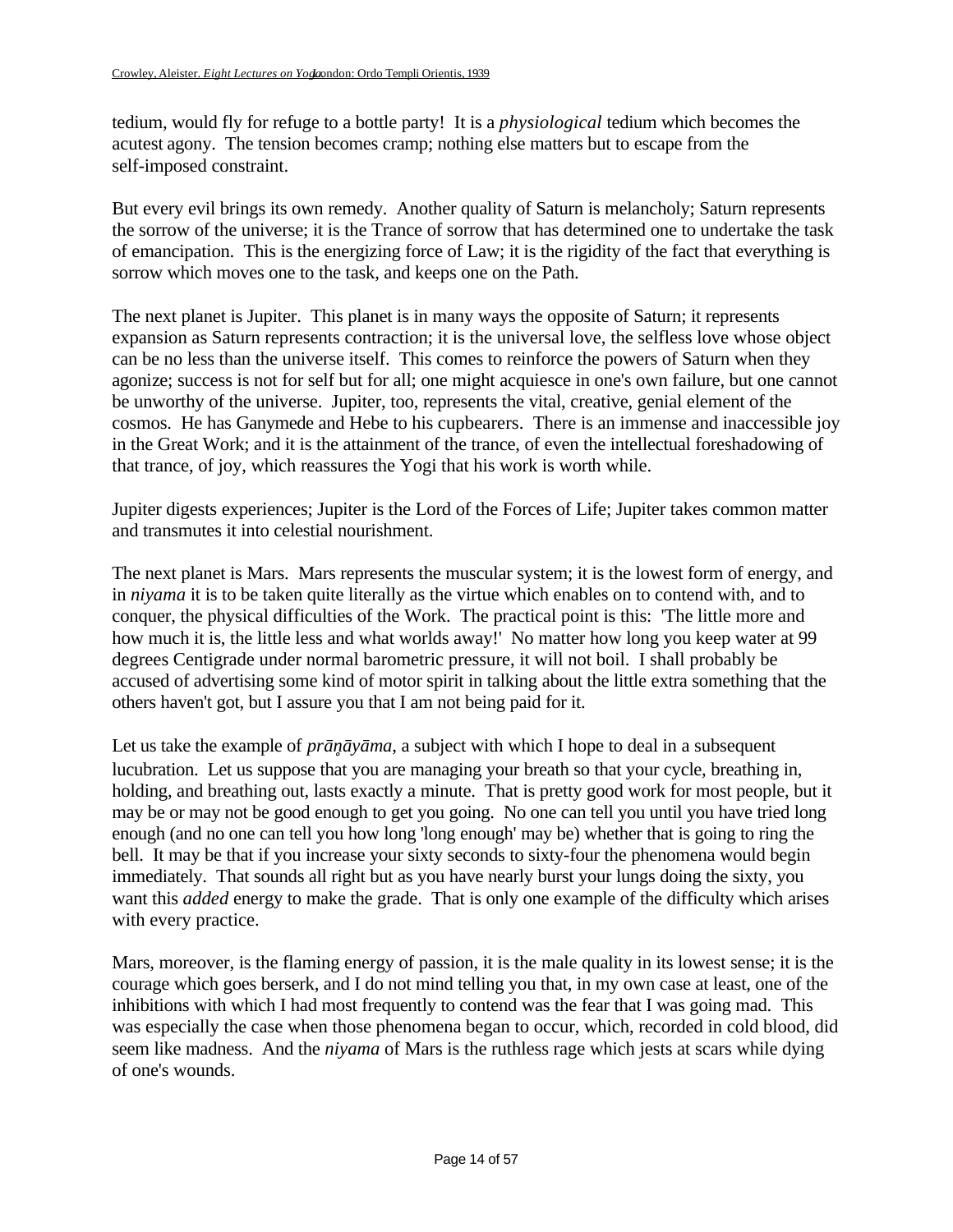.... the grim Lord of Colonsay Hath turned him on the ground, And laughed in death-pang that his blade The mortal thrust so well repaid

The next of the heavenly bodies is the centre of all, the Sun. The Sun is the heart of the system; he harmonizes all, energizes all, orders all. His is the courage and energy which is the source of all the other lesser forms of motion, and it is because of this that in himself he is calm. They are planets; he is a star. For him all planets come; around him they all move, to him they all tend. It is this centralization of faculties, their control, their motivation, which is the *niyama* of the Sun. He is not only the heart but the brain of the system; but he is not the 'thinking' brain, for in him all thought has been resolved into the beauty and harmony of ordered motion.

The next of the planets is Venus. In her, for the first time, we come into contact with a part of our nature which is none the less quintessential because it has hitherto been masked by our preoccupation with more active qualities. Venus resembles Jupiter, but on a lower scale, standing to him very much as Mars does to Saturn. She is close akin in nature to the Sun, and she may be considered an externalization of his influence towards beauty and harmony. Venus is Isis, the Great Mother; Venus is Nature herself; Venus is the sum of all possibilities.

The *niyama* corresponding to Venus is one of the most important, and one of the most difficult of attainment. I said the sum of all possibilities, and I will ask you to go back in your minds to what I said before about the definition of the Great Work itself, the aim of the Yogi to consummate the marriage of all that he is with all that he is not, and ultimately to realize, insofar as the marriage is consummated, that what he is and what he is not are identical. Therefore we cannot pick and choose in our Yoga. It is written in the *Book of the Law*, Chapter 1, verse 22, 'Let there be no difference made among you between any one thing and any other thing, for thereby there cometh hurt.'

Venus represents the ecstatic acceptance of all possible experience, and the transcendental assumption of all particular experience into the one experience.

Oh yes, by the way, don't forget this. In a lesser sense Venus represents tact. Many of the problems that confront the Yogi are impracticable to intellectual manipulation. They yield to graciousness.

Our next planet is Mercury, and the *niyama* which correspond to him are as innumerable and various as his own qualities. Mercury is the Word, the Logos in the highest; he is the direct medium of connection between opposites; he is electricity, the very link of life, the Yogic process itself, its means, its end. Yet he is in himself indifferent to all things, as the electric current is indifferent to the meaning of the messages which may be transmitted by its means. The *niyama* corresponding to Mercury in its highest forms may readily be divined from what I have already said, but in the technique of Yoga he represents the fineness of the method which is infinitely adaptable to all problems, and only so because he is supremely indifferent. He is the adroitness and ingenuity which helps us in our difficulties; he is the mechanical system, the symbolism which helps the human mind of the Yogi to take cognizance of what is coming.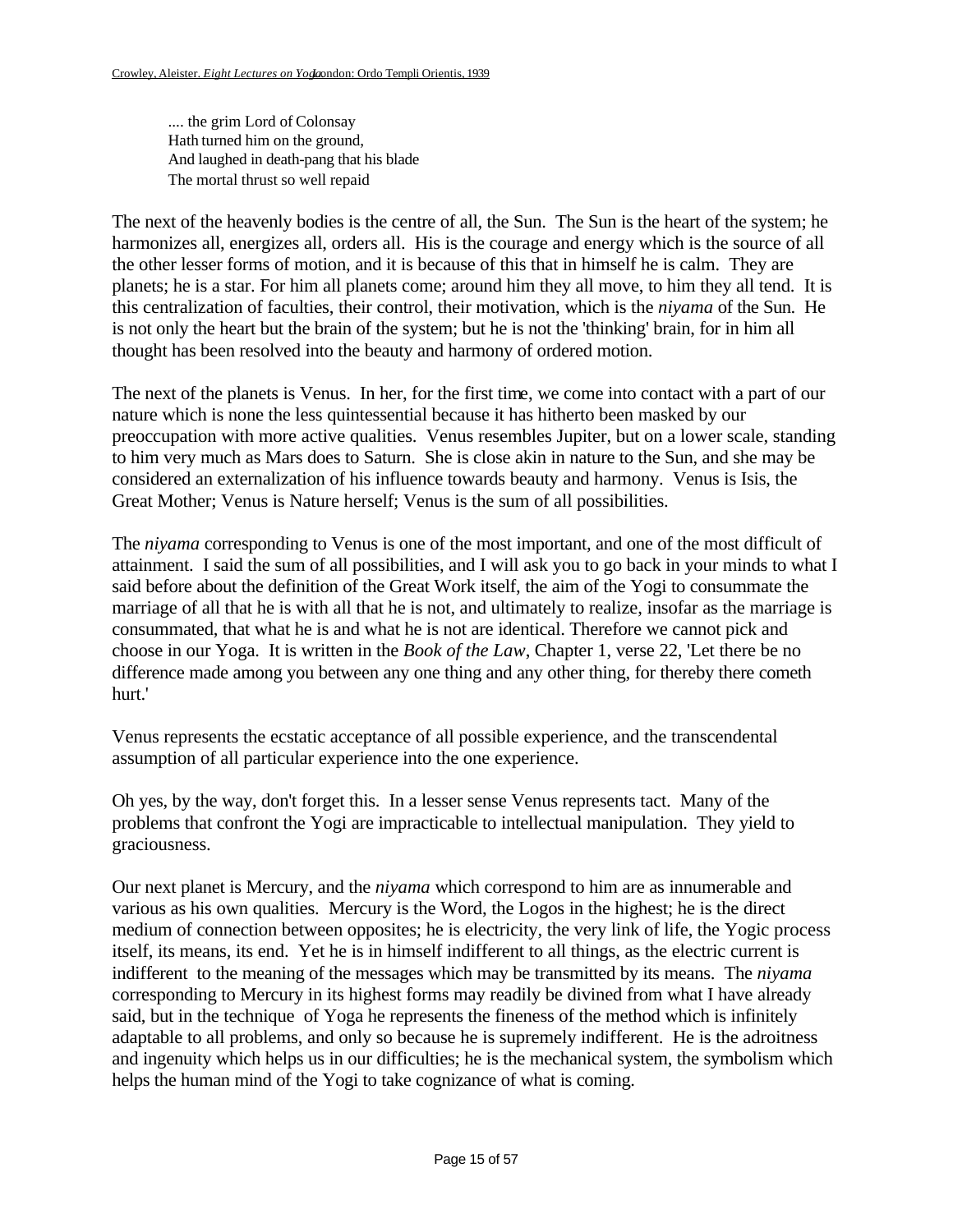It must here be remarked that because of his complete indifference to anything whatever (and that thought is -- when you get far enough -- only a primary point of wisdom) he is entirely unreliable. One of the most unfathomably dreadful dangers of the Path is that you must trust Mercury, and yet that if you trust him you are certain to be deceived. I can only explain this, if at all, by pointing out that, since all truth is relative, all truth is falsehood. In one sense Mercury is the great enemy; Mercury is mind, and it is the mind that we have set out to conquer.

The last of the seven sacred planets is the Moon. The Moon represents the totality of the female part of us, the passive principle which is yet very different to that of Venus, for the Moon corresponds to the Sun much as Venus does to Mars. She is more purely passive than Venus, and although Venus is so universal the Moon is also universal in another sense. The Moon is the highest and the lowest; the Moon is the aspiration, the link of man and God; she is the supreme purity: Isis the Virgin, Isis the Virgin Mother; but she comes right down at the other end of the scale, to be a symbol of the senses themselves, the mere instrument of the registration of phenomena, incapable of discrimination, incapable of choice. The *niyama* corresponding to her influence, the first of all, is that quality of aspiration, the positive purity which refuses union with anything less than the All. In Greek mythology Artemis, the Goddess of the Moon, is virgin; she yielded only to Pan. Here is one particular lesson: as the Yogi advances, magic powers (*Siddhi* the teachers call them) are offered to the aspirant; if he accepts the least of these -- or the greatest -- he is lost.

At the other end of the scale of the *niyama* of the Moon are the fantastic developments of sensibility which harass the Yogi. These are all help and encouragement; these are all intolerable hindrances; these are the greatest of the obstacles which confront the human being, trained as he is by centuries of evolution to receive his whole consciousness through the senses alone. And they hit us hardest because they interfere directly with the technique of our work; we are constantly gaining new powers, despite ourselves, and every time this happens we have to invent a new method for bringing their malice to naught. But, as before, the remedy is of the same stuff as the disease; it is the unswerving purity of aspiration that enables us to surmount all these difficulties. The Moon is the sheet-anchor of our work. It is the Knowledge and Conversation of the Holy Guardian Angel that enables us to overcome, at all times and in all manners, as the need of the moment may be.

There are two other planets, not counted as among the sacred seven. I will not say that they were known to the ancients and deliberately concealed, though much in their writing suggests that this may be the case. I refer to the planet Herschel, or Uranus, and Neptune. Whatever may have been the knowledge of the ancients, it is at least certain that they left gaps in their system which were exactly filled by these two planets, and the newly discovered Pluto. They fill these gaps just as the newly discovered chemical elements discovered in the last fifty years fill the gaps in Mendelejeff's table of the Periodic Law.

Herschel represents the highest form of the True Will, and it seems natural and right that this should not rank with the seven sacred planets, because the True Will is the sphere which transcends them. 'Every man and every woman is a star'. Herschel defines the orbit of the star, your star. But Herschel is dynamic; Herschel is explosive; Herschel, astrologically speaking, does not move in an orbit; he has his own path. So the *niyama*, which corresponds to this planet is, first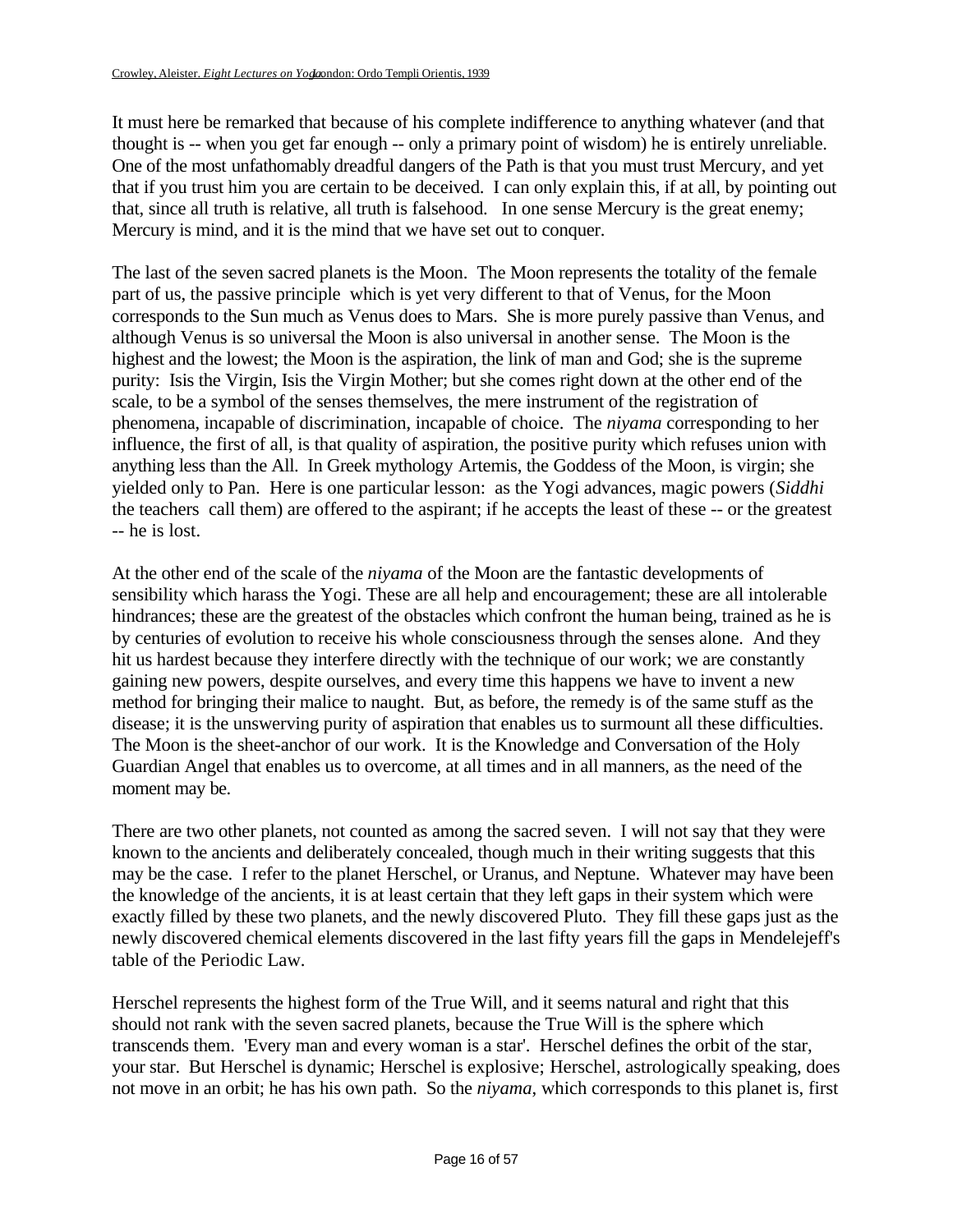and last, the discovery of the True Will. This knowledge is secret and most sacred; each of you must incorporate for yourself the incidence and quality of Herschel. It is the most important of the tasks of the Yogi, because, until he has achieved it, he can have no idea who he is or where he is going.

Still more remote and tenuous is the influence of Neptune. Here we have a *niyama* of infinite delicacy, a spiritual intuition far, far removed from any human quality whatever. Here all is fantasy, and in this world are infinite pleasure, infinite perils. The True *niyama* of Neptune is the imaginative faculty, the shadowing forth of the nature of the illimitable light.

He has another function. The Yogi who understands the influence of Neptune, and is attuned to Neptune, will have a sense of humour, which is the greatest safeguard for the Yogi. Neptune is, so to speak, in the front line; he has got to adapt himself to difficulties and tribulations; and when the recruit asks 'What made that 'ole?' he has got to say, unsmiling, 'Mice'.

Pluto is the utmost sentinel of all; of him it is not wise to speak. ... Having now given vent to this sibylline, obscure and sinister utterance, it may well be asked by the greatly daring: Why is it not wise to speak of Pluto? The answer is profound. It is because nothing at all is known about him.

Anyhow it hardly matters; we have surely had enough of *niyama* for one evening!

It is now proper to sum up briefly what we have learnt about *yama* and *niyama*. They are in a sense the moral, logical preliminaries of the technique of Yoga proper. They are the strategical as opposed to the tactical dispositions which must be made by the aspirant before he attempts anything more serious than the five finger exercises, as we may call them -- the recruit's drill of postures, breathing exercises and concentration which the shallow confidently suppose to constitute this great science and art.

We have seen that it is presumptuous and impractical to lay down definite rules as to what we are to do. What does concern us is so to arrange matters that we are free to do anything that may become necessary or expedient, allowing for that development of supernormal powers which enables us to carry out our plans as they form in the mutable bioscope of events.

If anyone comes to me for a rough and ready practical plan I say: Well, if you must stay in England, you may be able to bring it off with a bit of luck in an isolated cottage, remote from roads, if you have the services of an attendant already well trained to deal with the emergencies that are likely to arise. A good disciplinarian might carry on fairly well, at a pinch, in a suite in Claridge's.

But against this it may be urged that one has to reckon with unseen forces. The most impossible things begin to happen when once you get going. It is not really satisfactory to start serious Yoga unless you are in a country where the climate is reliable, and where the air is not polluted by the stench of civilization. It is extremely important, above all things important, unless one is an exceedingly rich man, to find a country where the inhabitants understand the Yogin mode of life, where they are sympathetic with its practices, treat the aspirant with respect, and unobtrusively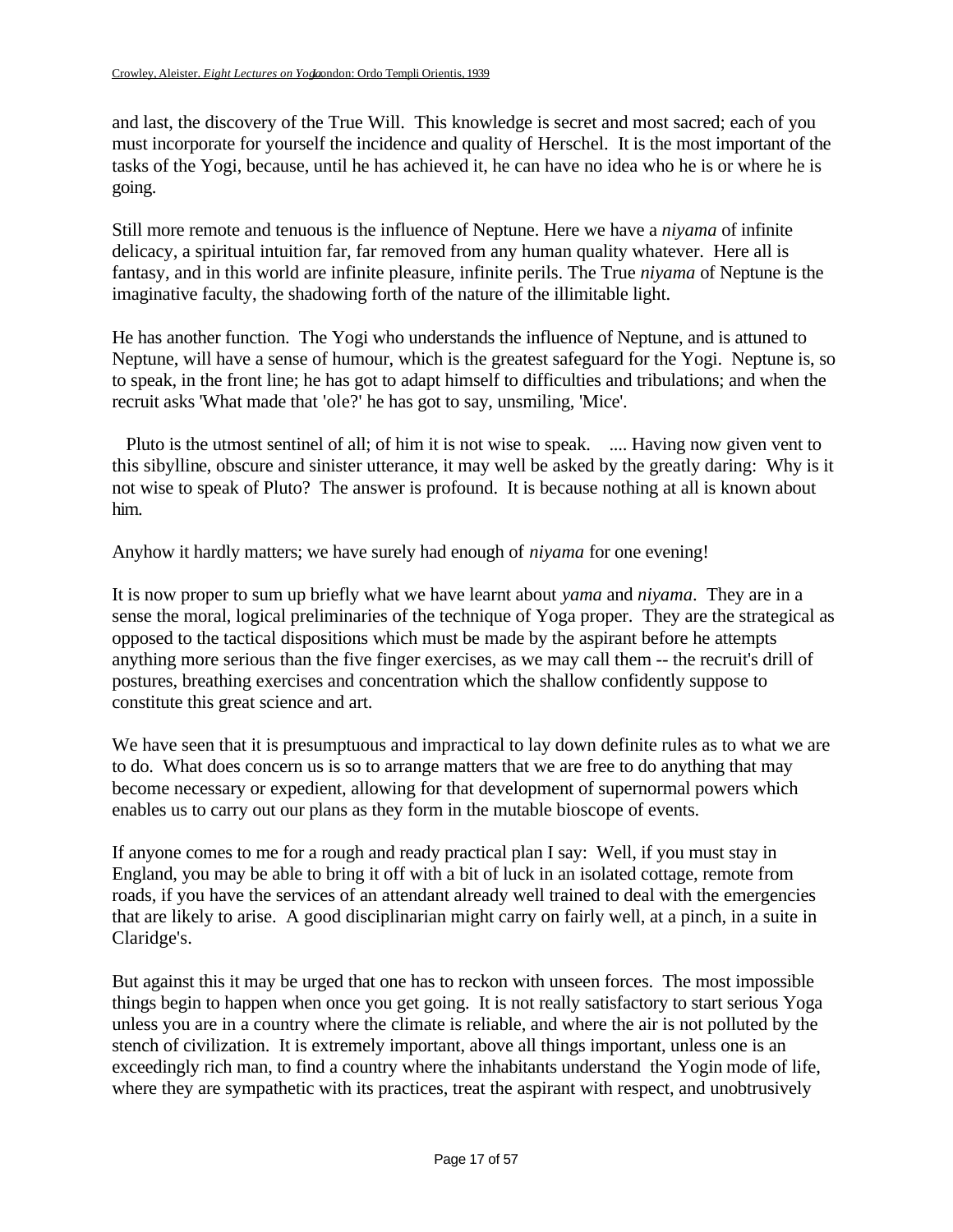assist and protect him. In such circumstances, the exigency of *yama* and *niyama* is not so serious a stress.

There is, too, something beyond all these practical details which it is hard to emphasize without making just those mysterious assumptions which we have from the first resolved to avoid. All I can say is that I am very sorry, but this particular fact is going to hit you in the face before you have started very long, and I do not see why we should bother about the mysterious assumptions underlying the acceptance of the fact any more than in the case of what is after all equally mysterious and unfathomable: any object of any of the senses. The fact is this; that one acquires a feeling -- a quite irrational feeling -- that a given place or a given method is right or wrong for its purposes. The intimation is as assured as that of the swordsman when he picks up an untried weapon; either it comes up sweet to the hand, or it does not. You cannot explain it, and you cannot argue it away.

I have treated *yama* and *niyama* at great length because their importance has been greatly underrated, and their nature completely misunderstood. They are definitely magical practices, with hardly a tinge of mystical flavour. The advantage to us here is that we can very usefully exercise and develop ourselves in this way in this country where the technique of Yoga is for all practical purposes impossible. Incidentally, one's real country -- that is, the conditions -- in which one happens to be born is the only one in which *yama* and *niyama* can be practised. You cannot dodge your *karma*. You have got to earn the right to devote yourself to Yoga proper by arranging for that devotion to be a necessary stage in the fulfilment of your True Will. In Hindustan one is now allowed to become 'Sanny*a¤*sï' -- a recluse -- until one has fulfilled one's duty to one's own environment -- rendered to Caesar the things which are Caesar's before rendering to God the things which are God's.

Woe to that seven months' abortion who thinks to take advantage of the accidents of birth, and, mocking the call of duty, sneaks off to stare at a blank wall in China! *Yama* and *niyama* are only the more critical stages of Yoga because they cannot be translated in terms of a schoolboy curriculum. Nor can schoolboy tricks adequately excuse the aspirant from the duties of manhood. Do what thou wilt shall be the whole of the Law.

Rejoice, true men, that this is thus!

For this at least may be said, that there are results to be obtained in this way which will not only fit the aspirant for the actual battle, but will introduce him to classes of hitherto unguessed phenomena whose impact will prepare his mind for that terrific shock of its own complete overthrow which marks the first critical result of the practices of Yoga.

*Love is the law, love under will*.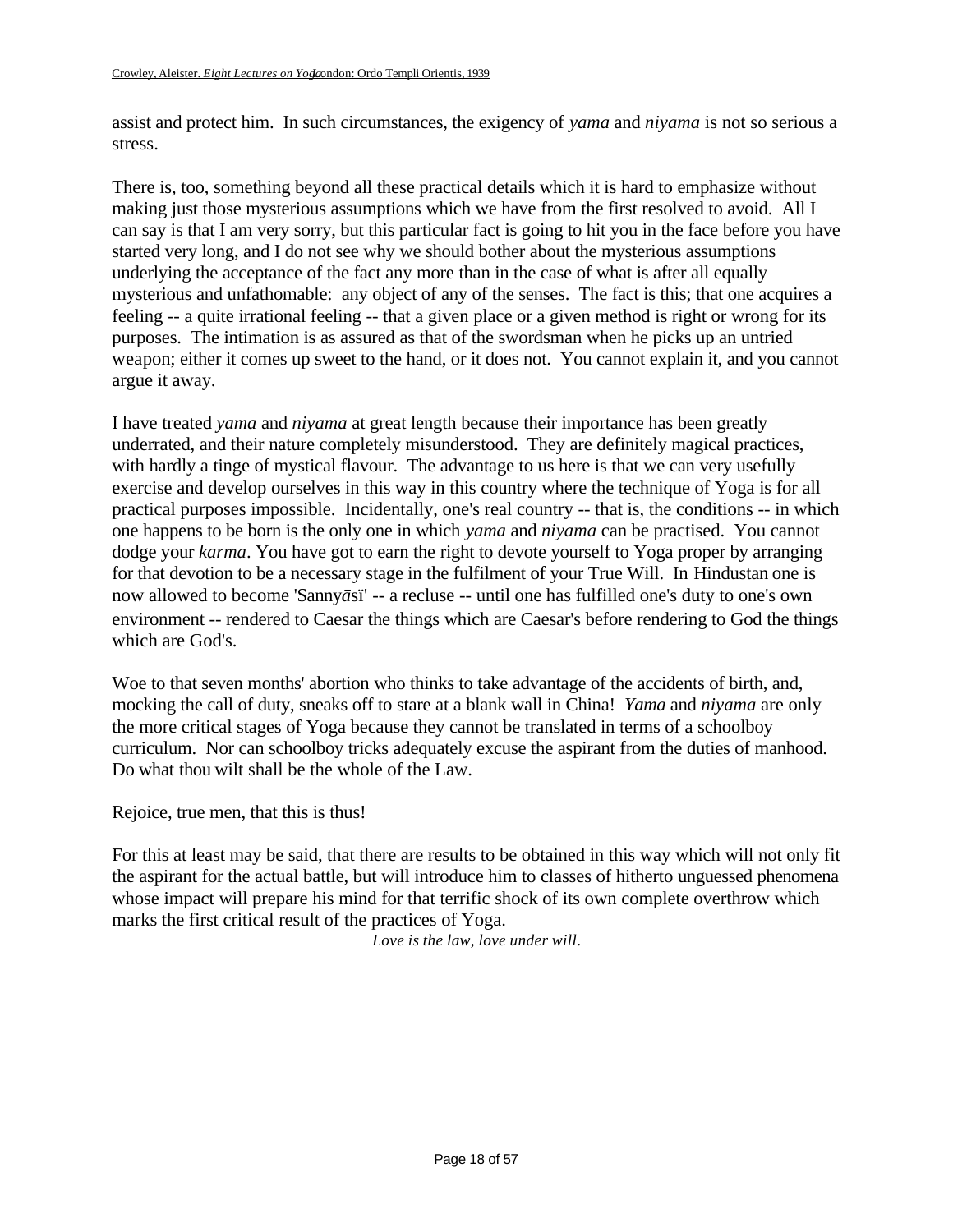## *yoga for yahoos* **Fourth Lecture**

## *A¤sana and Pra¤n²a¤ya¤ma The Technical Practices of Yoga*

*Do what thou wilt shall be the whole of the Law.*

Last week we were able to go away feeling that the back of the job had been broken. We had got rid of bad ways, bad wives, and bad weather. We are comfortably installed in the sunshine, with no one to bother us. We have nothing to do but our work.

Such being our fortunate state, we may usefully put in an hour considering our next step. Let us recall, in the first place, what we decided to be the quintessence of our task. It was to annihilate dividuality. 'Make room for me', cries the Persian poet whose name I have forgotten, the fellow Fitzgerald translated, not Omar Khayyâm, 'Make room for me on that divan which has no room for twain' -- a remarkable prophetic anticipation of the luxury flatlet.

We are to unite the subject and object of consciousness in the ecstasy which soon turns, as we shall find later on, into the more sublime state of indifference, and then annihilate both the party of the first part aforesaid and the party of the second part aforesaid. This evidently results in further parties -- one might almost say cocktail parties -- constantly increasing until we reach infinity, and annihilate that, thereby recovering our original Nothing. Yet is that identical with the original Nothing? Yes -- and No! No! No! A thousand times no! For, having fulfilled all the possibilities of that original Nothing to manifest in positive terms, we have thereby killed for ever all its possibilities of mischief.

Our task being thus perfectly simple, we shall not require the assistance of a lot of lousy *rishis* and *sanya¤sïs*. We shall not apply to a crowd of moth-eaten *arahats*, of betel-chewing *bodhisattvas*, for instruction. As we said in the first volume of *The Equinox*, in the first number:

We place no reliance On Virgin or Pigeon; Our method is science, Our aim is religion

Our common sense, guided by experience based on observation, will be sufficient.

We have seen that the Yogic process is implicit in every phenomenon of existence. All that we have to do is to extend it consciously to the process of thought. We have seen that thought cannot exist without continual change; all that we have to do is to prevent change occurring. All change is conditioned by time and space and other categories; any existing object must be susceptible of description by means of a system of co-ordinate axes.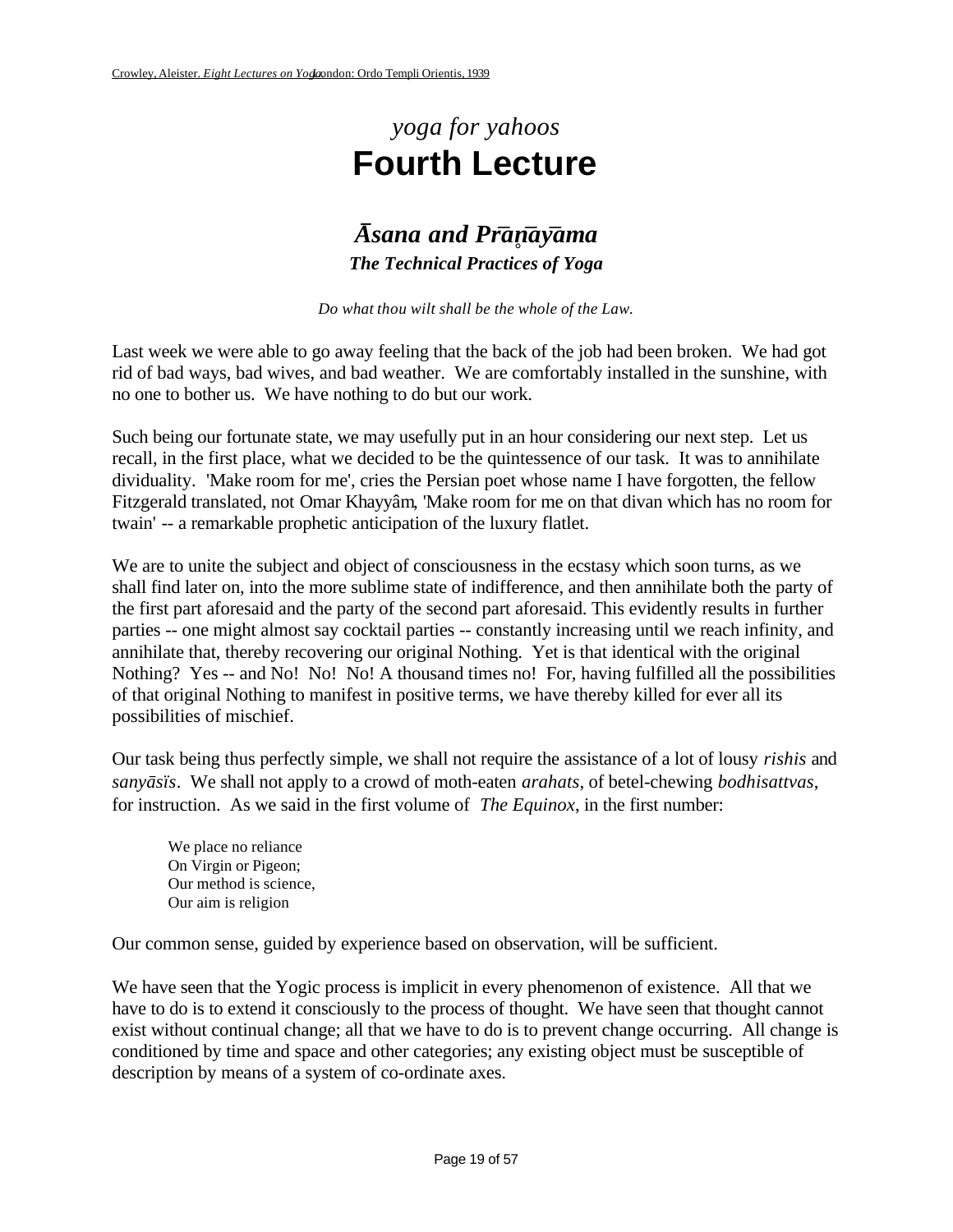On the *terrasse* of the Café des Deux Magots it was once necessary to proclaim the entire doctrine of Yoga in the fewest possible words 'with a shout, and with the voice of the archangel, and with the trump of God'. St. Paul's First Epistle to the Thessalonians, the Fourth Chapter and the Sixteenth Verse. I did so.

"Sit still. Stop thinking. Shut up. Get out!"

The first two of these instructions comprise the whole of the technique of Yoga. The last two are of a sublimity which it would be improper to expound in this present elementary stage.

The injunction 'Sit still' is intended to include the inhibition of all bodily stimuli capable of creating movement in consciousness. The injunction 'Stop thinking' is the extension of this to all mental stimuli. It is unnecessary to discuss here whether the latter can exist apart from the former. It is at least evident that many mental processes arise from physical processes; and so we shall at least be getting a certain distance along the road if we have checked the body.

Let me digress for a moment, and brush away one misunderstanding which is certain to occur to every Anglo-Saxon mind. About the worst inheritance of the emasculate school of mystics is the abominable confusion of thought which arises from the idea that bodily functions and appetites have some moral implications. This is a confusion of the planes. There is no true discrimination between good and evil. The only question that arises is that of convenience in respect of any proposed operation. The whole of the moral and religious lumber of the ages must be discarded for ever before attempting Yoga. You will find out only too soon what it means to do wrong; by our very thesis itself all action is wrong. Any action is only relatively right in so far as it may help us to put an end to the entire process of action.

These relatively useful actions are therefore those which make for control, or 'virtue.' They have been classified, entirely regardless of trouble and expense, in enormous volume, and with the utmost complexity; to such a point, in fact, that merely to permit oneself to study the nomenclature of the various systems can have but one result: to fuddle your brain for the rest of your incarnation.

I am going to try to simplify. The main headings are:

1. *A¤sana*, usually translated 'posture', and

2. *Prāņāyāma*, usually translated 'control of breath'. These translations, as usual, are perfectly wrong and inadequate. The real object of *āsana* is control of the muscular system, conscious and unconscious, so that no messages from the body can reach the mind. *A¤sana* is concerned with the static aspect of the body. *Pranava is really the control of the dynamic aspect of the body.* 

There is something a little paradoxical in the situation. The object of the process of Yoga is to stop all processes, including itself. But it is not sufficient for the Yogi to shoot himself, because to do so would be to destroy the control, and so to release the pain-producing energies. We cannot enter into a metaphysical discussion as to what it is that controls, or before we know where we are we shall be moonstruck by hypotheses about the soul.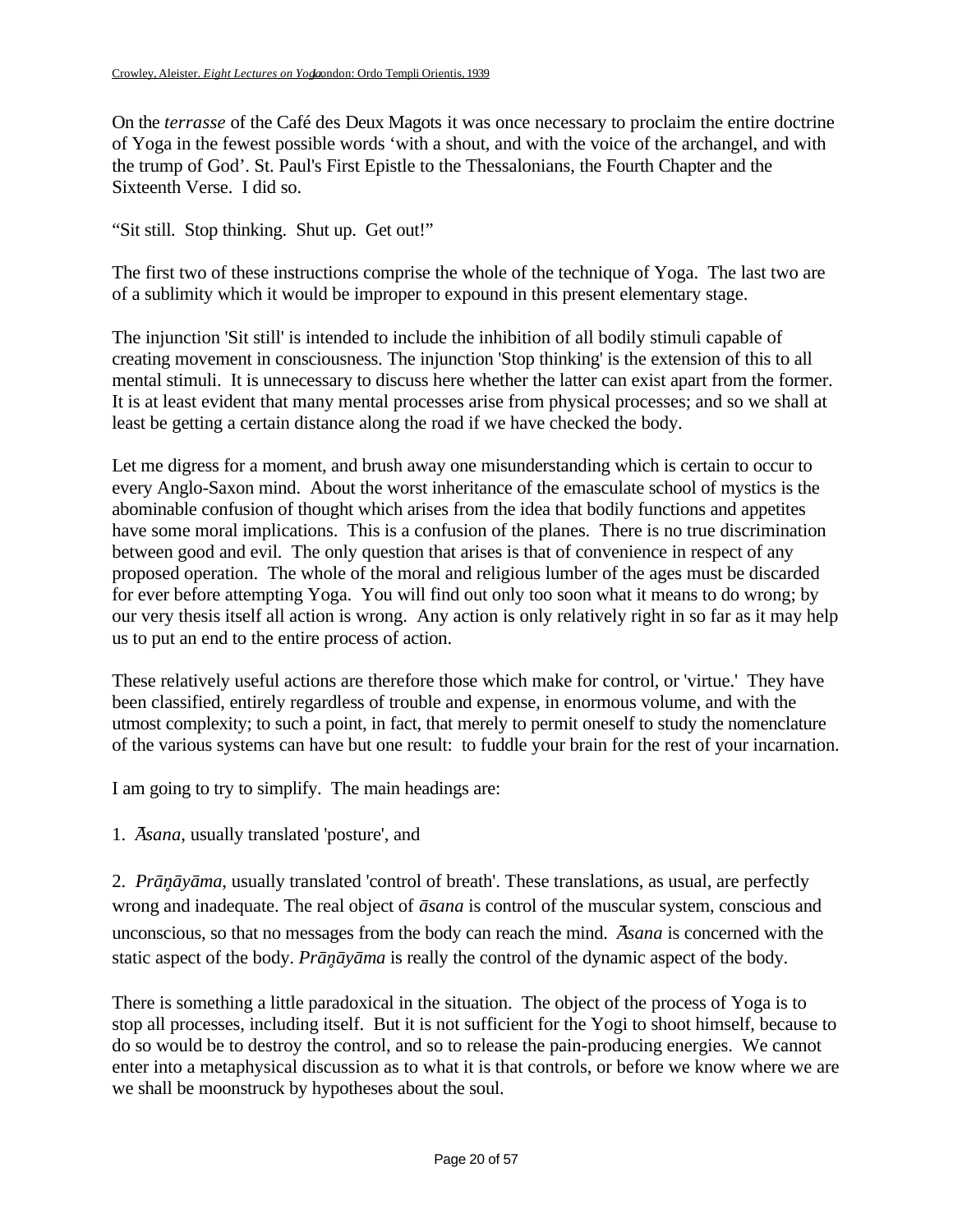Let us forget all this rubbish, and decide what is to be done. We have seen that to stop existing processes by an act of violence is merely to release the undesirable elements. If we want peace on Dartmoor, we do not open the doors of the prison. What we do is to establish routine. What is routine? Routine is rhythm. If you want to go to sleep, you get rid of irregular, unexpected noises. What is wanted is a lullaby. You watch sheep going through a gate, or voters at a polling station. When you have got used to it, the regularity of the engines of a train or steamship is soothing. What we have to do with the existing functions of the body is to make them so regular, with gradually increasing slowness, that we become unconscious of their operation.

Let us deal first with the question of *āsana*. It might be thought that nothing would be more soothing than swinging or gentle massage. In a sense, and up to a certain point, this is so. But the activity cannot be continued because fatigue supervenes, and sooner or later the body protests by going to sleep. We must, therefore, make up our minds from the start to reduce bodily rhythm to its minimum.

I am not quite sure whether it is philosophically defensible, whether it is logically justifiable, to assert the principles of  $\bar{a}$ *sana* as they occur in our practice. We must break away from our sorties, turn to the empiricism of experiment, and trust that one day we may be able to work back from observed fact to a coherent metaphysic.

The point is that by sitting still, in the plain literal sense of the words, the body does ultimately respond to the adjuration of that great maha*¤*tma*¤*, Harry Lauder, 'Stop your ticklin', Jock!'

When we approach the details of *āsana*, we are immediately confronted with the refuse-heap of Hindu pedantry. We constantly approach the traditional spiritual attitude of the late Queen Victoria. The only types of *a¤sana* which offer even the most transient interest are those of which I am not going to speak at all, because they have nothing whatever to do with the high-minded type of Yoga which I am presenting to this distinguished audience. I should blush to do otherwise. Anyhow, who wants to know about these ridiculous postures? If there is any fun in the subject at all, it is the fun of finding them out. I must admit that if you start with a problem such as that of juxtaposing the back of your head and shoulders with the back of the head and shoulders of the other person concerned<sup>2</sup>, the achievement does produce a certain satisfaction. But this, I think, is mostly vanity, and it has nothing whatever to do, as I said before, with what we are trying to talk about.

The various postures recommended by the teachers of Yoga depend for the most part upon the Hindu anatomy for their value, and upon mystic theories concerning the therapeutic and thaumaturgic properties ascribed to various parts of the body. If, for instance, you can conquer the nerve *udana*, you can walk on water. But who the devil wants to walk on water? Swimming is much better fun. (I bar sharks, stingrays, cuttlefish, electric eels and piranhas. Also trippers, bathing belles and Mr. Lansbury.) Alternatively, freeze the water and dance on it! A great deal of Hindu endeavour seems to consist in discovering the most difficult possible way to attain the most undesirable end.

<sup>2</sup> *In coitu*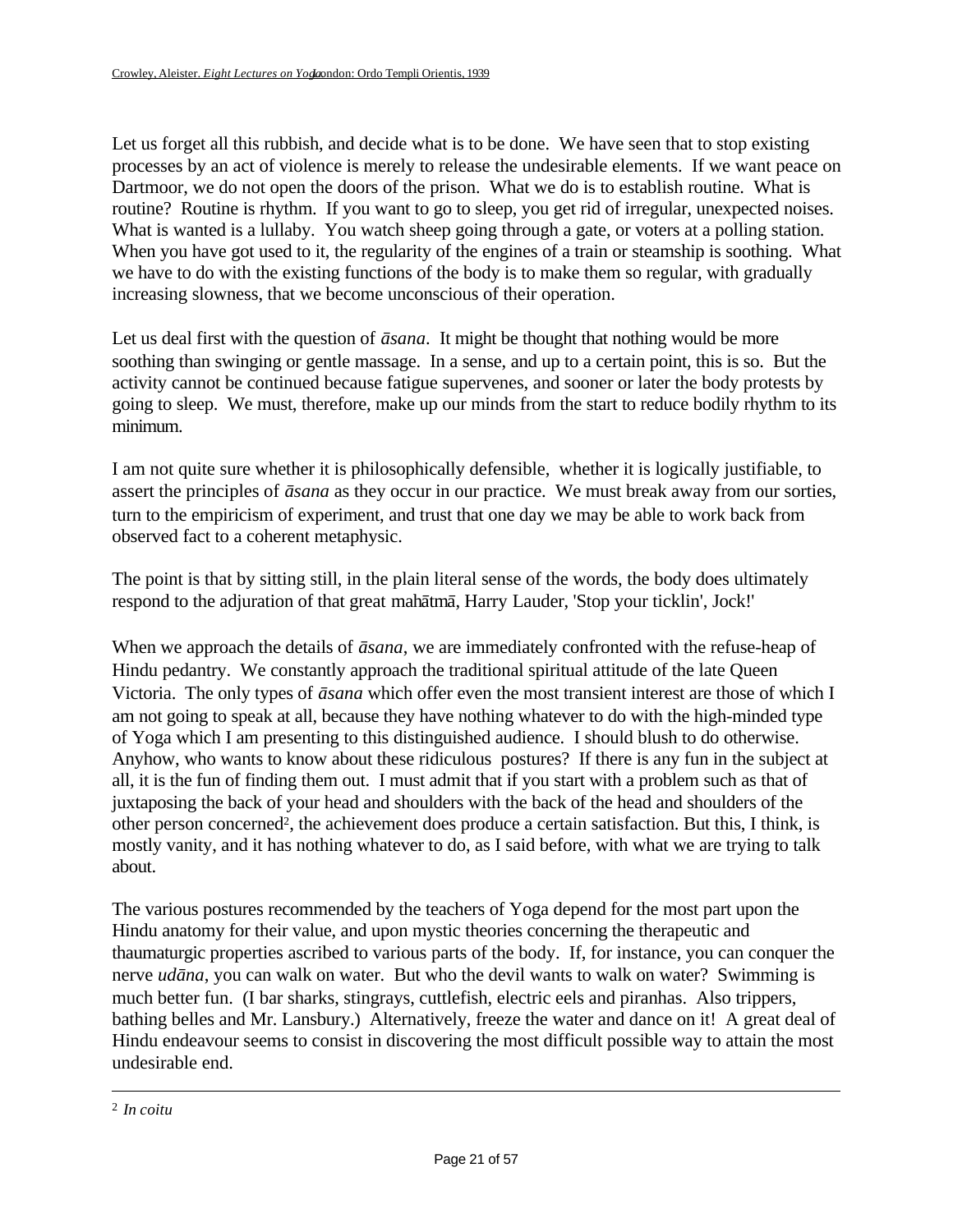When you start tying yourself into a knot, you will find that some positions are much more difficult and inconvenient than others; but that is only the beginning. If you retain *any* posture long enough, you get cramp. I forget the exact statistics, but I gather that the muscular exertion made by a man sleeping peacefully in bed is sufficient to raise fourteen elephants per hour to the stratosphere. Anyway, I remember that it is something rather difficult to believe, if only because I did not believe it myself.

Why then should we bother to choose a specially sacred position? Firstly, we want to be steady and easy. We want, in particular, to be able to do *prāņā yāma* in that position, if ever we reach the stage of attempting that practice. We may, therefore, formulate (roughly speaking) the conditions to be desired in the posture as follows: --

- 1. We want to be properly balanced.
- 2. We want our arms free. (They are used in some *pra¤n²a¤ya¤ma*)
- 3. We want our breathing apparatus as unrestrained as possible.

Now, if you will keep these points in mind, and do not get sidetracked by totally irrelevant ideas, such as to imagine that you are getting holier by adopting some attitude traditionally appropriate to a deity or holy man; and if you will refrain from the Puritan abomination that anything is good for you if it hurts you enough, you ought to be able to find out for yourself, after a few experiments, some posture which meets these conditions. I should very much rather have you do this than come to me for some mumbo-jumbo kind of authority. I am no pig-sticking *pukka sahib* -- not even from Poona -- to put my hyphenated haw-haw humbug over on the B. Public<sup>3</sup>. I would rather you did the thing 'wrong' by yourselves, and learned from your errors, than get it 'right' from the teacher, and atrophied your initiative and your faculty of learning anything at all.

It is, however, perfectly right that you should have some idea of what happens when you sit down to practise.

 Let me digress for a moment and refer to what I said in my textbook on Magick with regard to the formula IAO. This formula covers all learning. You begin with a delightful feeling as of a child with a new toy; you get bored, and you attempt to smash it. But if you are a wise child, you have had a scientific attitude towards it, and you do NOT smash it. You pass through the stage of boredom, and arise from the inferno of torture towards the stage of resurrection, when the toy has become a god, declared to you its inmost secrets, and become a living part of your life. There are no longer these crude, savage reactions of pleasure and pain. The new knowledge is assimilated.

So it is with *a¤sana*. The chosen posture attracts you; you purr with self-satisfaction. How clever you have been! How nicely the posture suits all conditions! You absolutely melt with maudlin good feeling. I have known pupils who have actually been betrayed into sparing a kindly thought for the Teacher! It is quite clear that there is something wrong about this. Fortunately, Time, the great healer, is on the job as usual; Time takes no weekends off; Time does not stop to admire

<sup>3</sup> One Yeats-Brown. What ARE Yeats? Brown, of course, and Kennedy.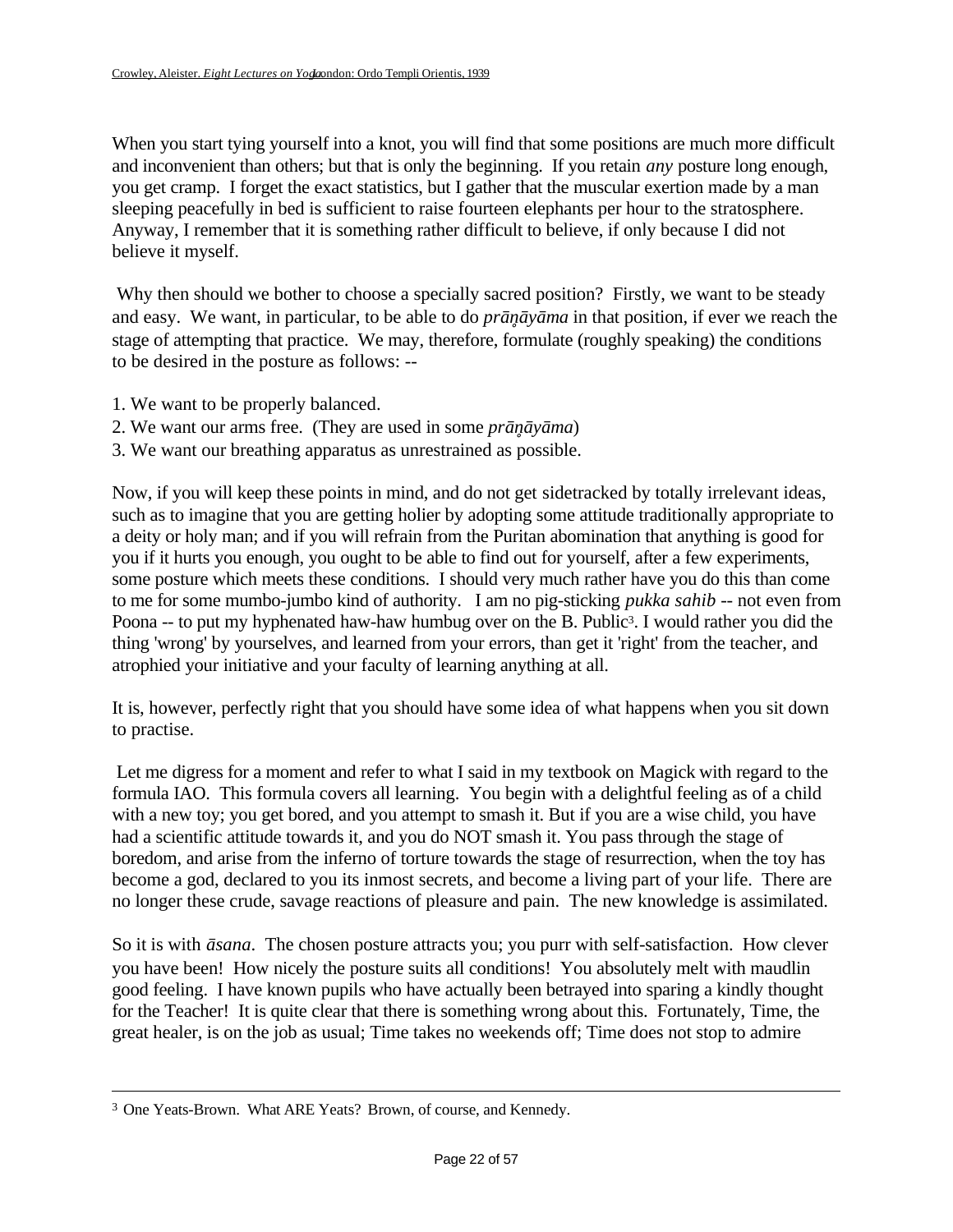himself; Time keeps right on<sup>4</sup>. Before very long, you forget all about the pleasantness of things, and it would not be at all polite to give you any idea of what you are going to think of the Teacher.

Perhaps the first thing you notice is that, although you have started in what is apparently the most comfortable position, there is a tendency to change that position without informing you. For example, if you are sitting in the 'god' position with your knees together, you will find in a few minutes that they have moved gently apart, without your noticing it. Freud would doubtless inform you that this is due to an instinctive exacerbation of infantile sexual theories. I hope that no one here is going to bother me with that sort of nauseating nonsense.

Now it is necessary, in order to hold a position, to pay attention to it. That is to say: you are going to become conscious of your body in ways of which you are not conscious if you are engaged in some absorbing mental pursuit, or even in some purely physical activity, such as running. It sounds paradoxical at first sight, but violent exercise, so far from concentrating attention on the body, takes it away. That is because exercise has its own rhythm; and, as I said, rhythm is halfway up the ridge to Silence.

Very good, then; in the comparative stillness of the body, the student becomes aware of minute sounds which did not disturb him in his ordinary life. At least, not when his mind was occupied with matters of interest. You will begin to fidget, to itch, to cough. Possibly your breathing will begin to play tricks upon you. All these symptoms must be repressed. The process of repressing them is extremely difficult; and, like all other forms of repression, it leads to a terrific exaggeration of the phenomena which it is intended to repress.

 There are quite a lot of little tricks familiar to most scientific people from their student days. Some of them are very significant in this connection of Yoga. For instance, in the matter of endurance, such as holding out a weight at arm's length, you can usually beat a man stronger than yourself. If you attend to your arm, you will probably tire in a minute; if you fix your mind resolutely on something else, you can go on for five minutes or ten, or even longer. It is a question of active and passive; when *a¤sana* begins to annoy you the reply is to annoy it, to match the active thought of controlling the minute muscular movement against the passive thought of easing the irritation and disturbance.

 Now I do not believe that there are any rules for doing this that will be any use to you. There are innumerable little tricks that you might try; only it is, as in the case of the posture itself, rather better if you invent your own tricks. I will only mention one: roll the tongue back towards the uvula, at the same time let the eyes converge towards an imaginary point in the centre of the forehead. There are all sorts of holinesses indicated in this attitude, and innumerable precedents on the part of the most respectable divinities. Do, please, forget all this nonsense! The advantage is simply that your attention is forced to maintain the awkward position. You become aware sooner than you otherwise would of any relaxation; and you thereby show the rest of the body that it is no use trying to disturb you by its irritability.

But there are no rules. I said there weren't, and there aren't. Only the human mind is so lazy and worthless that it is a positive instinct to try to find some dodge to escape hard work.

<sup>4</sup> Some Great Thinker once said: 'Time MARCHES on'. What felicity of phrase!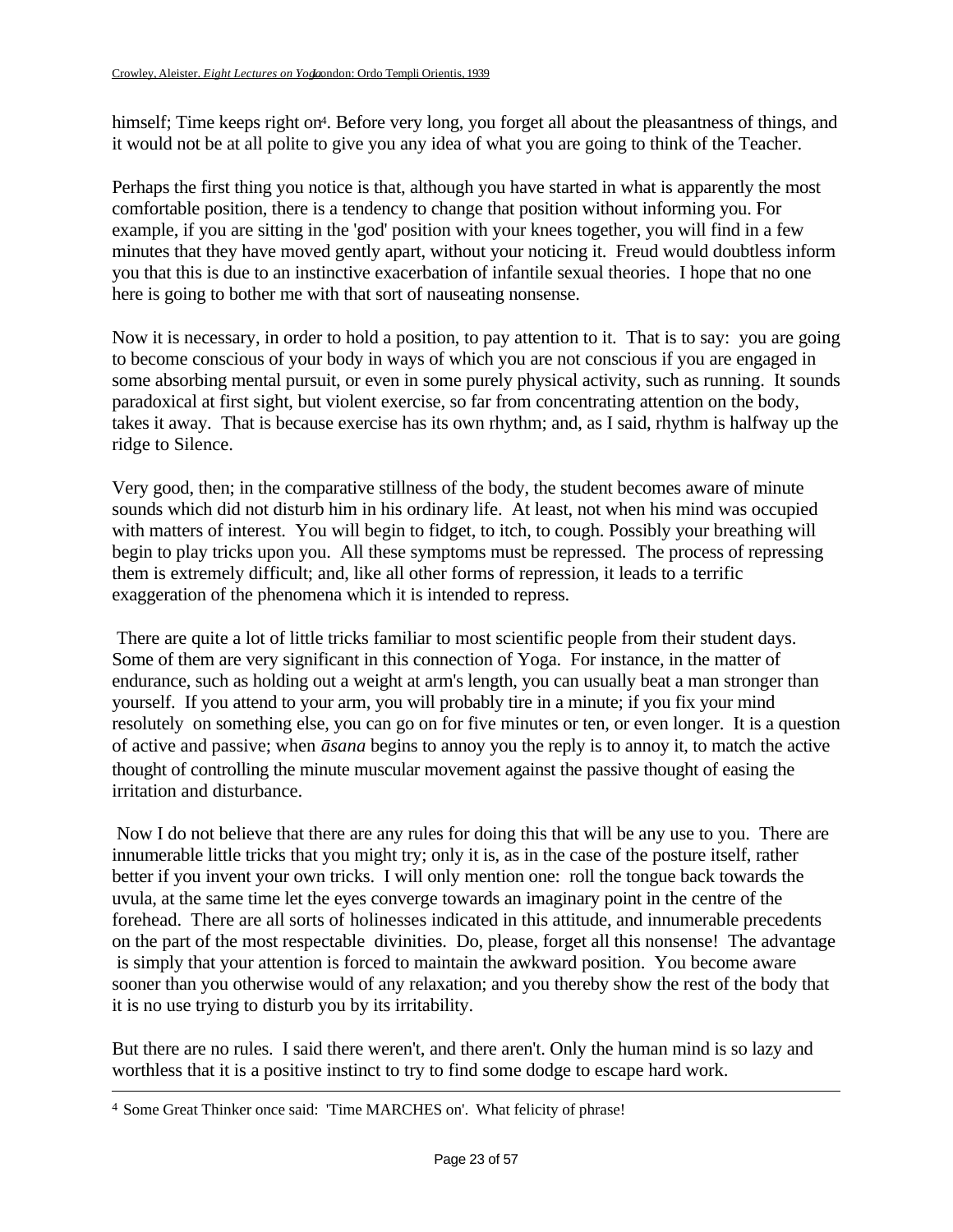These tricks may help or they may hinder; it is up to you to find out which are good and which are bad, the why and the what and all the other questions. It all comes to the same thing in the end. There is only one way to still the body in the long run, and that is to keep it still. It's doggèd as does it.

The irritations develop into extreme agony. Any attempt to alleviate this simply destroys the value of the practice. I must particularly warn the aspirant against rationalizing (I *have* known people who were so hopelessly bat-witted that they rationalized.) They thought: 'Ah, well, this position is not suitable for me, as I thought it was. I have made a mess of the Ibis position; now I'll have a go at the Dragon position'. But the Ibis has kept his job, and attained his divinity, by standing on one leg throughout the centuries. If you go to the Dragon he will devour you.

It is through the perversity of human nature that the most acute agony seems to occur when you are within a finger's breadth of full success. Remember Gallipoli! I am inclined to think that it may be a sort of symptom that one is near the critical point when the anguish becomes intolerable.

You will probably ask what 'intolerable' means. I rudely answer: 'Find out!' But it may give you some idea of what is, after all, not *too* bad, when I say that in the last months of my own work it often used to take me ten minutes (at the conclusion of the practice) to straighten my left leg. I took the ankle in both hands, and eased it out a fraction of a millimetre at a time.

At this point the band begins to play. Quite suddenly the pain stops. An ineffable sense of relief sweeps over the Yogi -- notice that I no longer call him 'student' or 'aspirant' -- and he becomes aware of a very strange fact. Not only was that position giving him pain, but all other bodily sensations that he has ever experienced are in the nature of pain, and were only borne by him by the expedient of constant flitting from one to another.

He is at ease; because, for the first time in his life, he has become really unconscious of the body. Life has been one endless suffering; and now, so far as this particular  $\bar{a}$ *sana* is concerned, the plague is abated.

I feel that I have failed to convey the full meaning of this. The fact is that words are entirely unsuitable. The complete and joyous awakening from the lifelong and unbroken nightmare of physical discomfort is impossible to describe.

The results and mastery of *a¤sana* are of use not only in the course of attainment of Yoga, but in the most ordinary affairs of life. At any time when fatigued, you have only to assume your *a¤sana*, and you are completely rested. It is as if the attainment of the mastery has worn down all those possibilities of physical pain which are inherent in that particular position. The teachings of physiology are not contradictory to this hypothesis.

The conquest of *a¤sana* makes for endurance. If you keep in constant practice, you ought to find that about ten minutes in the posture will rest you as much as a good night's sleep.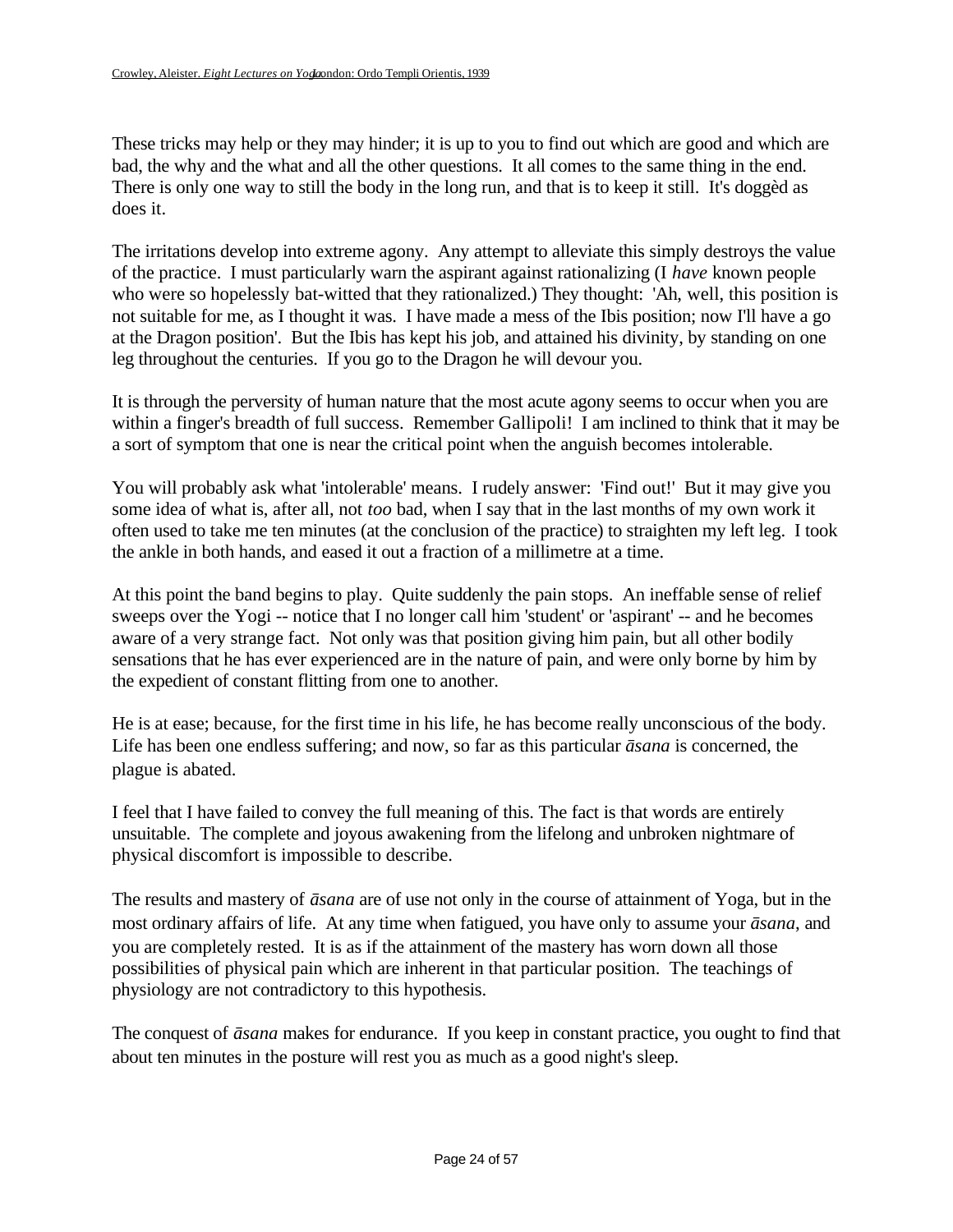So much for the obstacle of the body considered as static. Let us now turn our attention to the conquest of its dynamics.

It is always pleasing to turn to a subject like *prānāyāma. Prānāyāma* means control of force. It is a generalized term. In the Hindu system there are quite a lot of subtle substrata of the various energies of the body which have all got names and properties. I do not propose to deal with the bulk of them. There are only two which have much practical importance in life. One of these is not to be communicated to the public in a rotten country like this; the other is the well-known 'control of breath'.

This simply means that you get a stop watch, and choose a cycle of breathing out and breathing in. Both operations should be made as complete as possible. The muscular system must be taxed to its utmost to assist the expansion and contraction of the lungs.

When you have got this process slow and regular, for instance, 30 seconds breathing out and 15 in, you may add a few seconds in which the breath is held, either inside or outside the lungs.

(It is said, by the way, that the operation of breathing out should last about twice as long as that of breathing in, the theory being that breathing out quickly may bring a loss of energy. I think there may be something in this.)

There are other practices. For instance, one can make the breathing as quick and shallow as possible. Any good practice is likely to produce its own phenomena, but in accordance with the general thesis of these lectures I think it will be obvious that the proper practice will aim at holding the breath for as long a period as possible -- because that condition will represent as close an approximation to complete stillness of the physiological apparatus as may be. Of course we are not stilling it; we are doing nothing of the sort. But at least we are deluding ourselves into thinking that we are doing it, and the point is that, according to tradition, if you can hold the mind still for as much as twelve seconds you will get one of the highest results of Yoga. It is certainly a fact that when you are doing a cycle of 20 seconds out, 10 in, and 30 holding, there is quite a long period during the holding period when the mind does tend to stop its malignant operations. By the time this cycle has become customary, you are able to recognize instinctively the arrival of the moment when you can throw yourself suddenly into the mental act of concentration. In other words, by *a¤sana* and *pra¤n²a¤ya¤ma* you have worked yourself into a position where you are free, if only for a few seconds, to attempt actual Yoga processes, which you have previously been prevented from attempting by the distracting activities of the respiratory and muscular systems.

And so? Yes. *prāņāyāma* may be described as nice clean fun. Before you have been doing it very long, things are pretty certain to begin to happen, though this, I regret to remark, is fun to you, but death to Yoga.

The classical physical results of *prāņā yāma* are usually divided into four stages:

1. Perspiration. This is not the ordinary perspiration which comes from violent exercise; it has peculiar properties, and I am not going to tell you what these are, because it is much better for you to perform the practices, obtain the experience, and come to me yourself with the information. In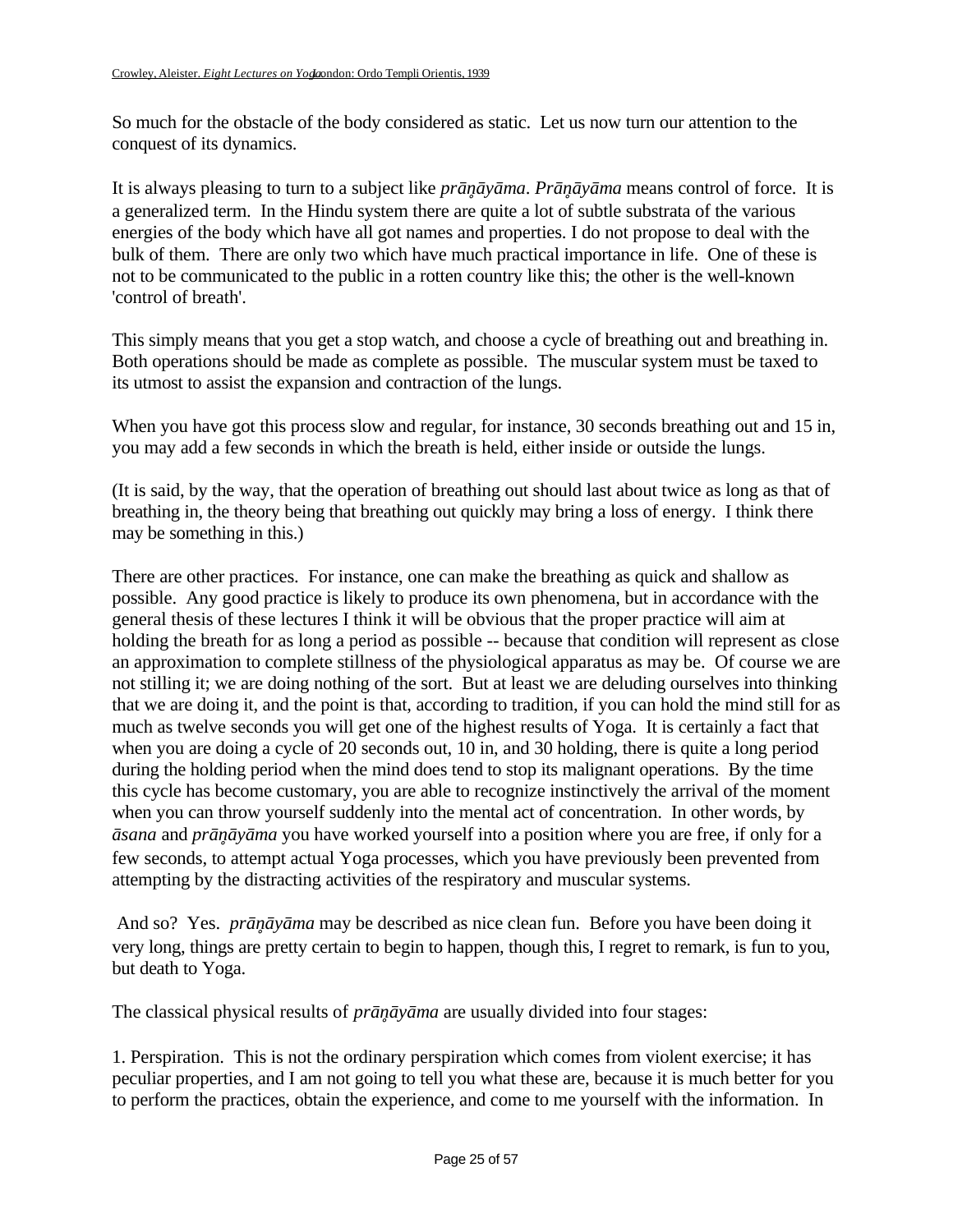this way you will know that you have got the right thing, whereas if I were to tell you now, you would very likely imagine it.

2. Automatic rigidity: the body becomes still, as the result of a spasm. This is perfectly normal and predictable. It is customary to do it with a dog. You stick him in a bell-jar, pump in oxygen or carbonic acid or something, and the dog goes stiff. You can take him out and wave him around by a leg as if he were frozen. This is not quite the same thing, but near it.

Men of science are terribly handicapped in every investigation by having been trained to ignore the immeasurable. All phenomena have subtle qualities which are at present insusceptible to any properly scientific methods of investigation. We can imitate the processes of nature in the laboratory, but the imitation is not always exactly identical with the original. For instance, Professor J. B. S. Haldane attempted some of the experiments suggested in *The Equinox* in this matter of *prāņāyāma*, and very nearly killed himself in the process. He did not see the difference between the experiment with the dog and the phenomena which supervene as the climax of a course of gentle operation. It is the difference between the exhilaration produced by sipping Clos Vougeot '26 and the madness of swilling corn whiskey. It is the same foolishness as to think that sniffing cocaine is a more wholesome process than chewing coca leaves. Why, they exclaim, cocaine is chemically pure! Cocaine is the active principle! We certainly do not want these nasty leaves, where our sacred drug is mixed up with a lot of vegetable stuff which rather defies analysis, and which cannot possibly have any use for that reason! This automatic rigidity, or *Süksma Kumbhaka*, is not merely to be defined as the occurrence of physiological rigidity. That is only the grosser symptom.

 The third stage is marked by *bhücarï-siddhi*: 'the power of jumping about like a frog' would be a rough translation of this fascinating word. This is a very extraordinary phenomenon. You are sitting tied up on the floor, and you begin to be wafted here and there, much as dead leaves are moved by a little breeze. This does happen; you are quite normal mentally, and you can watch yourself doing it.

The natural explanation of this is that your muscles are making very quick short spasmodic jerks without your being conscious of the fact. The dog helps us again by making similar contortions. As against this, it may be argued that your mind appears to be perfectly normal. There is, however, one particular point of consciousness, the sensation of almost total loss of weight. This, by the way, may sound a little alarming to the instructed alienist. There is a similar feeling which occurs in certain types of insanity.

The fourth state is Levitation. The Hindus claim that 'jumping about like a frog' implies a genuine loss of weight, and that the jumping is mainly lateral because you have not perfected the process. If you were absolutely balanced, they claim that you would rise quietly into the air.

 I do not know about this at all. I never saw it happen. On the other hand, I have often felt as if it were happening; and on tree occasions at least comparatively reliable people have said that they saw it happening to me. I do not think it proves anything.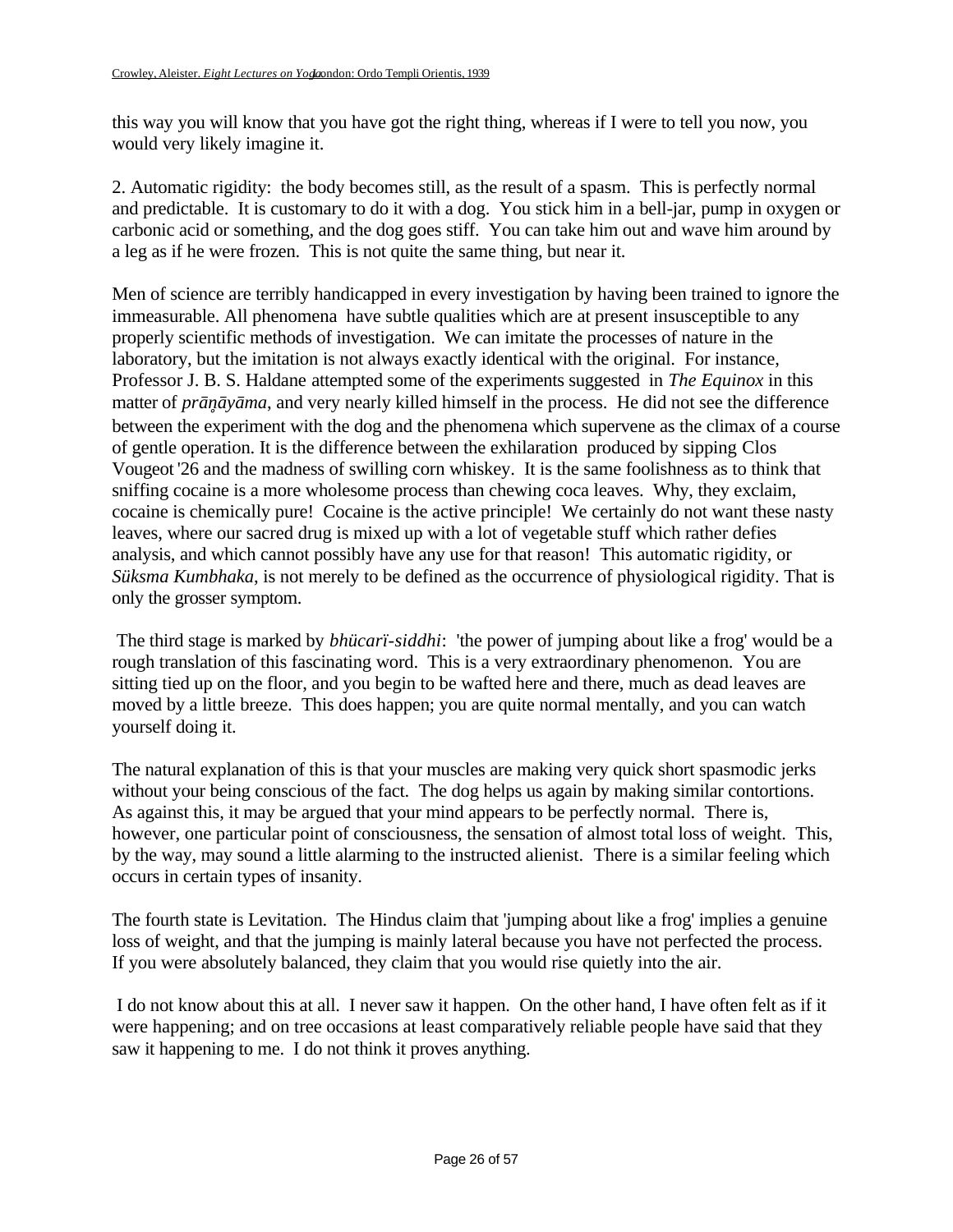These practices, *a¤sana* and *pra¤n²a¤ya¤ma*, are, to a certain extent, mechanical, and to that extent it is just possible for a man of extraordinary will power, with plenty of leisure and no encumbrances, to do a good deal of the spadework of Yoga even in England. But I should advise him to stick very strictly to the purely physical preparation, and on no account to attempt the practices of concentration proper, until he is able to acquire suitable surroundings.

But do not let him imagine that in making this very exceptional indulgence I am going to advocate any slipshod ways. If he decides to do, let us say, a quarter of an hour's *a¤sana* twice daily, rising to an hour four times daily, and *pra¤n²a¤ya¤ma* in proportion, he has got to stick to this -- no cocktail parties, football matches, or funerals of near relations, must be allowed to interfere with the routine. The drill is the thing, the acquisition of the habit of control, much more important than any mere success in the practices themselves. I would rather you wobbled about for your appointed hour than sat still for fifty-nine minutes. The reason for this will only be apparent when we come to the consideration of advanced Yoga, a subject which may be adequately treated in a second series of four lectures. By special request only, and I sincerely hope that nothing of the sort will happen.

Before proposing a vote of thanks to the lecturer for his extraordinarily brilliant exposition of these most difficult subjects, I should like to add a few words on the subject of MantraYoga, because this is really a branch of *pra¤n²a¤ya¤ma*, and one which it is possible to practise quite thoroughly in this country. In *Book IV*, Part I, I have described it, with examples, quite fully enough. I need here only say that its constant use, day and night, without a moment's cessation, is probably as useful a method as one could find of preparing the current of thought for the assumption of a rhythmical form, and rhythm is the great cure for irregularity. Once it is established, no interference will prevent it. Its own natural tendency is to slow down, like a pendulum, until time stops, and the sequence of impressions which constitutes our intellectual apprehensions of the universe is replaced by that form of consciousness (or unconsciousness, if you prefer it, not that either would give the slightest idea of what is meant) which is without condition of any kind, and therefore represents in perfection the consummation of Yoga.

*Love is the law, love under will*.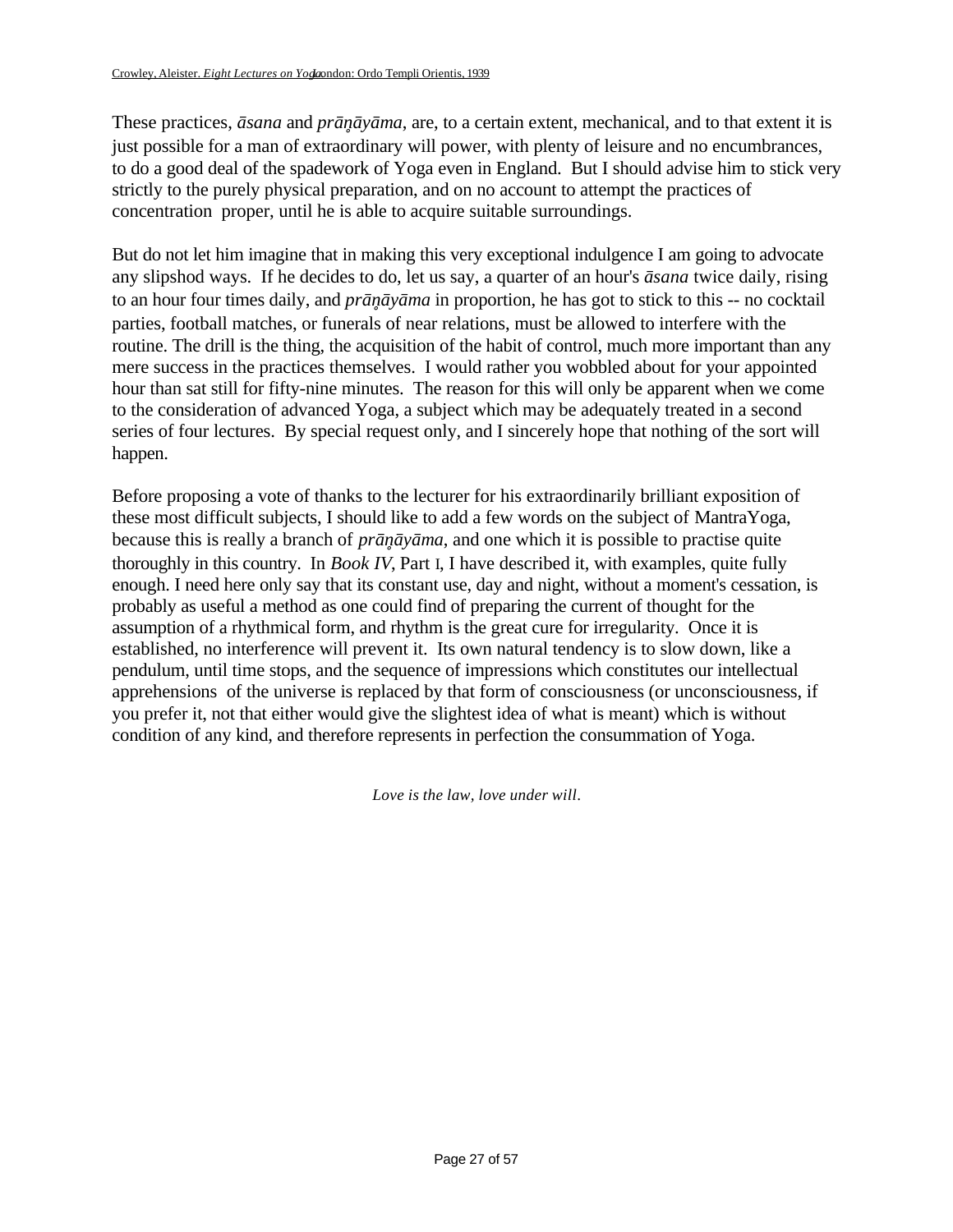# *yoga for yellowbellies* **First Lecture**

*Do what thou wilt shall be the whole of the Law.*

Let us begin this evening by going briefly over the ground covered by my first four lectures. I told you that Yoga meant union, and that this union was the cause of all phenomena. Consciousness results from the conjunction of a mysterious stimulus with a mysterious sensorium. The kind of Yoga which is the subject of these remarks is merely an expansion of this, the union of self-consciousness with the universe.

We spoke of the eight limbs of Yoga, and dealt with the four which refer to physical training and experiences.

The remaining four deal with mental training and experiences, and these form the subject of the ensuing remarks.

Before we deal with these in detail, I think it would be helpful to consider the formula of Yoga from what may be called the mathematical, or magical standpoint. This formula has been described in my textbook on *Magick*, Chapter III., the formula of Tetragrammaton. This formula covers the entire universe of magical operations. The word usually pronounced Jehovah is called the Ineffable Name; it is alleged that when pronounced accurately its vibrations would destroy the universe; and this is indeed quite true, when we take the deeper interpretation.

Tetragrammaton is so called from the four letters in the word: Yod, He, Vau, and He<sup>5</sup>. This is compared with the relations of a family -- Yod, the Father, He, the Mother; Vau, the Son; and the final He the Daughter. (In writing she is sometimes distinguished from her mother by inserting a small point in the letter.) This is also a reference to the elements, fire, water, air, earth. I may go further, and say that all possible existing things are to be classed as related to one or more of these elements for convenience in certain operations. But these four letters, though in one sense they represent the eternal framework, are not, so to speak, original. For instance, when we place Tetragrammaton on the Tree of Life, the Ten Sephiroth or numbers, we do not include the first Sephira. Yod is referred to the second, He to the third, Vau to the group from 4 to 9, and He final to the tenth. No. 1 is said to be symbolized by the top point of the Yod.

It is only in No. 10 that we get the manifested universe, which is thus shown as the result of the Yoga of the other forces, the first three letters of the name, the active elements, fire, water and air. (These are the three 'mother letters' in the Hebrew alphabet.<sup>6</sup>) The last element, earth, is usually considered a sort of consolidation of the three; but that is rather an unsatisfactory way of regarding it, because if we admit the reality of the universe at all we are in philosophical chaos. However, this does not concern us for the moment.

 $6$  Sheen (W), Maim (M), Aleph ( $d$ )  $-GW$ <sup>5</sup> hwhy This form is often accompanied by the points (vowels) for the word *Adonai* (Lord). The word itself is never spoken as a word and is only used as a formula. When referring to the formula we wither use the term *Tetragrammaton* (the four-fold name), or *Hashem* which is Hebrew literally translated as THE NAME. *-GW*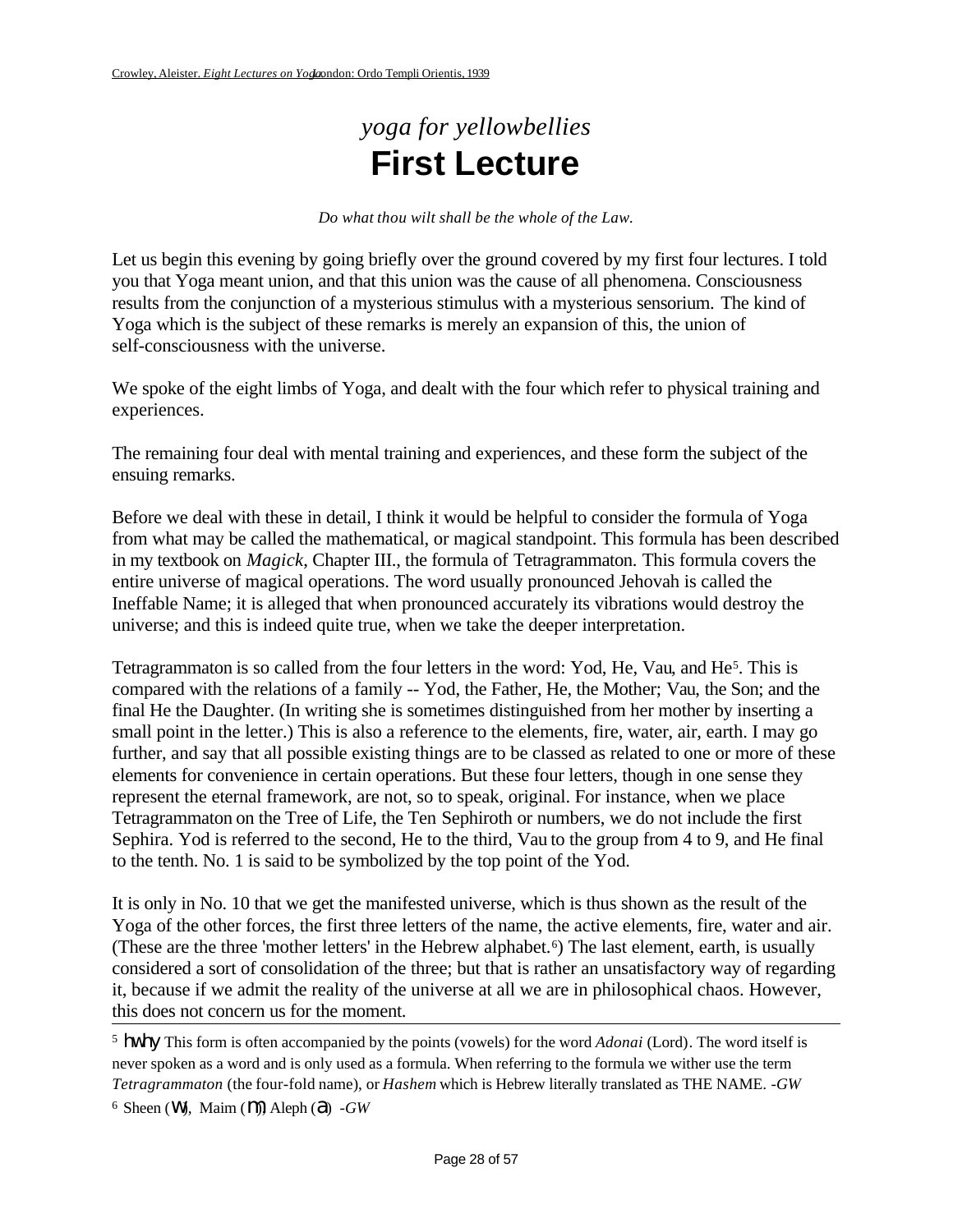When we apply these symbols to Yoga, we find that fire represents the Yogi, and water the object of his meditation. (You can, if you like, reverse these attributions. It makes no difference except to the metaphysician. And precious little to him!)

The Yod and the He combine, the Father and Mother unite, to produce a son, Vau. This son is the exalted state of mind produced by the union of the subject and the object. This state of mind is called *sama¤dh*i in the Hindu terminology. It has many varieties, of constantly increasing sublimity; but it is the generic term which implies this union which is the subject of Yoga. At this point we ought to remember poor little He final, who represents the ecstasy -- shall I say the orgasm? -- and the absorption thereof: the compensation which cancels it. I find it excessively difficult to express myself. It is one of these ideas which is very deeply seated in my mind as a result of constant meditation, and I feel that I am being entirely feeble when I say that the best translation of the letter He final would be 'ecstasy rising into Silence'. Moral: meditate yourselves, and work it out! Finally, there is no other way.

I think it is very important, since we are studying Yoga from a strictly scientific point of view, to emphasize the exactness of the analogy that exists between the Yogic and the sexual process. If you look at the Tree of Life, you see that the Number One at the top divides itself into Numbers Two and Three, the equal and opposite Father and Mother, and their union results in the complexity of the Son, the Vau Group, while the whole figure recovers its simplicity in the single Sephira of He final, of the Daughter.

It is exactly the same in biology. The spermatozoon and the ovum are biologically the separation of an unmanifested single cell, which is in its function simple, though it contains in itself, in a latent form, all the possibilities of the original single cell. Their union results in the manifestation of these qualities in the child. Their potentialities are expressed and developed in terms of time and space, while also, accompanying the act of union, is the ecstasy which is the natural result of the consciousness of their annihilation, the necessary condition of the production of their offspring.

It would be easy to develop this thesis by analogies drawn from ordinary human experiences of the growth of passion, the hunger accompanying it, the intense relief and joy afforded by satisfaction. I like rather to think of the fact that all true religion has been the artistic, the dramatic, representation of the sexual process, not merely because of the usefulness of this cult in tribal life, but as the veil of this truer meaning which I am explaining to you tonight. I think that every experience in life should be regarded as a symbol of the truer experience of the deeper life. In the Oath of a Master of the Temple occurs the clause: 'I will interpret every phenomenon as a particular dealing of God with my soul'.

It is not for us to criticize the Great Order for expressing its idea in terms readily understandable by the ordinary intelligent person. We are to wave aside the metaphysical implications of the phrase, and grasp its obvious meaning. So every act should be an act of Yoga. And this leads us directly to the question which we have postponed until now -- Concentration.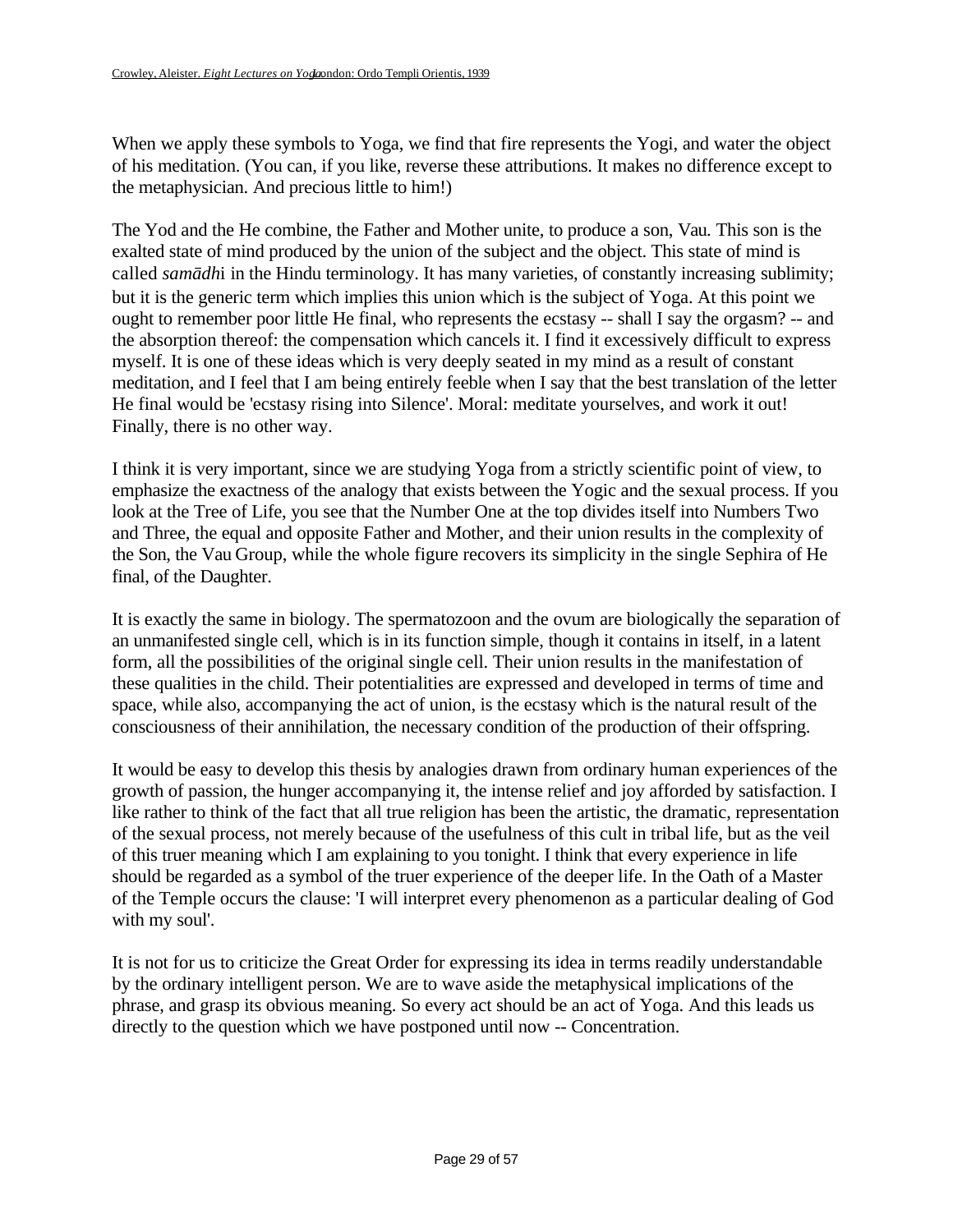Concentration! The sexual analogy still serves us. Do you remember the Abbé in Browning? Asked to preside at the Court of Love, he gave the prize to the woman the object of whose passion was utterly worthless, in this admirable judgement:

 The love which to one, and one only, has reference Seems terribly like what perhaps gains God's preference.

It is a commonplace, and in some circumstances (such as constantly are found among foul-minded Anglo-Saxons) a sort of joke, that lovers are lunatics. Everything at their command is pressed into the service of their passion; every kind of sacrifice, every kind of humiliation, every kind of discomfort -- these all count for nothing. Every energy is strained and twisted, every energy is directed to the single object of its end. The pain of a momentary separation seems intolerable; the joy of consummation impossible to describe: indeed, almost impossible to bear!

Now this is exactly what the Yogi has to do. All the books -- they disagree on every other point, but they agree on this stupidity -- tell him that he has to give up this and give up that, sometimes on sensible grounds, more often on grounds of prejudice and superstition. In the advanced stages one has to give up the very virtues which have brought one to that state! Every idea, considered as an idea, is lumber, dead weight, poison; but it is all wrong to represent these acts as acts of sacrifice. There is no question of depriving oneself of anything one wants. The process is rather that of learning to discard what one thought one wanted in the darkness before the dawn of the discovery of the real object of one's passion. Hence, note well! concentration has reduced our moral obligations to their simplest terms: there is a single standard to which everything is to be referred. *To hell with the Pope!*<sup>7</sup> If Lobster Newburg upsets your digestion -- and good digestion is necessary to your practice -- then you do not eat Lobster Newburg. Unless this is clearly understood, the Yogi will constantly be side-tracked by the sophistication religious and moral fanatics. *To hell with the Archbishops!<sup>8</sup>*

You will readily appreciate that to undertake a course of this kind requires careful planning. You have got to map out your life in advance for a considerable period so far as it is humanly possible to do so. If you have failed in this original strategical disposition, you are simply not going to carry through the campaign. Unforeseen contingencies are certain to arise, and therefore one of our precautions is to have some sort of reserve of resource to fling against unexpected attacks.

This is, of course, merely concentration in daily life, and it is the habit of such concentration that prepares one for the much severer task of the deeper concentration of the Yoga practices. For those who are undertaking a preliminary course there is nothing better, while they are still living more or less ordinary lives, than the practices recommended in *The Equinox*. There should be -- there must be -- a definite routine of acts calculated to remind the student of the Great Work.

<sup>7</sup> Emphasis Added *-GW*

<sup>8</sup> Emphasis Added. Apparently during the original delivery of these lectures, Crowely shouted these two phrases. His intent was, undoubtedly, to shake people up. Crowley felt it was his particular duty to shake people out of their ruts, especially when it came to thought and especially religious indoctrination. *-GW*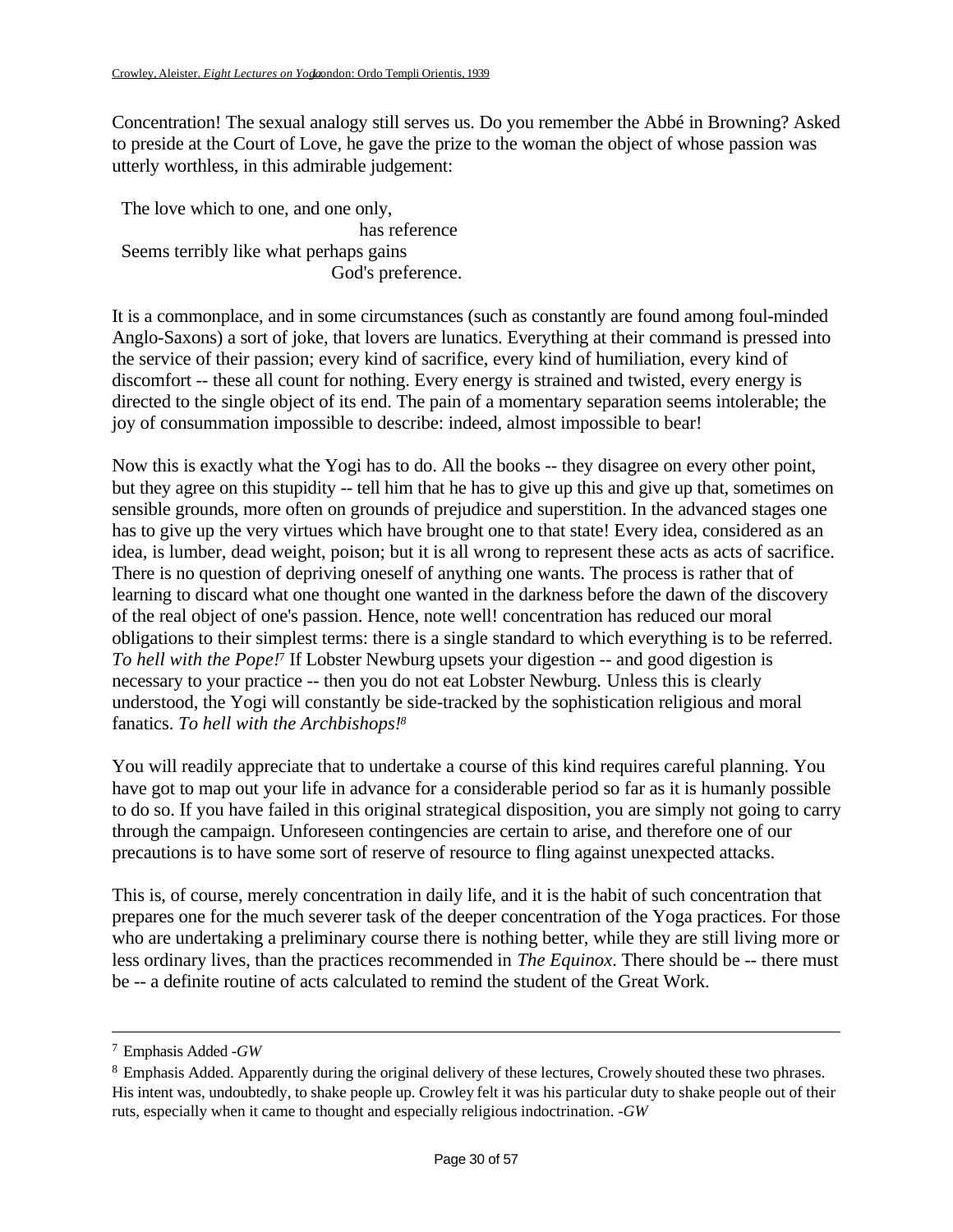The classic of the subject is *Liber Astarte vel Berylli*, (see: *Magick*, p. 390<sup>9</sup> ) the Book of Devotion to a Particular Deity. This book is admirable beyond praise, reviewing the whole subject in every detail with flawless brilliancy of phrase. Its practice is enough in itself to bring the devotee to high attainment. This is only for the few. But every student should make a point of saluting the Sun (in the manner recommended in *Liber Resh10* four times daily, and he shall salute the Moon on her appearance with the *Mantra Ga¤yatrï*. The best way is to say the Mantra instantly one sees the Moon, to note whether the attention wavers, and to repeat the Mantra until it does not waver at all.

He should also practise assiduously *Liber III vel Jugorum* (see: Magick, p.42711). The essence of this practice is that you select a familiar thought, word or gesture, one which automatically recurs fairly often during the day, and every time you are betrayed into using it, cut yourself sharply upon the wrist or forearm with a convenient instrument.

There is also a practice which I find very useful when walking in a Christian city -- that of exorcising (with the prescribed outward and downward sweep of the arm and the words: "*Apo pantos kakodaimonos*" <sup>12</sup>) any person in religious garb.

All these practices assist concentration, and also serve to keep one on the alert. They form an invaluable preliminary training for the colossal Work of genuine concentration when it comes to be a question of the fine, growing constantly finer, movements of the mind.

We may now turn to the consideration of Yoga practices themselves. I assume that in the fortnight which has elapsed since my last lecture you have all perfected yourselves in *a¤sana* and *prāņāyāma*; that you daily balance a saucer brimming with sulphuric acid on your heads for twelve hours without accident, that you all jump about busily like frogs when not seriously levitated; and that your Mantra is as regular as the beating of your heart.

The remaining four limbs of Yoga are *Pratya¤ha¤ra*, *dha¤ra¤na, dhya¤na* and *Sama¤dhi*.

I will give you the definition of all four at a single stroke, as each one to some extent explains the one following. *Pratya¤ha¤ra* may be roughly described as introspection, but it also means a certain type of psychological experience. For instance, you may suddenly acquire a conviction, as did Sir Humphry Davy, that the universe is composed exclusively of ideas; or you may have the direct experience that you do not possess a nose, as may happen to the best of us, if we concentrate upon the tip of it.

<sup>9</sup> Crowley, Aleister. "Liber Astarte vel Berylli" *Magick: In theory and Practice*. London: Ordo Templi Orientis, 1929, 390-404

<sup>10</sup>Crowley, Aleister. "Liber Resh vel Helios" *Magick: In theory and Practice*. London: Ordo Templi Orientis, 1929, 425-426

<sup>11</sup>Crowley, Aleister. "Liber III vel Jugorum" *Magick: In theory and Practice*. London: Ordo Templi Orientis, 1929, 427-429

<sup>12</sup>Απο παντωζ κακοδαιμονοζ ∀Away from me every Evil Spirit."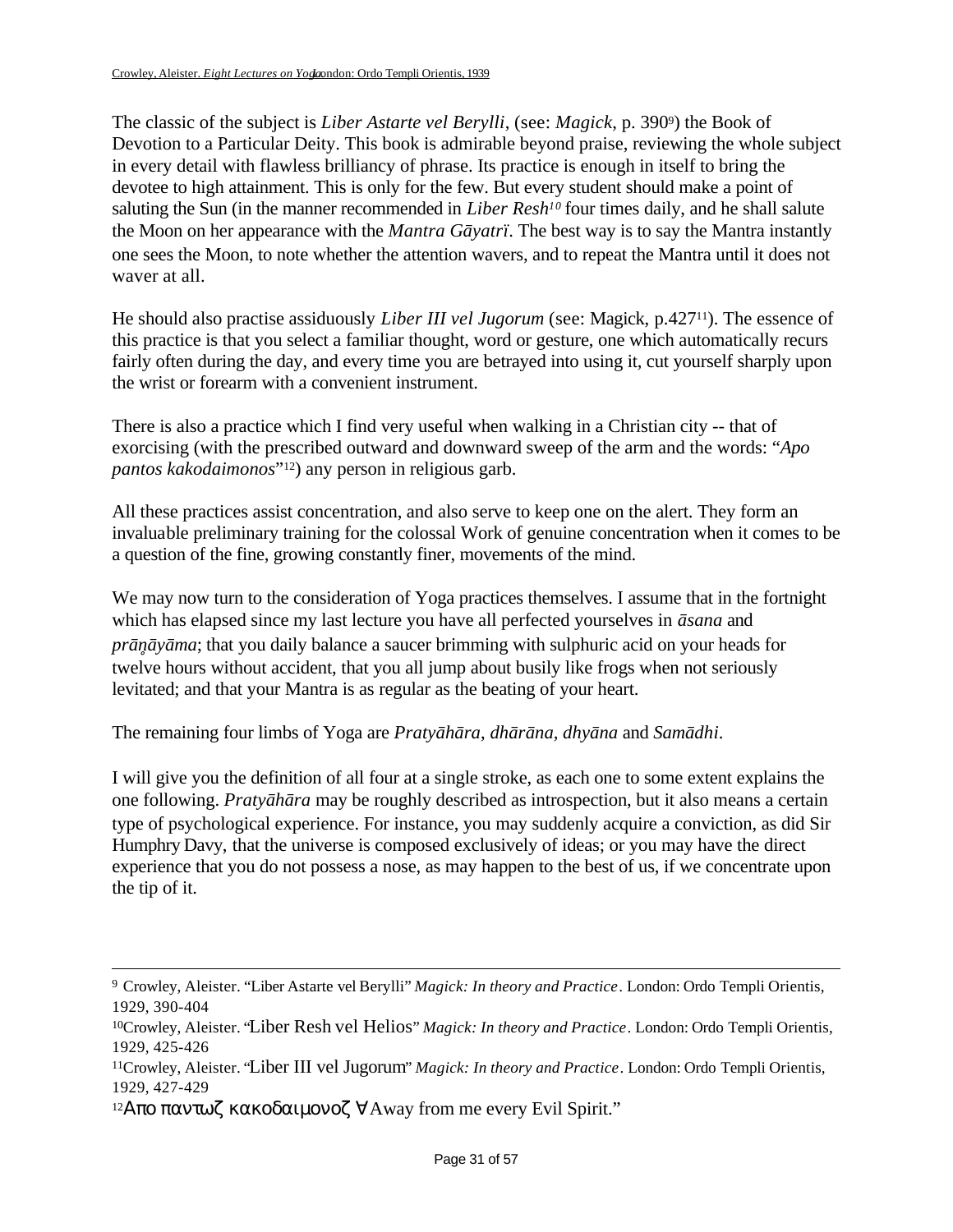*dha¤ra¤na* is meditation proper, not the kind of meditation which consists of profound consideration of the subject with the idea of clarifying it or gaining a more comprehensive grasp of it, but the actual restraint of the consciousness to a single imaginary object chosen for the purpose.

These two limbs of Yoga are therefore in a sense the two methods employed mentally by the Yogi. For, long after success in *sama¤dhi* has been attained, one has to conduct the most extensive explorations into the recesses of the mind.

The word *dhya¤na* is difficult to define; it is used by many writers in quite contrary senses. The question is discussed at some length in Part I. of my *Book IV*. I will quote what I have written about it in conclusion --

Let us try a final definition. *dhyana* resembles *samadhi* in many respects. There is a union of the ego and the non-ego, and a loss of the sense of time and space and causality. Duality in any form is abolished. The idea of time involves that of two consecutive things, that of space two non-coincident things, that of causality two connected things.'

*Sama¤dhi*, on the contrary, is in a way very easy to define. Etymology, aided by the persistence of the religious tradition, helps us here. *Sam* is a prefix in Sanskrit which developed into the prefix *syn* in Greek without changing the meaning -- *syn* in *synopsis*, *synthesis*, *syndrome*. It means *together with*.

*Adhi* has also come down through many centuries and many tongues. It is one of the oldest words in human language; it dates from the time when each sound had a definite meaning proper to it, a meaning suggested by the muscular movement made in producing the sound. Thus, the letter D originally means 'father'; so the original father, dead and made into a 'God', was called Ad. This name came down unchanged to Egypt, as you see in the *Book of the Law*. The word *Adhi* in Sanskrit was usually translated 'Lord'. In the Syrian form we get it duplicated Hadad. You remember Ben Hadad, King of Syria. The Hebrew word for *Lord* is *Adon* or *Adonai*. Adonai, *my* Lord, is constantly used in the Bible to replace the name Jehovah<sup>13</sup> where that was too sacred to be mentioned, or for other reasons improper to write down. Adonai has also come to mean, through the Rosicrucian tradition, the Holy Guardian Angel, and thus the object of worship or concentration. It is the same thing; worship is worth-ship, means worthiness; and anything but the chosen object is necessarily an unworthy object.

As *dhya¤na* also represents the condition of annihilation of dividuality, it is a little difficult to distinguish between it and *Sama¤dhi*. I wrote in Part I., *Book IV*. -- '

These *dhya¤nic* conditions contradict those of normal thought, but in *sama¤dhi* they are very much more marked than in *dhya¤na*. And while in the latter it seems like a simple union of two things, in the former it appears as if all things rush together and unite. One might say this, that in *dhya¤na* there was still this quality latent, that the one existing was opposed to the many non-existing; in *sama¤dhi* the many and the one are united in a union of existence with non-existence. This definition is not made from reflection, but from memory.'

<sup>13</sup>This pronunciation is an error caused by Latin translation. A closer estimation would be YeH eW depending on points. The final Heh, without any vowel association would be silent. We do know, however, that the name is almost identical to JeHeSheWa, or Joshua. hwhy and hvwhy . *-GW*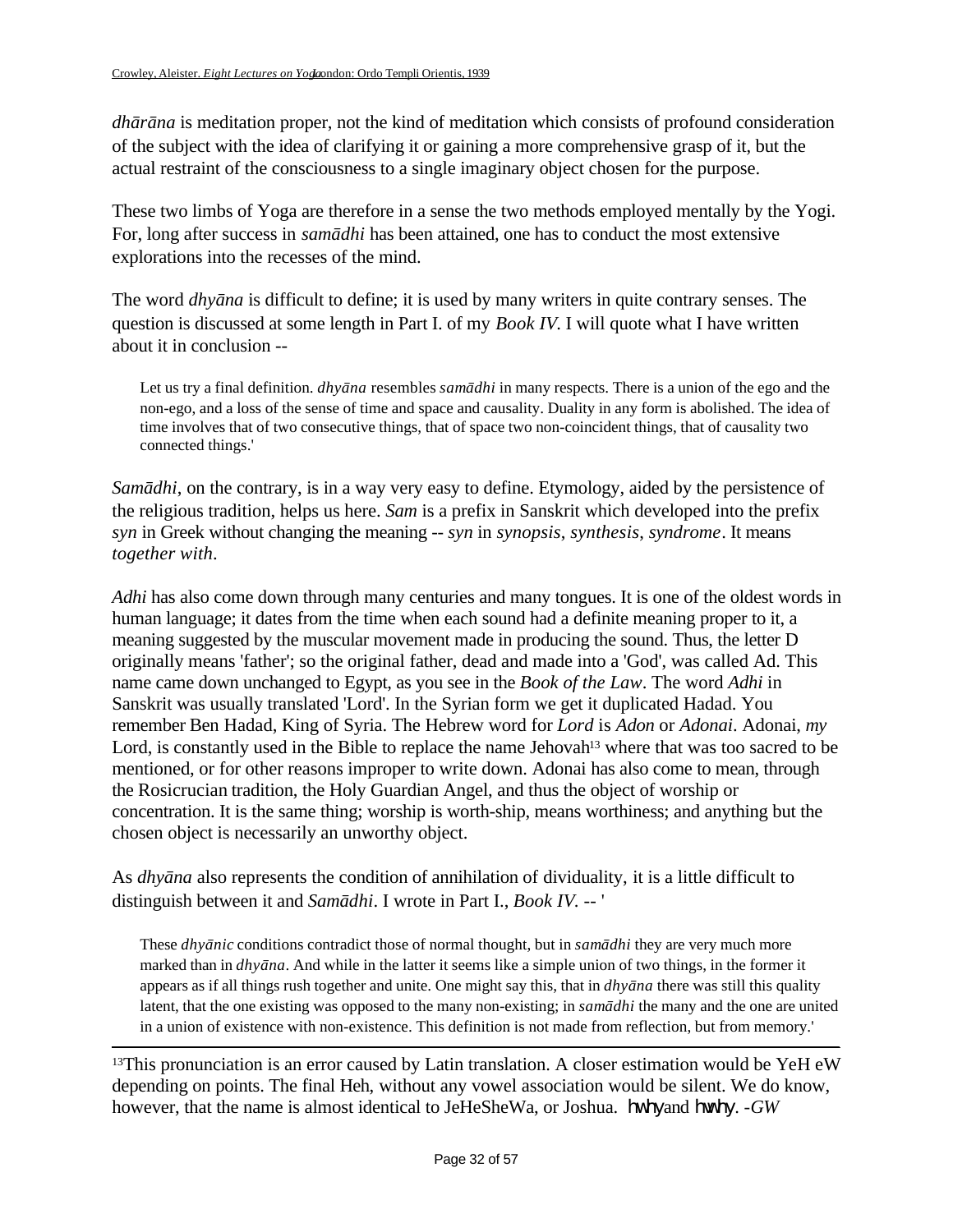But that was written in 1911, and since then I have had an immense harvest of experience. I am inclined to say at this moment that *dhya¤na* stands to *sama¤dhi* rather as the jumping about like a frog, described in a previous lecture, does to Levitation. In other words, *dhya¤na* is an unbalanced or an impure approximation to *sama¤dhi*. Subject and object unite and disappear with ecstasy mounting to indifference, and so forth, but there is still a presentation of some kind in the new genus of consciousness. In this view *dhya¤na* would be rather like an explosion of gunpowder carelessly mixed; most of it goes off with a bang, but there is some debris of the original components.

These discussions are not of very great importance in themselves, because the entire series of the three states of meditation proper is summed up in the word *samyama*; you can translate it quite well for yourselves, since you already know that *sam* means 'together', and that *yama* means 'control'. It represents the merging of minor individual acts of control into a single gesture, very much as all the separate cells, bones, veins, arteries, nerves, muscles and so forth, of the arm combine in unconscious unanimity to make a single stroke.

Now the practice of *pratya¤hara¤*, properly speaking, is introspection, and the practice of *dha¤rana¤*, properly speaking, is the restraint of the thought to a single imaginary object. The former is a movement of the mind, the latter a cessation of all movement. And you are not likely to get much success in *pratya¤hara¤* until you have made considerable advance in *dhya¤na*, because by introspection we mean the exploration of the substrata of the consciousness which are only revealed when we have progressed a certain distance, and become aware of conditions which are utterly foreign to normal intellectual conception. The first law of normal thought is *A is A* the law of identity, it is called. So we can divide the universe into A and not-A; there is no third thing possible.

Now, quite early in the meditation practices, the Yogi is likely to get as a direct experience the consciousness that these laws are not true in any ultimate way. He has reached a world where intellectual conceptions are no longer valid; they remain true for the ordinary affairs of life, but the normal laws of thought are seen to be no more than a mere mechanism. A code of conventions.

The students of higher mathematics and metaphysics have often a certain glimmering of these facts. They are compelled to use irrational conceptions for greater convenience in conducting their rational investigations. for example, the square root of 2, or the square root of minus 1, is not in itself capable of comprehension as such; it pertains to an order of thinking beyond the primitive man's invention of counting on his fingers.

It will be just as well then for the student to begin with the practices of *dha¤rana¤*. If he does so he will obtain as a by-product some of the results of *pratyahara*, and he will also acquire considerable insight into the methods of practising *pratya¤hara¤*. It sounds perhaps, at first, as if *pratyāharā* were off the main line of attainment in Yoga. This is not so, because it enables one to deal with the new conditions which are established in the mind by realization of *dhya¤na* and *sama¤dhi*.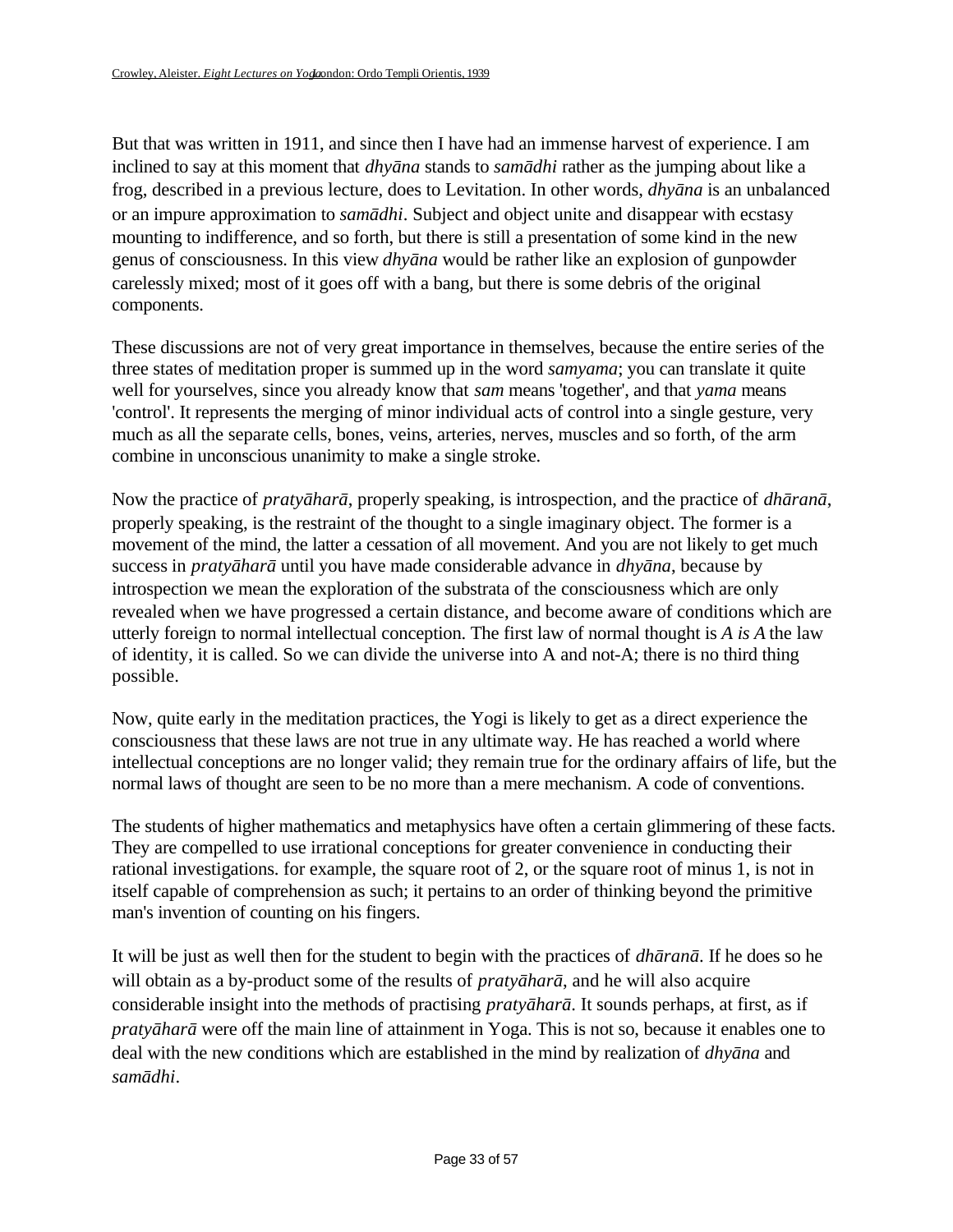I can now describe the elementary practices.

You should begin with very short periods; it is most important not to overstrain the apparatus which you are using; the mind must be trained very slowly. In my early days I was often satisfied with a minute or two at a time; three or four such periods twice or three times a day. In the earliest stages of all it is not necessary to have got very far with *a¤sana*, because all you can get out of the early practices is really a foreshadowing of the difficulties of doing it.

I began by taking a simple geometrical object in one colour, such as a yellow square. I will quote the official instructions in *The Equinox*.

*'Dha¤rana¤* -- Control of thought.

1. Constrain the mind to concentrate itself upon a single simple object imagined. The five *tatwas* are useful for this purpose; they are: a black oval; a blue disk; a silver crescent; a yellow square; a red triangle.

2. Proceed to combinations of single objects; e.g., a black oval within a yellow square, and so on.

3. Proceed to simple moving objects, such as a pendulum swinging; a wheel revolving, etc. Avoid living objects.

4. Proceed to combinations of moving objects, e.g., a piston rising and falling while a pendulum is swinging. The relation between the two movements should be varied in different experiments. (Or even a system of flywheels, eccentrics and governor.)

5. During these practices the mind must be absolutely confined to the object determined on; no other thought must be allowed to intrude upon the consciousness. The moving systems must be regular and harmonious.

6. Note carefully the duration of the experiment, the number and nature of the intruding thoughts; the tendency of the object itself to depart from the course laid out for it, and any other phenomena which may present themselves. Avoid overstrain; this is very important.

7. Proceed to imagine living objects; as a man, preferably some man known to, and respected by, you.

8. In the intervals of these experiments you might try to imagine the objects of the other senses, and to concentrate upon them. For example, try to imagine the taste of chocolate, the smell or roses, the feeling of velvet, the sound of a waterfall, or the ticking of a watch.

9. Endeavour finally to shut out all objects of any of the senses, and prevent all thoughts arising in your mind. When you feel you have attained some success in these practices, apply for examination, and should you pass, more complex and difficult practices will be prescribed for you.

Now one of the most interesting and irritating features of your early experiments is: interfering thoughts. There is, first of all, the misbehaviour of the object which you are contemplating; it changes its colour and size; moves its position; gets out of shape. And one of the essential difficulties in practice is that it takes a great deal of skill and experience to become really alert to what is happening. You can go on daydreaming for quite long periods before realizing that your thoughts have wandered at all. This is why I insist so strongly on the practices described above as producing alertness and watchfulness, and you will obviously realize that it is quite evident that one has to be in the pink of condition and in the most favourable mental state in order to make any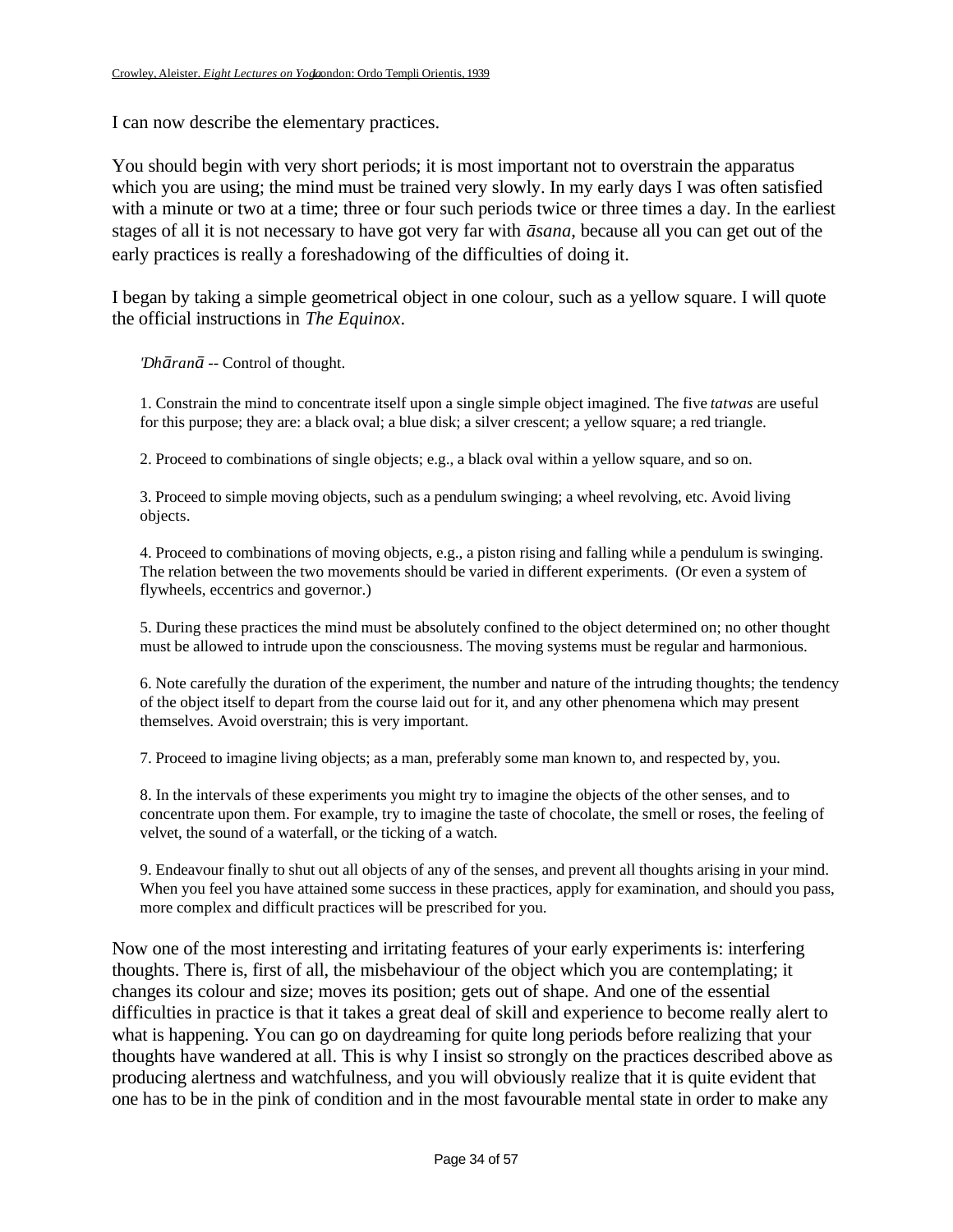headway at all. But when you have had a little practice in detecting and counting the breaks in your concentration, you will find that they themselves are useful, because their character is symptomatic of your state of progress. Breaks are classed as follows: --

1. Firstly, physical sensations; these should have been overcome by  $\bar{a}$ *sana*.

2. Secondly, breaks that seem to be indicated by events immediately preceding the meditation: their activity becomes tremendous. Only by this practice does one understand how much is really observed by the senses without the mind becoming conscious of it.

3. Thirdly, there is a class of break partaking of the nature of reverie or *'*daydreaming*'.* These are very insidious -- one may go on for a long time without realizing that one has wandered at all.

4. Fourthly, we get a very high class of break, which is a sort of aberration of the control itself. You think, 'How well I am doing it!' or perhaps that it would be rather a good idea if you were on a desert island, or if you were in a soundproof house, or if you were sitting by a waterfall. But these are only trifling variations from the vigilance itself.

5. A fifth class of break seems to have no discoverable source in the mind. such might even take the form of actual hallucination, usually auditory. Of course, such hallucinations are infrequent, and are recognized for what they are. Otherwise the student had better see a doctor. The usual kind consists of odd sentences, or fragments of sentences, which are quite distinctly heard in a recognizable human voice, not the student's own voice, or that of anyone he knows. A similar phenomenon is observed by wireless operators, who call such messages 'atmospherics'.

There is a further kind of break, which is the desired result itself

I have already indicated how tedious these practices become; how great the bewilderment; how constant the disappointment. Long before the occurrence of *dhya¤na*, there are quite a number of minor results which indicate the breaking up of intellectual limitation. You must not be disturbed if these results make you feel that the very foundations of your mind are being knocked from under you. The real lesson is that, just as you learn in *a¤sana*, the normal body is in itself nothing but a vehicle of pain, so is the normal itself insane; by its own standards it IS insane. You have only got to read a quite simple and elementary work like Professor Joad's *Guide to Philosophy* to find that any argument carried far enough leads to a contradiction in terms. There are dozens of ways of showing that if you begin 'A is A', you end 'A is not A'. The mind reacts against this conclusion; it anaesthetizes itself against the self-inflicted wound, and it regulates philosophy to the category of paradoxical tricks. But that is a cowardly and disgraceful attitude. The Yogi has got to face the fact that we are all raving lunatics; that sanity exists -- if it exists at all -- in a mental state free from dame's school rules of intellect.

With an earnest personal appeal, therefore, to come up frankly to the mourners' bench and gibber, I will take my leave of you for this evening.

*Love is the law, love under will*.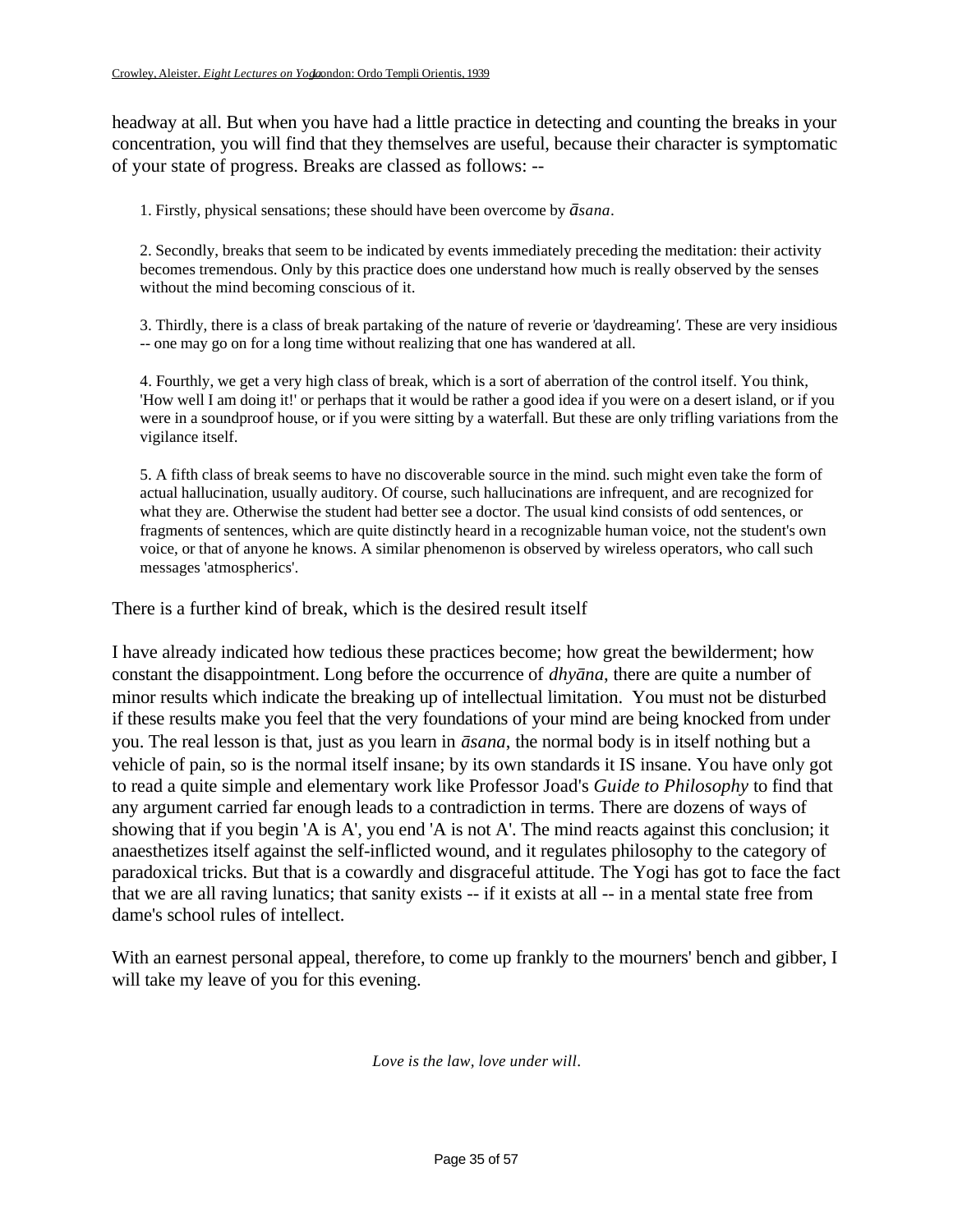# *yoga for yellowbellies* **Second Lecture**

 Mr. Chairman, Your Royal Highness, Your Grace, my lords, ladies and gentlemen.

*Do what thou wilt shall be the whole of the Law.*

In my last lecture I led you into the quag of delusion; I smothered you in the mire of delusion; I brought you to thirst in the desert of delusion; I left you wandering in the jungle of delusion, a prey to all the monsters which are thoughts. It came into my mind that it was up to me to do something about it.

We have constantly been discussing mysterious entities as if we knew something about them, and this (on examination) always turned out not to be the case.

Knowledge itself is impossible, because if we take the simplest proposition of knowledge, S is P, we must attach some meaning to S and P, if our statement is to be intelligible. (I say nothing as to whether it is true!) And this involves definition. Now the original proposition of identity,  $A = A$ , tells us nothing at all, unless the second A gives us further information about the first A. We shall therefore say that A is BC. Instead of one unknown we have two unknowns; we have to define B as DE, C as FG. Now we have four unknowns, and very soon we have used up the alphabet. When we come to define Z, we have to go back and use one of the other letters, so that all our arguments are arguments in a circle.

Any statement which we make is demonstrably meaningless. And yet we do mean something when we say that a cat has four legs. And we all know what we mean when we say so. We give our assent to, or withhold it from, the proposition on the grounds of our experience. But that experience is not intellectual, as above demonstrated. It is a matter of immediate intuition. We cannot have any warrant for that intuition, but at the same time any intellectual argument which upsets it does not in the faintest degree shake our conviction.

The conclusion to be drawn from this is that the instrument of mind is not intellectual, not rational. Logic is merely destructive, a self-destructive toy. The toy, however, is in some ways also instructive, even though the results of its use will not bear examination. So we make a by-law that the particular sorties which annihilate logic are out of bounds, and we go on reasoning within arbitrarily appointed limits. It is subject to these conditions that we may proceed to examine the nature of our fundamental ideas; and this is necessary, because since we began to consider the nature of the results of meditation, our conceptions of the backgrounds of thought are decided in quite a different manner; not by intellectual analysis, which, as we have seen, carries no conviction, but by illumination, which does carry conviction. Let us, therefore, proceed to examine the elements of our normal thinking.

I need hardly recapitulate the mathematical theorem which you all doubtless laid to heart when you were criticizing Einstein's theory of Relativity. I only want to recall to your minds the simplest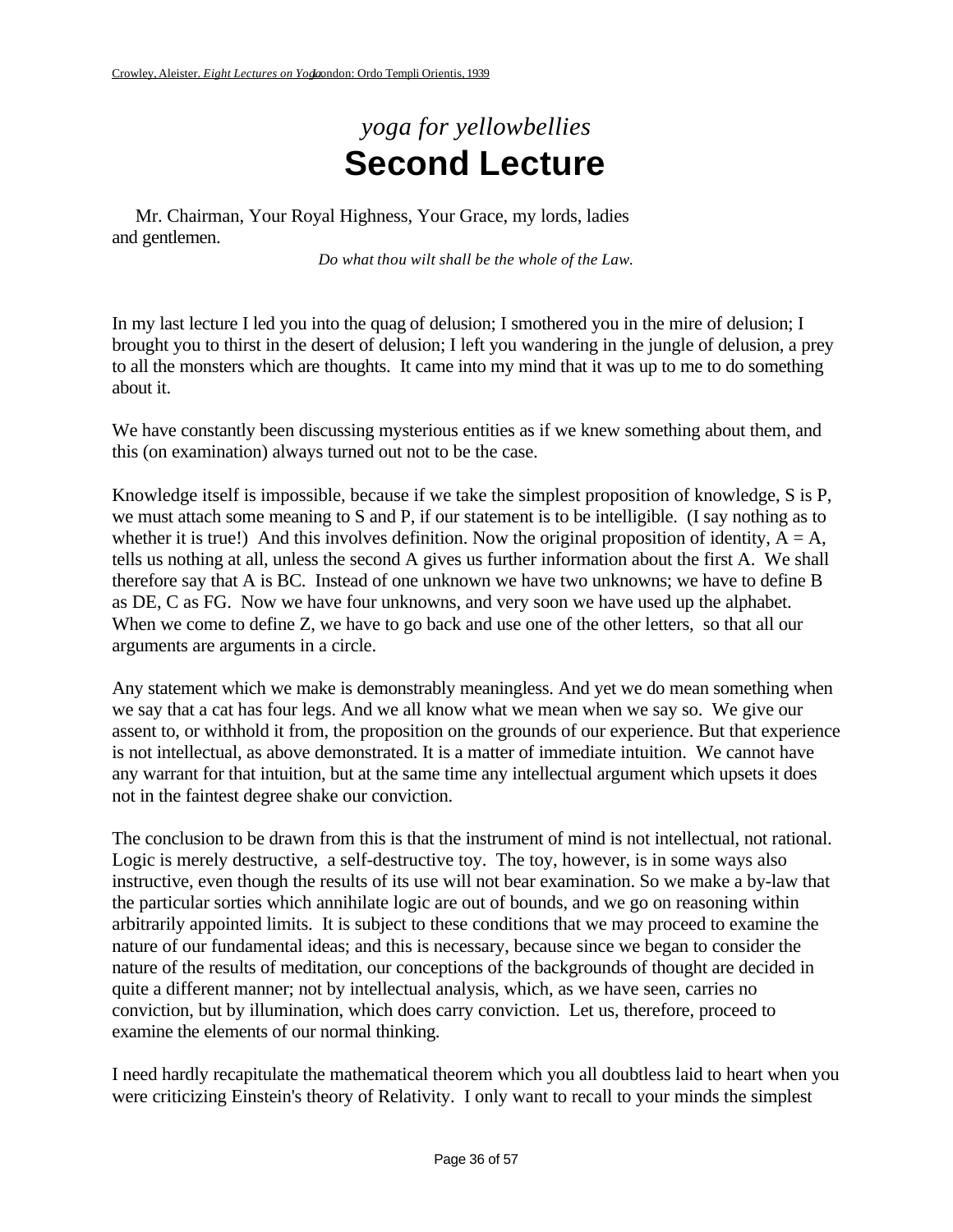element of that theorem; the fact that in order to describe anything at all, you must have four measurements. It must be so far east or west, so far north or south, so far up or down, from a standard point, and it must be after or before a standard moment. There are three dimensions of space and one of time.

Now what do we mean by space? Henri Poincaré, one of the greatest mathematicians of the last generation, thought that the idea of space was invented by a lunatic, in a fantastic (and evidently senseless and aimless) endeavour to explain to himself his experience of his muscular movements. Long before that, Kant had told us that space was subjective, a necessary condition of thinking; and while every one must agree with this, it is obvious that it does not tell us much about it.

Now let us look into our minds and see what idea, if any, we can form about space. Space is evidently a continuum. There cannot be any difference between any parts of it because it is wholly *where*. It is pure background, the area of possibilities, a condition of quality and so of all consciousness. It is therefore in itself completely void. Is that right, sir?

Now suppose we want to fulfil one of these possibilities. The simplest thing we can take is a point, and we are told that a point has neither parts nor magnitude, but only position. But, as long as there is only one point, position means nothing. No possibility has yet been created of any positive statement. We will therefore take two points, and from these we get the idea of a line. Our Euclid tells us that a line has length but no breadth. But, as long as there are only two points, length itself means nothing; or, at the most, it means separateness. All we can say about two points is that there are two of them.

Now we take a third point, and at last we come to a more positive idea. In the first place, we have a plane surface, though that in itself still means nothing, in the same way as length means nothing when there are only two points there. But the introduction of the third point has given a meaning to our idea of length. We can say that the line AB is longer than the line BC, and we can also introduce the idea of an angle.

A fourth point, provided that it is not in the original plane, gives us the idea of a solid body. But, as before, it tells us nothing about the solid body as such, because there is no other solid body with which to compare it. We find also that it is not really a solid body at all as it stands, because it is merely an instantaneous kind of illusion. We cannot observe, or even imagine, anything, unless we have time for the purpose.

What, then is time? It is a phantasm, exactly as tenuous as space, but the possibilities of differentiation between one thing and another can only occur in one way instead of in three different ways. We compare two phenomena in time by the idea of sequence. Now it will be perfectly clear to all of you that this is all nonsense. In order to conceive the simplest possible object, we have to keep on inventing ideas, which even in the proud moment of invention are seen to be unreal. How are we to get away from the world of phantasmagoria to the common universe of sense? We shall require quite a lot more acts of imagination. We have got to endow our mathematical conceptions with three ideas which Hindu philosophers call *sat*, *chit* and *a¤nanda*, which are usually translated Being, Knowledge and Bliss. This really means: *sat*, the tendency to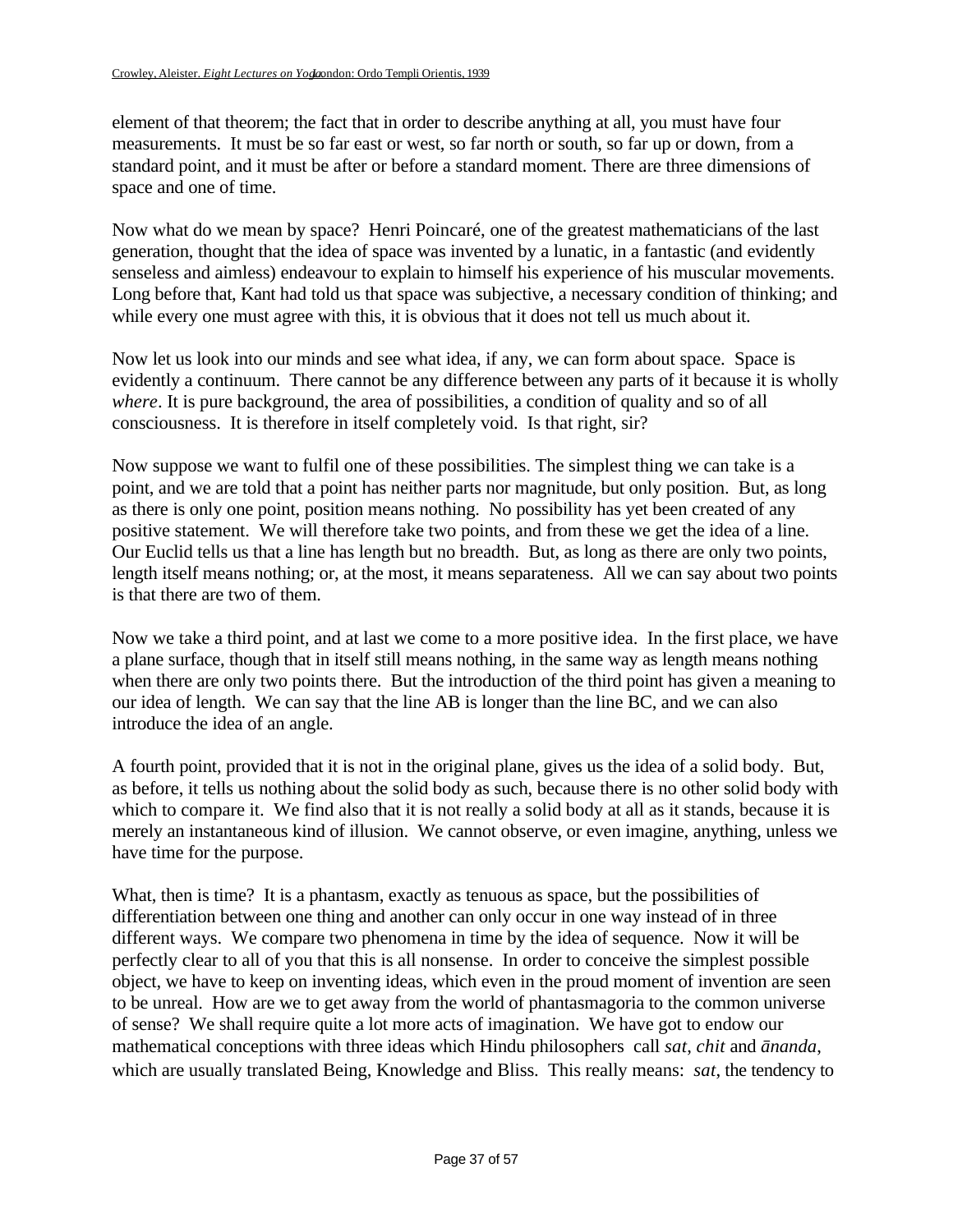conceive of an object as real; *chit*, the tendency to pretend that it is an object of knowledge; and *a¤nanda*, the tendency to imagine that we are affected by it.

It is only after we have endowed the object with these dozen imaginary properties, each of which, besides being a complete illusion, is an absurd, irrational, and self-contradictory notion, that we arrive at even the simplest object of experience. And this object must, of course, be constantly multiplied. Otherwise our experience would be confined to a single object incapable of description.

We have also got to attribute to ourselves a sort of divine power over our nightmare creation, so that we can compare the different objects of our experience in all sorts of different manners. Incidentally, this last operation of multiplying the objects stands evidently invalid, because (after all) what we began with was absolutely Nothingness. Out of this we have somehow managed to obtain, not merely one, but many; but, for all that, our process has followed the necessary operation of our intellectual machine. Since that machine is the only machine that we possess, our arguments must be valid in some sense or other conformable with the nature of this machine. What machine? That is a perfectly real object. It contains innumerable parts, powers and faculties. And they are as much a nightmare as the external universe which it has created. Gad, sir, Patañjali is right!

Now how do we get over this difficulty of something coming from Nothing? Only by enquiring what we mean by Nothing. We shall find that this idea is totally inconceivable to the normal mind. For if Nothing is to be Nothing, it must be Nothing in every possible way. (Of course, each of these ways is itself an imaginary something thing, and there are Aleph-Zero<sup>14</sup> -- a transfinite number -- of them.) If, for example, we say that Nothing is a square triangle, we have had to invent a square triangle in order to say it. But take a more homely instance. We know what we mean by saying 'There are cats in the room.' We know what we mean when we say 'No cats are in the room'. But if we say 'NO cats are NOT in the room', we evidently mean that SOME cats ARE in the room. This remark is not intended to be a reflection upon this distinguished audience.

So then, if Nothing is to be really the absolute Nothing, we mean that Nothing does not enter into the category of existence. To say that absolute Nothing exists is equivalent to saying that everything exists which exists, and the great Hebrew sages of old time noted this fact by giving it the title of the supreme idea of reality (behind their tribal God, Jehovah, who, as we have previously shown, is merely the Yoga of the 4 Elements, even at his highest, -- the *Demiourgos*) *Eheieh-Asher-Eheieh*, -- I am that I am.

If there is any sense in any of this at all, we may expect to find an almost identical system of thought all over the world. There is nothing exclusively Hebrew about this theogony. We find, for example, in the teachings of Zoroaster and the neo-Platonists very similar ideas. We have a *pleroma*, the void, a background of all possibilities, and this is filled by a supreme Light-God, from whom drive in turn the seven *archons*, who correspond closely to the seven planetary deities, Aratron, Bethor, Phaleg and the rest. These in their turn constitute a Demiurge in order to create matter; and this Demiurge is Jehovah. Not far different are the ideas both of the classical Greeks and the neo-Platonists. The differences in the terminology, when examined, appear as not much

<sup>&</sup>lt;sup>14</sup>We may perhaps also think of this as similar to the irrational numbers. (**i.e.**  $\sqrt{-1}$ ) -GW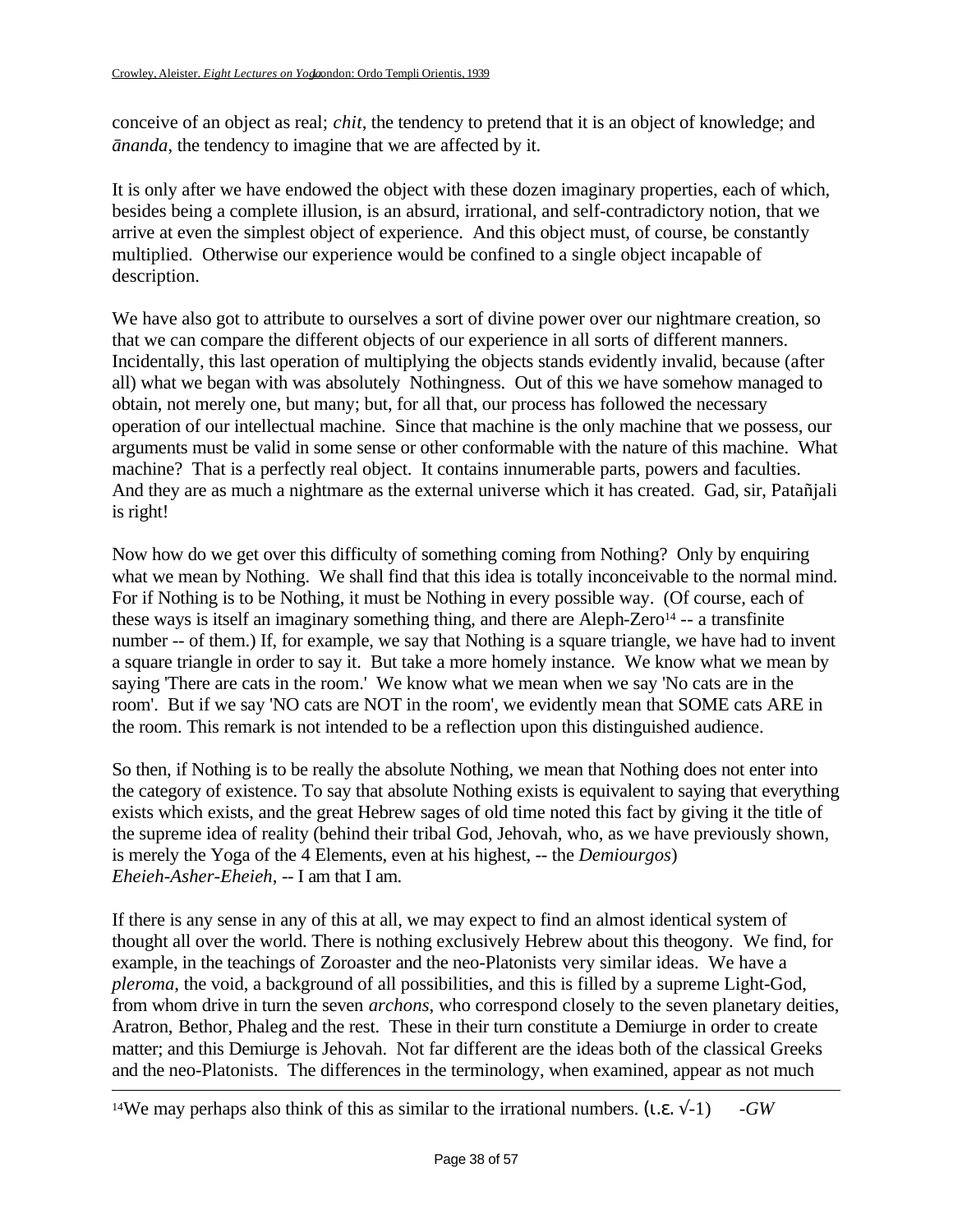more than the differences of local convenience in thinking. But all these go back to the still older cosmogony of the ancient Egyptians, where we have Nuit, Space, Hadit, the point of view; these experience congress, and so produce Heru-Ra-Ha, who combines the ideas of Ra-Hoor-Khuit and Hoor-paar-Kraat. These are the same twin *Vau* and *He* final which we know. Here is evidently the origin of the system of the Tree of Life.

We have arrived at this system by purely intellectual examination, and it is open to criticism; but the point I wish to bring to your notice tonight is that it corresponds closely to one of the great states of mind which reflect the experience of *sama¤dhi*.

 There is a vision of peculiar character which has been of cardinal importance in my interior life, and to which constant reference is made in my Magical Diaries. So far as I know, there is no extant description of this vision anywhere, and I was surprised on looking through my records to find that I had given no clear account of it myself. The reason apparently is that it is so necessary a part of myself that I unconsciously assume it to be a matter of common knowledge, just as one assumes that everyone knows that one possesses a pair of lungs, and therefore abstains from mentioning the fact directly, although perhaps alluding to the matter often enough.

 It appears very essential to describe this vision as well as possible, considering the difficulty of language, and the fact that the phenomena involved logical contradictions, the conditions of consciousness being other than those obtaining normally.

 The vision developed gradually. It was repeated on so many occasions that I am unable to say at what period it may be called complete. The beginning, however, is clear enough in my memory.

I was on a Great Magical Retirement in a cottage overlooking Lake Pasquaney in New Hampshire. I lost consciousness of everything but an universal space in which were innumerable bright points, and I realized that this was a physical representation of the universe, in what I may call its essential structure. I exclaimed: 'Nothingness, with twinkles!' I concentrated upon this vision, with the result that the void space which had been the principal element of it diminished in importance. Space appeared to be ablaze, yet the radiant points were not confused, and I thereupon completed my sentence with the exclamation: 'But *what* Twinkles!'

The next stage of this vision led to an identification of the blazing points with the stars of the firmament, with ideas, souls, *etc*. I perceived also that each star was connected by a ray of light with each other star. In the world of ideas, each thought possessed a necessary relation with each other thought; each such relation is of course a thought in itself; each such ray is itself a star. It is here that logical difficulty first presents itself. The seer has a direct perception of infinite series. Logically, therefore, it would appear as if the entire space must be filled up with a homogeneous blaze of light. This is not, however, the case. The space is completely full, yet the monads which fill it are perfectly distinct. The ordinary reader might well exclaim that such statements exhibit symptoms of mental confusion. The subject demands more than cursory examination. I can do no more than refer the critic to Bertran Russell's *Introduction to Mathematical Philosophy*, where the above position is thoroughly justified, as also certain positions which follow.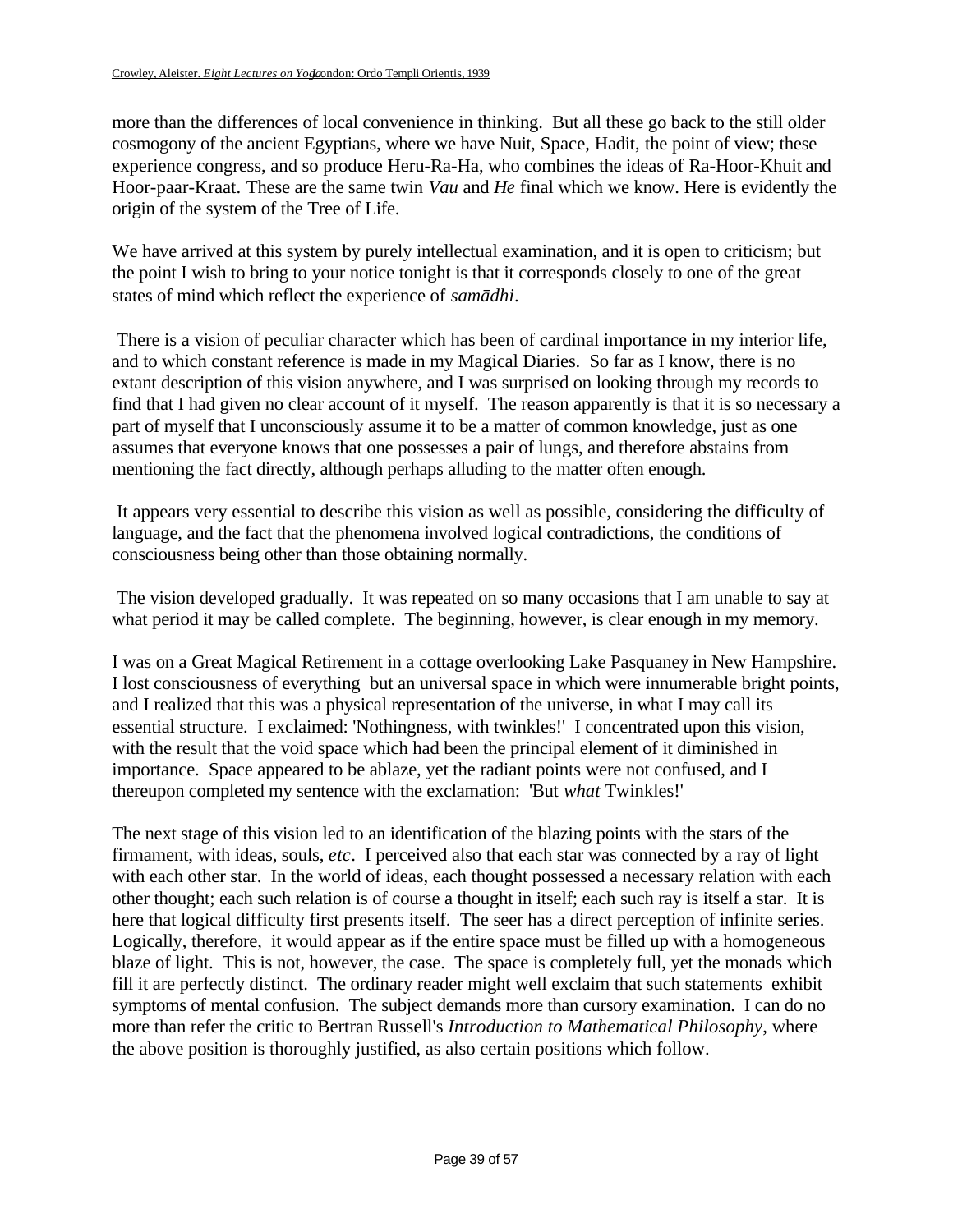I want you to note in particular the astonishing final identification of this cosmic experience with the nervous system as described by the anatomist.

At this point we may well be led to consider once more what we call the objective universe, and what we call our subjective experience. What is Nature? Immanuel Kant, who founded an epoch-making system of subjective idealism, is perhaps the first philosopher to demonstrate clearly that space, time, causality (in short, all conditions of existence) are really no more than conditions of thought. I have tried to put it more simply by defining all possible predicates as so many dimensions. To describe an object properly it is not sufficient to determine its position in the space-time continuum of four dimensions, but we must enquire how it stands in all the categories and scales, its values in all 'kinds' of possibility. What do we know about it in respect of its greenness, its hardness, its mobility, and so on? And then we find out that what we imagine to be the description of the object is in reality nothing of the sort.

All that we recorded is the behaviour of our instruments. What did our telescopes, spectroscopes, and balances tell us? And these again are dependent upon the behaviour of our senses; for the reality of our instruments, of our organs of sense, is just as much in need of description and demonstration as are the most remote phenomena. And we find ourselves forced to the conclusion that anything we perceive is only perceived by us as such 'because of our tendency so to perceive it'. And we shall find that in the fourth stage of the great Buddhist practice, *maha¤-satipatthana*, we become directly and immediately aware of this fact instead of digging it out of the holts of these interminable sorties which badger us! Kant himself put it, after his fashion: 'The laws of nature are the laws of our own minds'. Why? It is not the contents of the mind itself that we can cognize, but only its structure. But Kant has not gone to this length. He would have been extremely shocked if it had ever struck him that the final term in his sorties was 'Reason itself is the only reality'. On further examination, even this ultimate truth turns out to be meaningless. It is like the well known circular definition of an obscene book, which is: one that arouses certain ideas in the mind of the kind of person in whom such ideas are excited by that kind of book.

I notice that my excellent chairman is endeavouring to stifle a yawn and to convert it into a smile, and he will forgive me for saying that I find the effect somewhat sinister. But he has every right to be supercilious about it. These are indeed 'old, fond paradoxes to amuse wives in ale-houses'. Since philosophy began, it has always been a favourite game to prove your axioms absurd.

You will all naturally be very annoyed with me for indulging in these fatuous pastimes, especially as I started out with a pledge that I would deal with these subjects from the hard-headed scientific point of view. Forgive me if I have toyed with these shining gossamers of the thought-web! I have only been trying to break it to you gently. I proceed to brush away with a sweep of my lily-white hand all this tenuous, filmy stuff, 'such stuff as dreams are made of'. We will get down to modern science.

For general reading there is no better introduction than *The Bases of Modern Science*, by my old and valued friend the late J. W. N. Sullivan. I do not want to detain you too long with quotations from this admirable book. I would much rather you got it an read it yourself; you could hardly make better use of your time. But let us spend a few moments on his remarks about the question of geometry.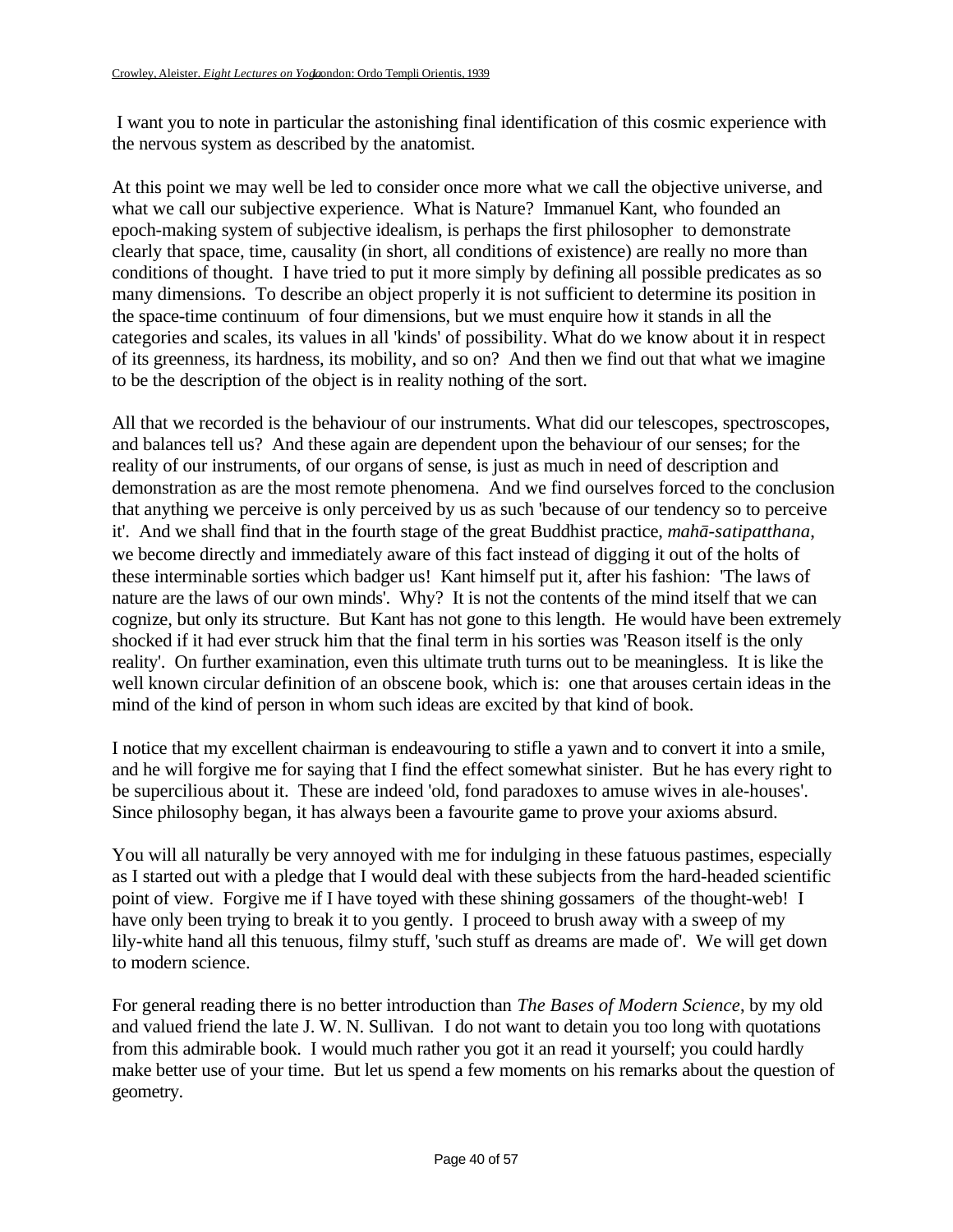Our conceptions of space as a subjective entity has been completely upset by the discovery that the equations of Newton based on Euclidean Geometry are inadequate to explain the phenomena of gravitation. It is instinctive to us to think of a straight line; it is somehow axiomatic. But we learn that this does not exist in the objective universe. We have to use another geometry, Riemann's Geometry, which is one of the curved geometries. (There are, of course, as many systems of geometry as there are absurd axioms to build them on. Three lines make one ellipse: any nonsense you like: you can proceed to construct a geometry which is correct so long as it is coherent. And there is nothing right or wrong about the result: the only question is: which is the most convenient system for the purpose of describing phenomena? We found the idea of Gravitation awkward: we went to Riemann.)

This means that the phenomena are not taking place against a background of a flat surface; the surface itself is curved. What we have thought of as a straight line does not exist at all. And this is almost impossible to conceive; at least it is quite impossible for myself to visualize. The nearest one gets to it is by trying to imagine that you are a reflection on a polished doorknob.

I feel almost ashamed of the world that I have to tell you that in the year 1900, four years before the appearance of Einstein's world-shaking paper, I described space as 'finite yet boundless', which is exactly the description in general terms that he gave in more mathematical detail<sup>15</sup>. You will see at once that these three words do describe a curved geometry; a sphere, for instance, is a finite object, yet you can go over the surface in any direction without ever coming to an end.

I said above that Riemann's Geometry was not quite sufficient to explain the phenomena of nature. We have to postulate different kinds of curvature in different parts of the continuum. And even then we are not happy!

#### Now for a spot of Sullivan!

The geometry is so general that it admits of different degrees of curvature in different parts of space-time. It is to this curvature that gravitational effects are due. The curvature of space-time is most prominent, therefore, around large masses, for here the gravitational effects are most marked. If we take matter as fundamental, we may say that it is the presence of matter that causes the curvature of space-time. But there is a different school of thought that regards matter as due to the curvature of space-time. That is, we assume as fundamental a space-time continuum manifest to our senses as what we call matter. Both points of view have strong arguments to recommend them. But, whether or not matter may be derived from the geometrical peculiarities of the space-time continuum, we may take it as an established scientific fact that gravitation has been so derived. This is obviously a very great achievement, but it leaves quite untouched another great class of phenomena, namely, electro-magnetic phenomena. In this space-time continuum of Einstein's the electro-magnetic forces appear as entirely alien. Gravitation has been absorbed, as it were, into Riemannian geometry, and the notion of force, so far as gravitational phenomena are concerned, has been abolished. But the electro-magnetic forces still flourish undisturbed. There is no hint that they are manifestations of the geometrical peculiarities of the space-time continuum. And it can be shown to be impossible to relate them to anything in Riemann's Geometry. Gravitation can be shown to correspond to certain geometrical peculiarities of a Riemannian space-time. But the electro-magnetic forces lie completely outside this scheme.

Here is the great quag into which mathematical physics has led its addicts. Here we have two classes of phenomena, all part of a unity of physics. Yet the equations which describe and explain

<sup>15</sup>*Tannhauser*, written in Mexico, O.F., August, 1900. See also my *Berashith*, written in Delhi, April, 1901.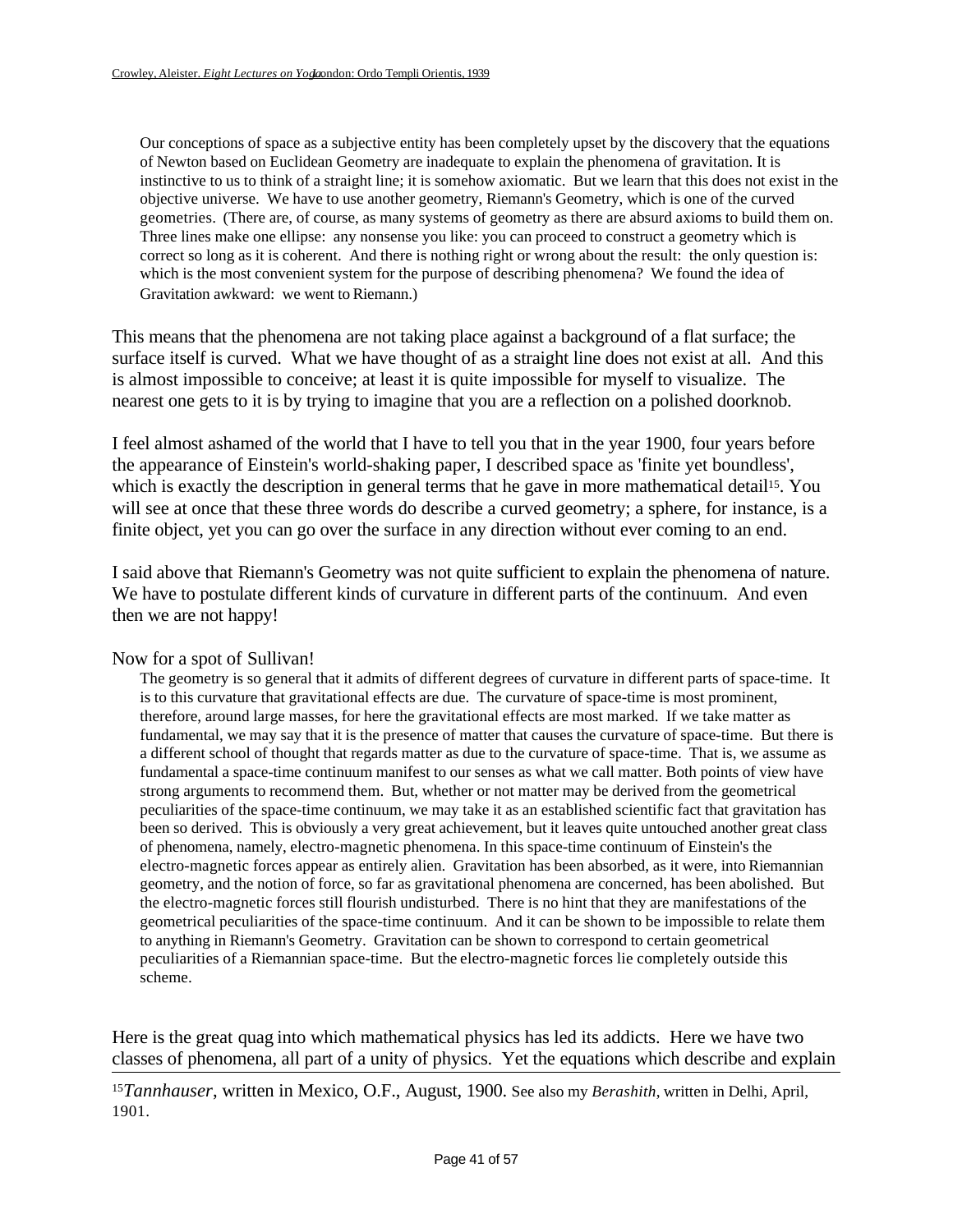the one class are incompatible with those of the other class! This is not a question of philosophy at all, but a question of fact. It does not do to consider that the universe is composed of particles. Such a hypothesis underlies one class of phenomena, but it is nonsense when applied to the electromagnetic equations, which insist upon our abandoning the idea of particles for that of waves.

Here is another Welsh rabbit for supper!

'Einstein's finite universe is such that its radius is dependent upon the amount of matter in it. Were more matter to be created, the volume of the universe would increase. Were matter to be annihilated, the volume of space would decrease. Without matter, space would not exist. Thus the mere existence of space, besides its metrical properties, depends upon the existence of matter. With this conception it becomes possible to regard all motion, including rotation, as purely relative.'

Where do we go from here, boys?

'The present tendency of physics is towards describing the universe in terms of mathematical relations between unimaginable entities.'

We have got a long way from Lord Kelvin's too-often and too-unfairly quoted statement that he could not imagine anything of which he could not construct a mechanical model. The Victorians were really a little inclined to echo Dr. Johnson's gross imbecile stamp on the ground when the ideas of Bishop Berkeley penetrated to the superficial strata of the drink-sodden grey cells of that beef-witted brute.

Now, look you, I ask you to reflect upon the trouble we have taken to calculate the distance of the fixed stars, and hear Professor G. N. Lewis, who

suggests that two atoms connected by a light ray may be regarded as in actual physical contact. The "interval" between two ends of a light-ray is, on the theory of relativity, zero, and Professor Lewis suggests that this fact should be taken seriously. On this theory, light is not propagated at all. This idea is in conformity with the principle that none but observable factors should be used in constructing a scientific theory, for we can certainly never observe the passage of light in empty space. We are only aware of light when it encounters matter. Light which never encounters matter is purely hypothetical. If we do not make that hypothesis, then there is no empty space. On Professor Lewis's theory, when we observe a distant star, our eye as truly makes physical contact with that star as our finger makes contact with a table when we press it.

And did not all of you think that my arguments were arguments in a circle? I certainly hope you did, for I was at the greatest pains to tell you so. But it is not a question of argument in Mr. Sullivan's book; it is a question of facts. He was talking about human values. He was asking whether science could possibly be cognizant of them. Here he comes, the great commander! Cheer, my comrades, cheer!

But although consistent materialists were probably always rare, the humanistically important fact remained that science did not find it necessary to include values in its description of the universe. For it appeared that science, in spite of this omission, formed a closed system. If values form an integral part of reality, it seems strange that science should be able to give a consistent description of phenomena which ignores them.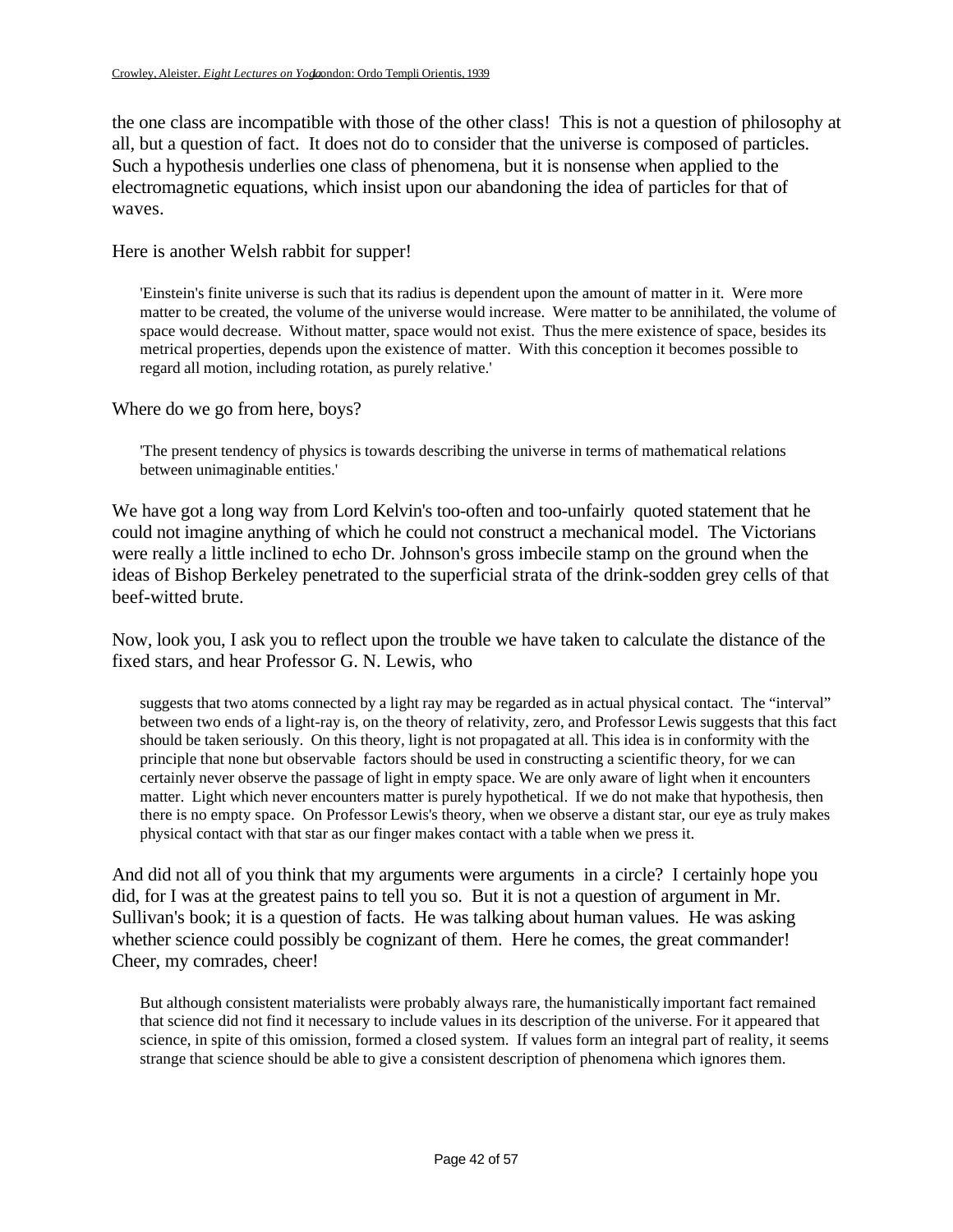At the present time, this difficulty is being met in two ways. On the one hand, it is pointed out that science remains within its own domain by the device of cyclic definition, that is to say, the abstractions with which it begins are all it ever talks about. It makes no fresh contacts with reality, and therefore never encounters any possibly disturbing factors. This point of view is derived from the theory of relativity, particularly from the form of presentation adopted by Eddington. This theory forms a closed circle. The primary terms of the theory, "point-events", "potentials", "matter" (*etc*. -- there are ten of them), lie at various points on the circumference of the circle. We may start at any point and go round the circle, that is, from any one of these terms we can deduce the others. The primary entities of the theory are defined in terms of one another. In the course of this exercise we derive the laws of Nature studied in physics. At a certain point in the chain of deductions, at "matter", for example, we judge that we are talking about something which is an objective concrete embodiment of our abstractions. But matter, as it occurs in physics, is no more than a particular set of abstractions, and our subsequent reasoning is concerned only with these abstractions. Such other characteristics as the objective reality may possess never enter our scheme. But the set of abstractions called matter in relativity theory do not seem to be adequate to the whole of our scientific knowledge of matter. There remain quantum phenomena.

#### Ah!

So we leave her, so we leave her, Far from where her swarthy kindred roam --

kindred roam

In the Scarlet Fever, Scarlet Fever, Scarlet Fever Convalescent Home.

So now, no less than that chivalrous gentleman, His Grace, the Most Reverend the Archbishop of Canterbury, who in a recent broadcast confounded for ever all those infidels who had presumed to doubt the possibility of devils entering into swine, we have met the dragon science and conquered. We have seen that, however we attack the problem of mind, whether from the customary spiritual standpoint, or from the opposite corner of materialism, the result is just the same.

One last quotation from Mr. Sullivan.

'The universe may ultimately prove to be irrational. The scientific adventure may have to be given up.'

But that is all *he* knows about science, bless his little heart! We do not give up. "You lied, d'Ormea, I do not repent!" The results of experiment are still valid for experience, and the fact that the universe turns out on enquiry to be unintelligible only serves to fortify our ingrained conviction that experience itself is reality.

We may then ask ourselves whether it is not possible to obtain experience of a higher order, to discover and develop the faculty of mind which can transcend analysis, stable against all thought by virtue of its own self-evident assurance. In the language of the Great White Brotherhood (whom I am here to represent) you cross the abyss. "Leave the poor old stranded wreck" -- *Ruach* -- "and pull for the shore" of *Neschamah*. For above the abyss, it is said, as you will see if you study the Supplement of the fifth number of the First Volume of *The Equinox*, an idea is only true in so far as it contains its contradictory in itself.

It is such states of mind as this which constitute the really important results of *samyama*, and these results are not to be destroyed by philosophical speculation, because they are not susceptible of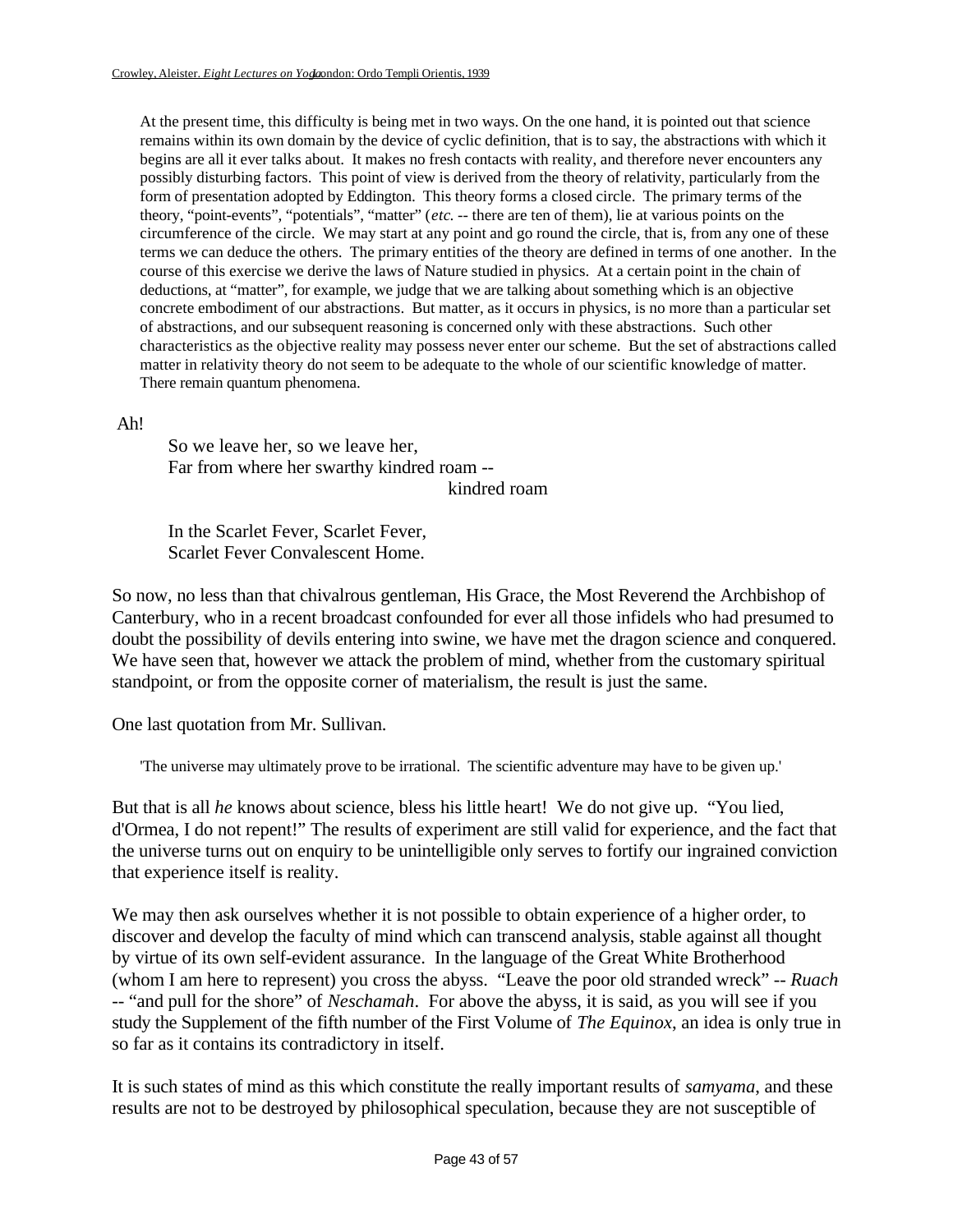analysis, because they have no component parts, because they exist by virtue of their very Unreason -- "*certum est quia impossible est*!" They cannot be expressed, for they are above knowledge. To some extent we can convey our experience to others familiar with that experience to a less degree by the æsthetic method. And this explains why all the good work on Yoga - alchemy, magick and the rest -- not doctrinal but symbolic -- the word of God to man, is given in Poetry and Art.

 In my next lecture I shall endeavour to go a little deeper into the technique of obtaining these results, and also give a more detailed account of the sort of thing that is likely to occur in the course of the preliminary practices.

*Love is the law, love under will*.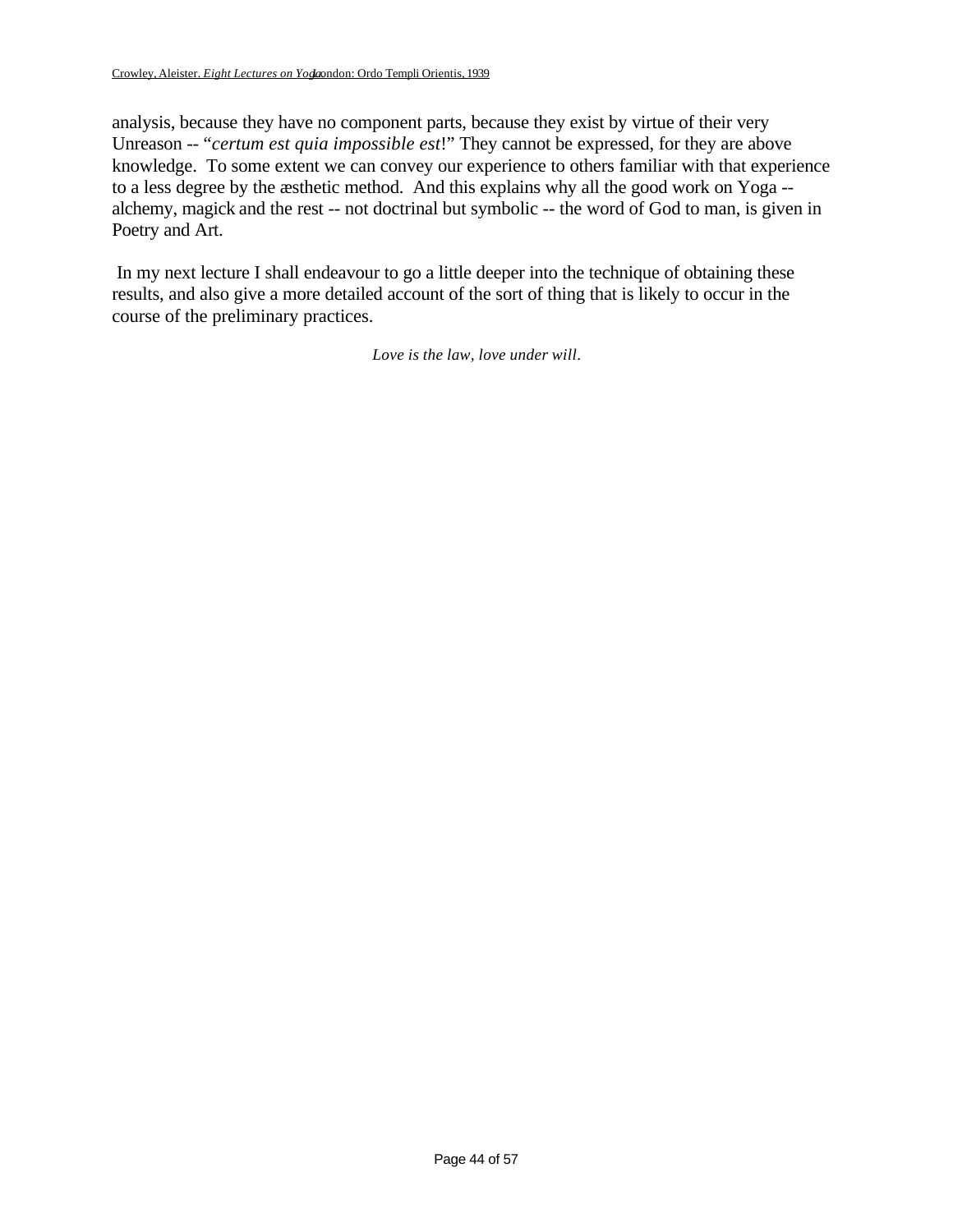# *yoga for yellowbellies* **Third Lecture**

Dear Children,

#### *Do what thou wilt shall be the whole of the Law.*

You will remember that last week our study of Yoga had led us to the Fathers of the Church. We saw that their philosophy and science, in following an independent route, had brought us to the famous exclamation of Tertullian: "*certum est quia impossibile est!*" How right the Church has been to deny the authority of Reason!

We are almost tempted to enquire for a moment what the Church means by 'faith'. St. Paul tells us that faith is 'the substance of things hoped for; the evidence of things unseen'. I do not think, then, that we are to imagine this word faith to mean what that lecherous gross-bellied boor, Martin Luther, maintained. The faith of which he speaks is anything but a substance, and as for evidence, it is nothing but the power, as the schoolboy said, of believing that which we know to be untrue. To have any sensible meaning at all, faith must mean experience, and that view is in exact accord with the conclusion to which we were led in my last lecture. Nothing is any use to us unless it be a certainty unshakeable by criticism of any kind, and there is only one thing in the universe which complies with these conditions: the direct experience of spiritual truth. Here, and here only, do we find a position in which the great religious minds of all times and all climes coincide. It is necessarily above dogma, because dogma consists of a collection of intellectual statements, each of which, and also its contradictory, can easily be disputed and overthrown.

You are probably aware that in the Society of Jesus the postulants are trained to debate on all these highly controversial subjects. They put up a young man to prove any startling blasphemy that happens to occur to them. And the more shocked the young man is, the better the training for his mind, and the better service will he give to the Society in the end; but only if his mind has been completely disabused of its confidence in its own rightness, or even in the possibility of being right.

The rationalist, in his shallow fashion, always contends that this training is the abnegation of mental freedom. On the contrary, it is the only way to obtain that freedom. In the same Society the training in obedience is based on a similar principle. The priest has to do what his Superior orders him -- *perinde ac cadaver*. Protestants always represent that this is the most outrageous and indefensible tyranny. "The poor devil", they say, "is bludgeoned into having no will of his own". That is pure nonsense. By abnegating his will through the practice of holy obedience his will has become enormously strong, so strong that none of his natural instincts, desires, or habits can intrude. He has freed his will of all these inhibitions. He is a perfect function of the machinery of the Order. In the General of the Society is concentrated the power of all those separate wills, just as in the human body every cell should be completely devoted in its particular quality to the concentrated will of the organism.

In other words, the Society of Jesus has created a perfect imitation of the skeleton of the original creation, living man. It has complied with the divinely instituted order of things, and that is why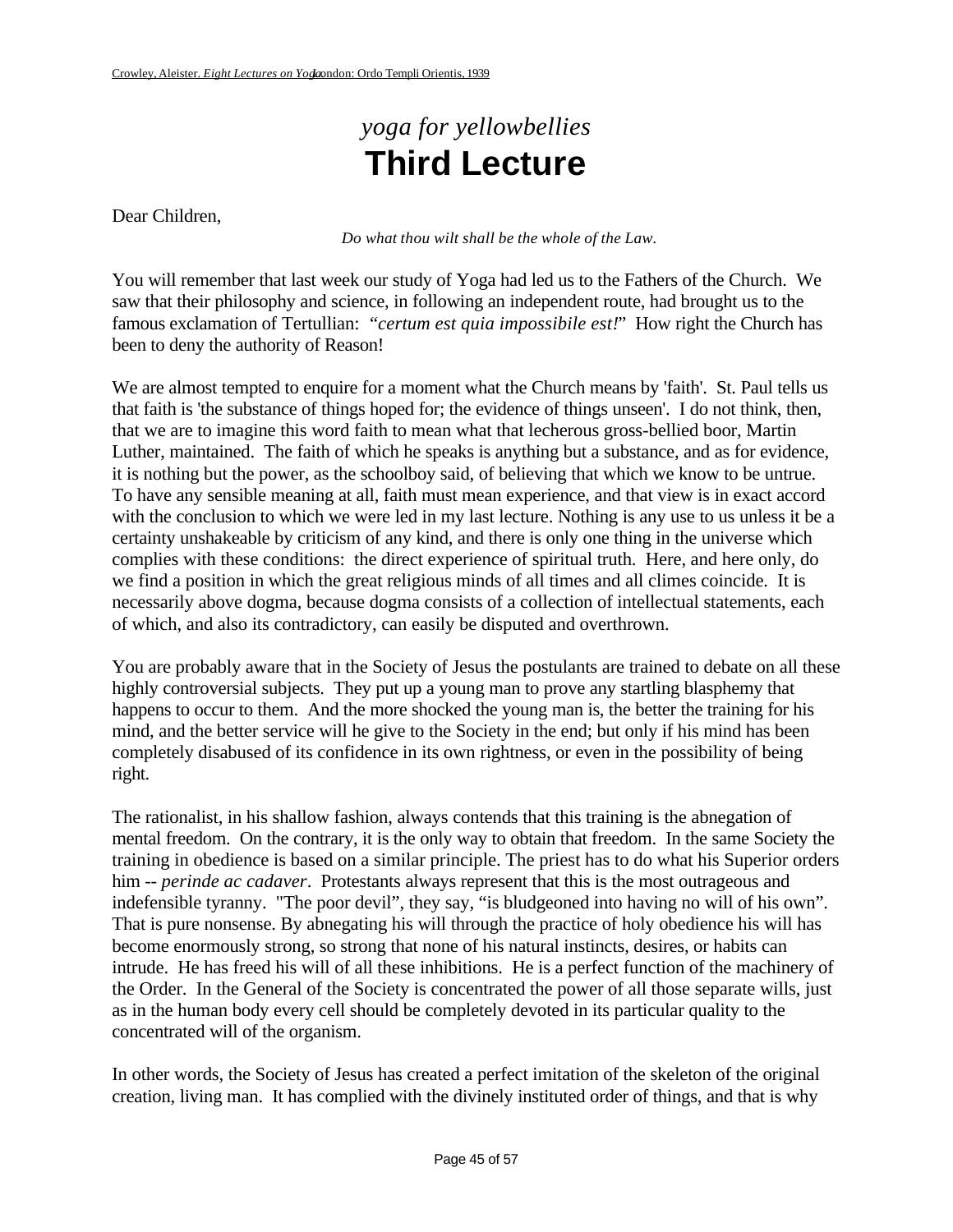we see that the body, which was never numerically important, has yet been one of the greatest influences in the development of Europe. It has not always worked perfectly, but that has not been the fault of the system; and, even as it is, its record has been extraordinary. And one of the most remarkable things about it is that its greatest and most important achievements have been in the domain of science and philosophy. It has done nothing in religion; or, rather, where it has meddled with religion it has only done harm. What a mistake! And why? For the simple reason that it was in a position to take no notice of religion; all these matters were decided for it by the Pope, or by the Councils of the Church, and the Society was therefore able to free itself from the perplexities of religion, in exactly the same way as the novice obtains complete freedom from his moral responsibilities by sinking his personal phantasies in the will of the Superior.

I should like to mention here that the *Spiritual Exercises* of St. Ignatius are in their essence really admirable Yoga practices. They have, it is true, a tinge of magical technique, and they have been devised to serve a dogmatic end. That was, however, necessary, and it was good magic too, at that, because the original will of the Founder was to produce a war engine as a counterblast to the Reformation. He was very wise to devise a plan, irrespective of its abstract merits as philosophy, which would most efficiently serve that single purpose. The only trouble has been that this purpose was not sufficiently cosmic in scope to resist internal forces. Having attained the higher planes by practice of these exercises, they found that the original purpose of the Society was not really adequate to their powers; they were, so to speak, over-engined. They stupidly invaded the spiritual sphere of the other authorities whom they were founded to support, and thus we see them actually quarrelling with the Pope, while failing signally to obtain possession of the Papacy. Being thus thwarted in their endeavours, and confused in their purpose, they redoubled the ardour of their exercises; and it is one of the characteristics of all spiritual exercises, if honestly and efficiently performed, that they constantly lead you on to higher planes, where all dogmatic considerations, all intellectual concepts, are invalid. Hence, we found that it is not altogether surprising that the General of the Order and his immediate circle have been supposed to be atheists. If that were true, it would only show that they have been corrupted by their preoccupation with the practical politics of the world, which it is impossible to conduct on any but an atheistic basis; it is brainless hypocrisy to pretend otherwise, and should be restricted to the exclusive use of the Foreign Office.

It would, perhaps, be more sensible to suppose that the heads of the Order have really attained the greatest heights of spiritual knowledge and freedom, and it is quite possible that the best term to describe their attitude would be either Pantheistic or Gnostic.

These considerations should be of the greatest use to us now that we come to discuss in more detail the results of the Yoga practices. There is, it is true, a general similarity between the ecstatic outbursts of the great mystics all over the world. Comparisons have often been drawn by students of the subject. I will only detain you with one example: "Do what thou wilt shall be the whole of the Law". What is this injunction? It is a generalization of St. Augustine's "Love, and do what thou wilt". But in *The Book of the Law*, lest the hearer should be deluded into a spasm of antinomianism, there is a further explanation: "Love is the law, love under will".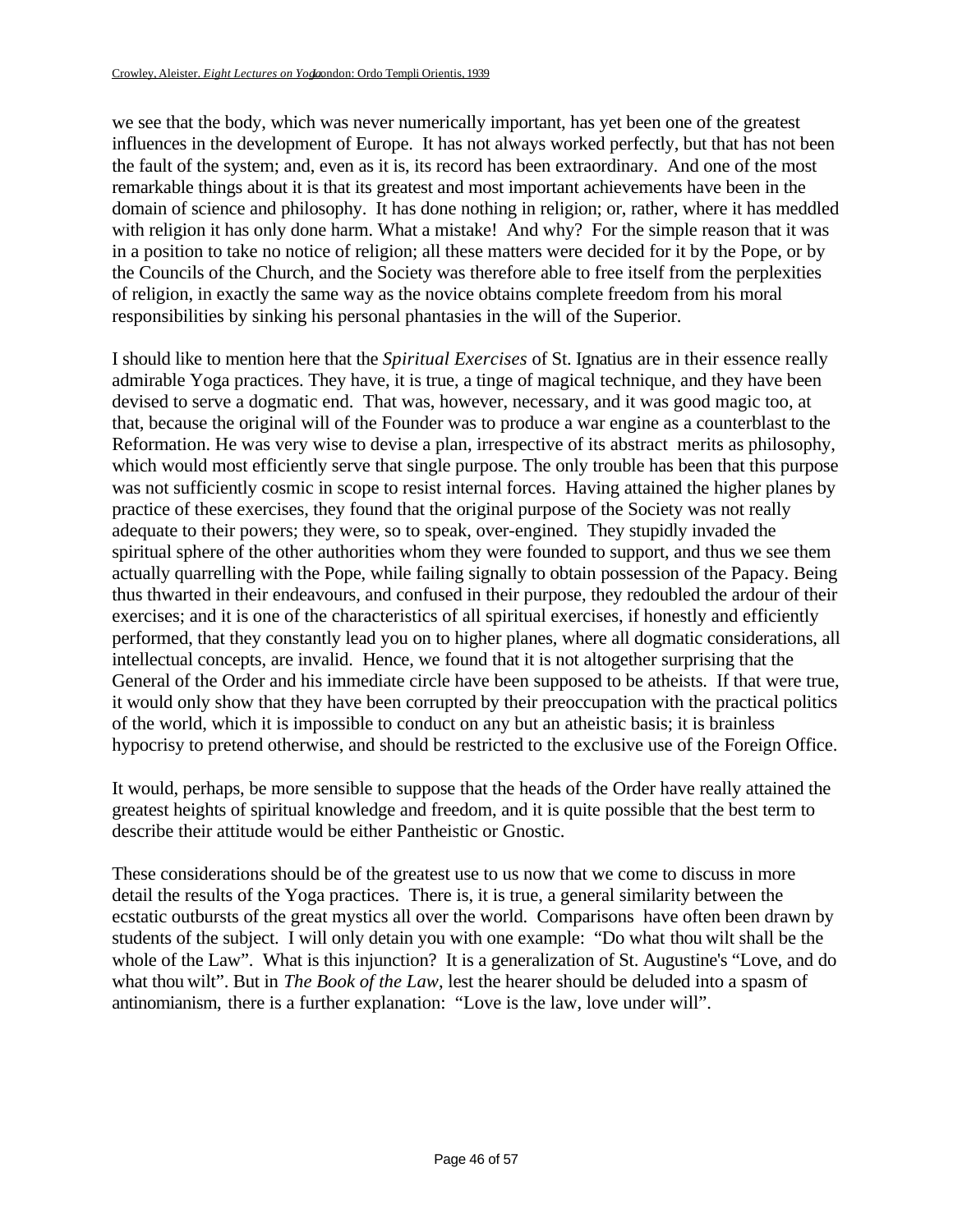However, the point is that it is no use discussing the results of Yoga, whether that Yoga be the type recommended by Lao Tzu, or Patanjali, or St. Ignatius Loyola, because for our first postulate we have: that these subjects are incapable of discussion. To argue about them only causes us to fall into the pit of Because, and there to perish with the dogs of Reason. The only use, therefore, of describing our experiences is to enable students to get some sort of idea of the sort of thing that is going to happen to them when they attain success in the practices of Yoga. We have David saying in the Psalms: "I hate thoughts, but Thy law do I love". We have St. Paul saying: "The carnal mind is enmity against God." One might almost say that the essence of St. Paul's Epistles is a struggle against mind: "We war not against flesh and blood" -- you know the rest -- I can't be bothered to quote it all -- Eph. vi. 12.

 It is St. Paul, I think, who describes Satan, which is his name for the enemy, owing to his ignorance of the history of the world, as the Prince of the Power of the Air; that is, of the *Ruach*, of the intellect; and we must never forget that what operated the conversion of St. Paul was the Vision on the road to Damascus. It is particularly significant that he disappeared into the Desert of Arabia for three years before coming forward as the Apostle to the Gentiles. St. Paul was a learned Rabbi; he was the favourite pupil of the best expositor of the Hebrew Law, and in the single moment of his Vision all his arguments were shattered at a single stroke!

 We are not told that St. Paul said anything at the time, but went quietly on his journey. That is the great lesson: not to discuss the results. Those of you who possess a copy of *The Equinox of the Gods* may have been very much surprised at the extraordinary injunction in the Comment: the prohibition of all discussion of the Book. I myself did not fully understand that injunction; I do so now.

Let us now deal with a few of the phenomena which occur during the practices of *pratyahara*.

Very early during my retirement in Kandy, I had been trying to concentrate by slanting my eyes towards the tip of my nose. This, by the way, is not a good practice; one is liable to strain the eyes. But what happened was that I woke up in the night; my hand touched a nose; I immediately concluded that some one was in the room. Not at all; I only thought so because my nose had passed away from the region of my observation by the practice of concentrating upon it.

 The same sort of thing occurs with adequate concentration on any object. It is connected, curiously enough, with the phenomena of invisibility. When your mind has gone so deeply into itself that it is unconscious of itself and its surroundings, one of the most ordinary results is that the body becomes invisible to other people. I do not think that it would make any difference for a photograph, though I have no evidence for saying this; but it has happened to me on innumerable occasions. It was an almost daily occurrence when I was in Sicily.

 A party of us used to go down to a very beautiful bay of sand, whence jutted fantastically-shaped islets of rock; it is rimmed by cliffs encrusted with jewels of marine life. The way was over a bare hillside; except for a few hundred yards of vineyard there was no cover -- nay, not for a rabbit. But it often happened that one of the party would turn to speak to me, and fail to see me. I have often known this to happen when I was dictating; my chair was apparently empty.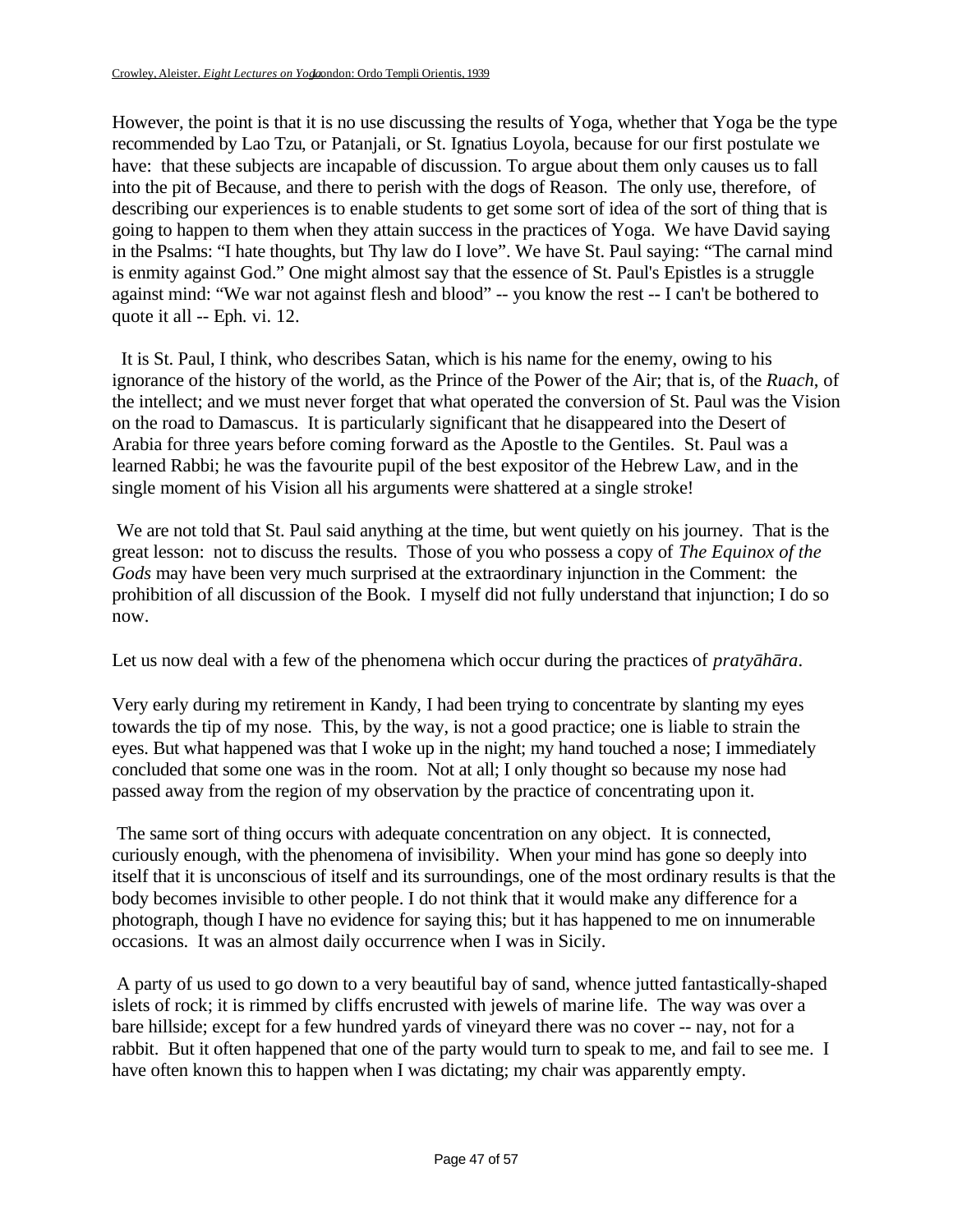Incidentally, this faculty, which I think is exercised, as a rule, unconsciously, may become an actual magical power.

It happened to me on one occasion that a very large number of excited people were looking for me with no friendly intentions; but I had a feeling of lightness, of ghostliness, as if I were a shadow moving soundlessly about the street; and in actual fact none of the people who were looking for me gave the slightest indication that they were aware of my presence.

There is a curious parallel to this incident in one of the Gospels where we read that "they picked up stones to stone him, but he, passing though the midst of them, went his way".

 There is another side to this business of *pratyahara*, one that may be described as completely contradictory against what we have been talking about.

If you concentrate your attention upon one portion of the body with the idea of investigating it, that is, I suppose, allowing the mind to move within very small limits, the whole of your consciousness becomes concentrated in that small part. I used to practise this a good deal in my retirement by Lake Pasquaney. I would usually take a finger or a toe, and identify my whole consciousness with the small movements which I allowed it to make. It would be futile to go into much detail about this experience. I can only say that until you acquire the power you have no idea of the sheer wonder and delight of that endlessly quivering orgasm.

If I remember rightly, this practice and its result were one of the principal factors which enabled me afterwards to attain what is called the Trance of Wonder, which pertains to the Grade of a Master of the Temple, and is a sort of complete understanding of the organism of the universe, and an ecstatic adoration of its marvel.

This Trance is very much higher than the Beatific Vision, for always in the latter it is the heart - the *phren* -- which is involved; in the former it is the *nous*, the divine intelligence of man, whereas the heart is only the centre of the intellectual and moral faculties.

But, so long as you are occupying yourself with the physical, your results will only be on that plane; and the principal effect of these concentrations on small parts of the body is the understanding, or rather the appreciation, of sensuous pleasure. This, however, is infinitely refined, exquisitely intense. It is often possible to acquire a technique by which the skilled artist can produce this pleasure in another person. Map out, say, three square inches of skin anywhere, and it is possible by extreme gentle touches to excite in the patient all the possible sensations of pleasure of which that person is capable. I know that this is a very extraordinary claim, but it is a very easy one to substantiate. The only thing I am afraid of is that experts may be carried away by the rewards, instead of getting the real value of the lesson, which is that the gross pleasures of the senses are absolutely worthless.

This practice, so far as it is useful to all, should be regarded as the first step towards emancipation from the thrall of the bodily desires, of the sensations self-destructive, of the thirst for pleasure.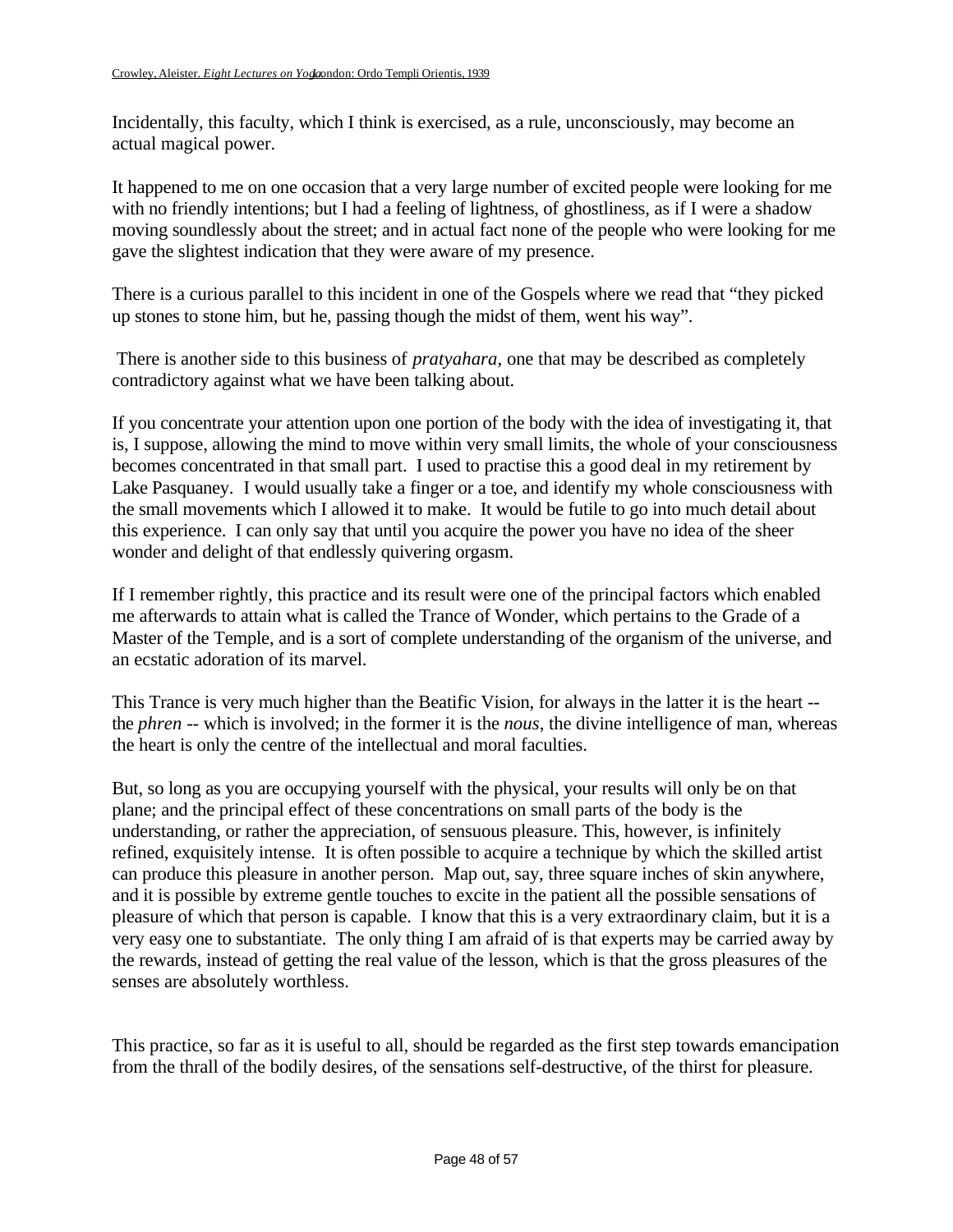I think this is a good opportunity to make a little digression in favour of *maha-satipatthana*. This practice was recommended by the Buddha in very special terms, and it is the only one of which he speaks so highly. He told his disciples that if they only stuck to it, sooner or later they would reach full attainment. The practice consists of an analysis of the universe in terms of consciousness. You begin by taking some very simple and regular bodily exercise, such a the movement of the body in walking, or the movements of the lungs in breathing. You keep on noting what happens: 'I am breathing out; I am breathing in; I am holding my breath'. as the case may be. Quite without warning, one is appalled by the shock of the discovery that what you have been thinking is not true. You have no right to say: 'I am breathing in'. All that you really know is that there is a breathing in.

You therefore change your note, and you say: 'There is a breathing in; there is a breathing out', and so on. And very soon, if you practise assiduously, you get another shock. You have no right to say that there is a breathing. All you know is that there is a sensation of that kind. Again you change your conception of your observation, and one day make the discovery that the sensation has disappeared. All you know is that there is perception of a sensation of breathing in or breathing out. Continue, and that is once more discovered to be an illusion. What you find is that there is a tendency to perceive a sensation of the natural phenomena.

The former stages are easy to assimilate intellectually; one assents to them immediately that one discovers them, but with regard to the 'tendency', this is not the case, at least it was not so for my own part. It took me a long while before I understood what was meant by 'tendency'. To help you to realize this I should like to find a good illustration. For instance, a clock does nothing at all but offer indications of the time. It is so constructed that this is all we can know about it. We can argue about whether the time is correct, and that means nothing at all, unless, for example, we know whether the clock is controlled electrically from an astronomical station where the astronomer happens to be sane, and in what part of the world the clock is, and so on.

 I remember once when I was in Teng-Yueh, just inside the Chinese frontier in Yunnan. The hour of noon was always telegraphed to the Consulate from Beijing. This was a splendid idea, because electricity is practically instantaneous. The unfortunate thing was, if it *was* unfortunate, which I doubt, that the messages had to be relayed at a place called Yung Chang. The operators there had the good sense to smoke opium most of the time, so occasionally a batch of telegrams would arrive, a dozen or so in a bunch, stating that it was noon at Beijing on various dates! So all the gross phenomena, all these sensations and perceptions, are illusion. All that one could really say was that there was a tendency on the part of some lunatic in Beijing to tell the people at Teng-Yueh what o'clock it was.

But even this Fourth *skandha* is not final. With practice, it also appears as an illusion, and one remains with nothing but the bare consciousness of the existence of such a tendency.

I cannot tell you very much about this, because I have not worked it out very thoroughly myself, but I very much doubt whether 'consciousness' has any meaning at all, as a translation of the word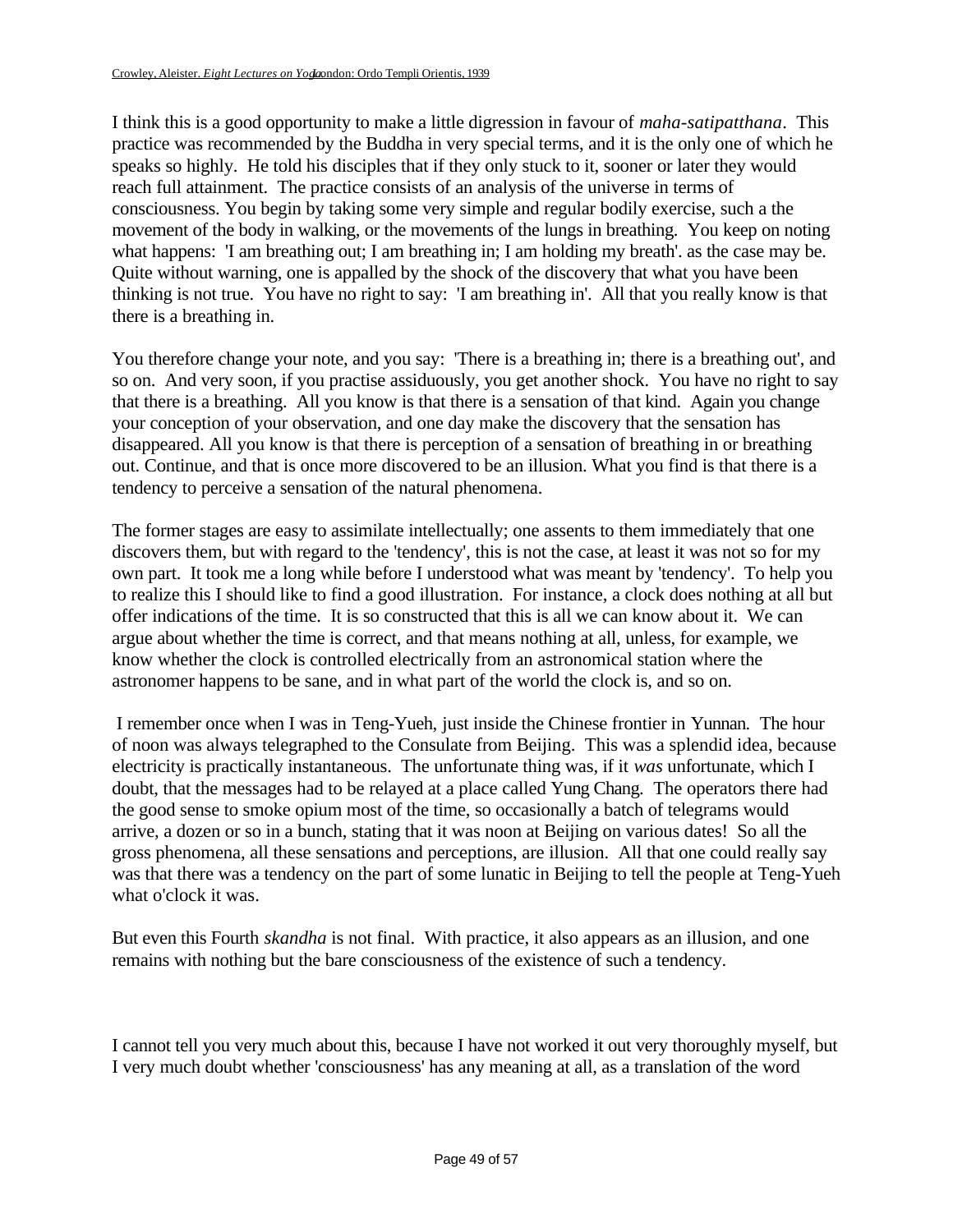*vinnanam*. I think that a better translation would be 'experience', used in the sense in which we have been using it hitherto, as the direct reality behind and beyond all remark.

I hope you will appreciate how difficult it is to give a reasoned description, however tentative, of these phenomena, still less to classify them properly. They have a curious trick of running one into the other. This, I believe, is one of the reasons why it has been impossible to find any really satisfactory literature about Yoga at all. The more advanced one's progress, the less one knows, and the more one understands. The effect is simply additional evidence of what I have been saying all this time: that it is very little use discussing things; what is needed is continuous devotion to the practice.

*Love is the law, love under will*.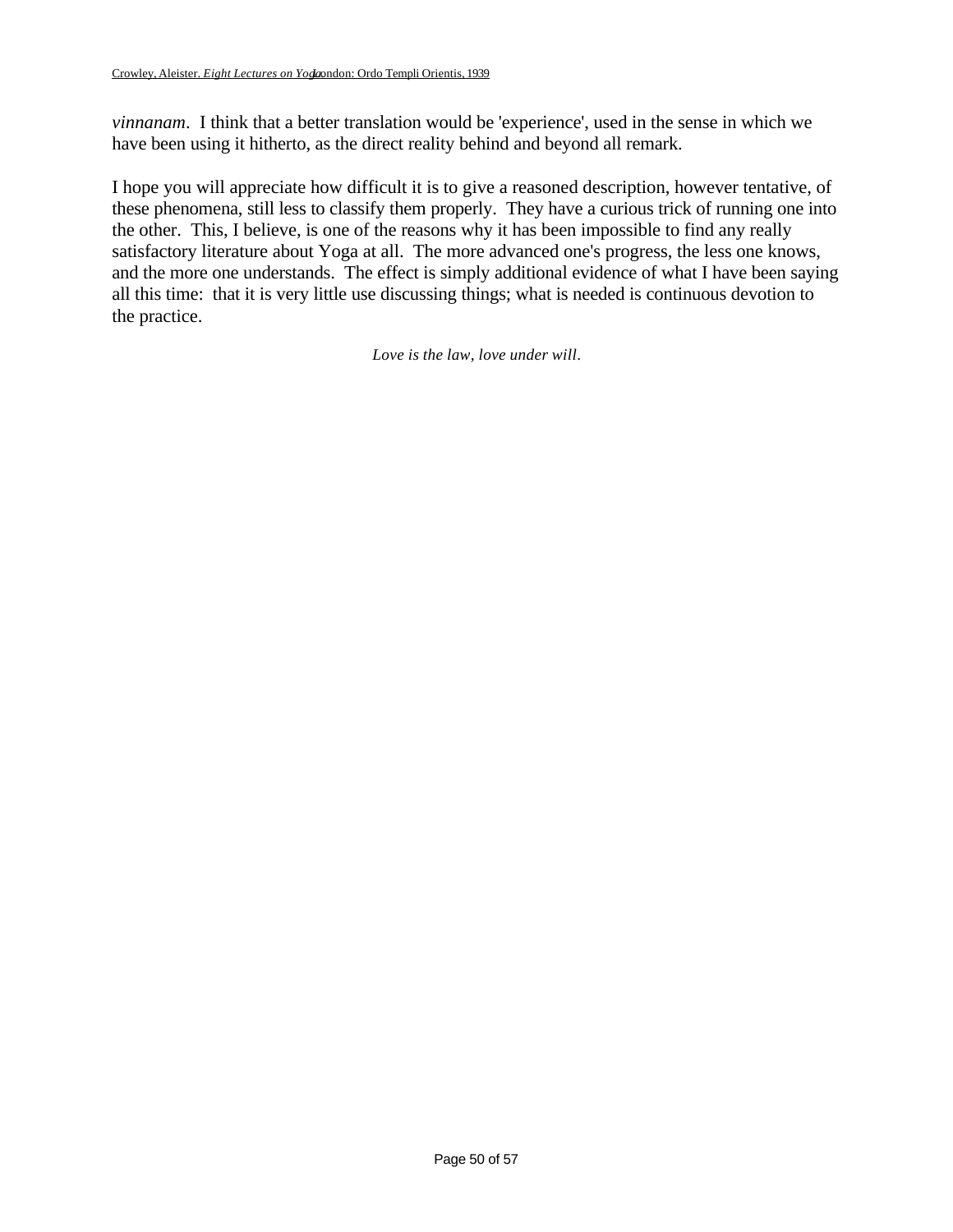# *yoga for yellowbellies* **Fourth Lecture**

Salutation to the Sons of the Morning!

*Do what thou wilt shall be the whole of the Law.*

I should like to begin this evening by recapitulating very briefly what has been said in the previous three lectures, and this would be easier if I had not completely forgotten everything I said. But there is a sort of faint glimmering to the effect that the general subject of the series was the mental exercises of the Yogi; and the really remarkable feature was that I found it impossible to discuss them at all thoroughly without touching upon, first of all, ontology; secondly, ordinary science; and thirdly, the high Magick of the true initiates of the light.

We found that both Ontology and Science, approaching the question of reality from entirely different standpoints, and pursuing their researches by entirely different methods, had yet arrived at an identical *impasse*. And the general conclusion was that there could be no reality in any intellectual concept of any kind, that the only reality must lie in direct experience of such a kind that it is beyond the scope of the critical apparatus of our minds. It cannot be subject to the laws of Reason; it cannot be found in the fetters of elementary mathematics; only transfinite and irrational conceptions in that subject can possibly shadow forth the truth in some such paradox as the identity of contradictories. We found further that those states of mind which result from the practice of Yoga are properly called trances, because they actually transcend the conditions of normal thought.

At this point we begin to see an almost insensible drawing together of the path of Yoga which is straight (and in a sense arid) with that of Magick, which may be compared with the Bacchic dance or the orgies of Pan. It suggests that Yoga is ultimately a sublimation of philosophy, even as Magick is a sublimation of science. The way is open for a reconciliation between these lower elements of thought by virtue of their tendency to flower into these higher states beyond thought, in which the two have become one. And that, of course, is Magick; and that, of course, is Yoga.

We may now consider whether, in view of the final identification of these two elements in their highest, there may not be something more practical than sympathy in their lower elements -- I mean mutual assistance.

I am glad to think that the Path of the Wise has become much smoother and shorter than it was when I first trod it; for this very reason that the old antinomies of Magick and Yoga have been completely resolved.

You all know what Yoga is. Yoga means union. And you all know how to do it by shutting off the din of the intellectual boiler factory, and allowing the silence of starlight to reach the ear. It is the emancipation of the exalted from the thrall of the commonplace expression of Nature.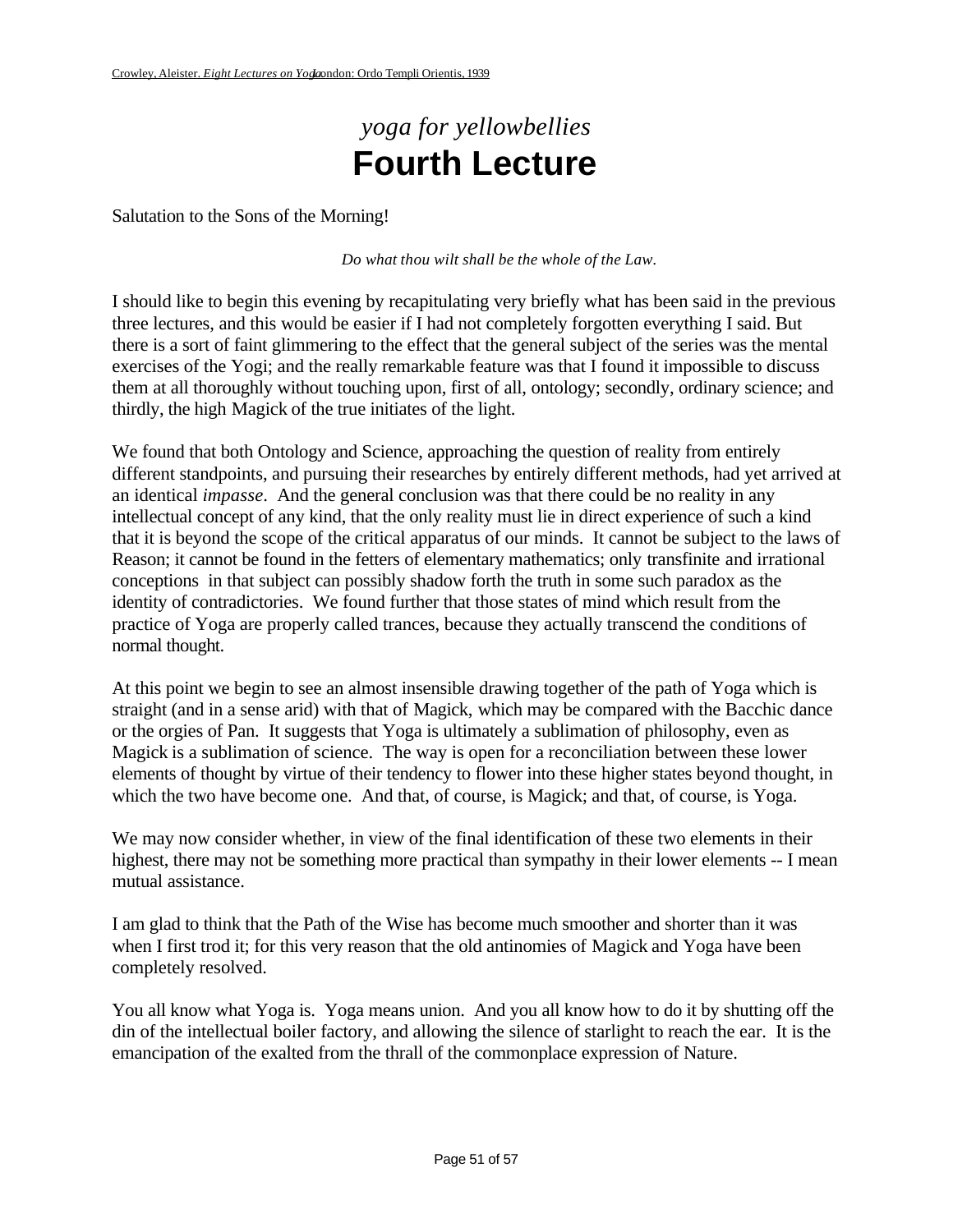Now what is Magick? Magick is the science and art of causing change to occur in conformity with the Will. How do we achieve this? By exalting the will to the point where it is master of circumstance. And how do we do this? By so ordering every thought, word and act, in such a way that the attention is constantly recalled to the chosen object.

Suppose I want to evoke the 'Intelligence' of Jupiter. I base my work upon the correspondences of Jupiter. I base my mathematics on the number 4 and its subservient numbers 16, 34, 136. I employ the square or rhombus. For my sacred animal I choose the eagle, or some other sacred to Jupiter. For my perfume, saffron -- for my libation some preparation of opium or a generous yet sweet and powerful wine such as port. For my magical weapon I take the sceptre; in fact, I continue choosing instruments for every act in such a way that I am constantly reminded of my will to evoke Jupiter. I even constrain *every* object. I extract the Jupiterian elements from all the complex phenomena which surround me. If I look at my carpet, the blues and purples are the colours which stand out as Light against an obsolescent and indeterminate background. And thus I carry on my daily life, using every moment of time in constant self-admonition to attend to Jupiter. The mind quickly responds to this training; it very soon automatically rejects as unreal anything which is not Jupiter. Everything else escapes notice. And when the time comes for the ceremony of invocation which I have been consistently preparing with all devotion and assiduity, I am quickly inflamed. I am attuned to Jupiter, I am pervaded by Jupiter, I am absorbed by Jupiter, I am caught up into the heaven of Jupiter and wield his thunderbolts. Hebe and Ganymedes bring me wine; the Queen of the Gods is throned at my side, and for my playmates are the fairest maidens of the earth.

Now what is all this but to do in a partial (and if I may say so, romantic) way what the Yogi does in his more scientifically complete yet more austerely difficult methods? And here the advantage of Magick is that the process of initiation is spontaneous and, so to speak, automatic. You may begin in the most modest way with the evocation of some simple elemental spirit; but in the course of the operation you are compelled, in order to attain success, to deal with higher entities. Your ambition grows, like every other organism, by what it feeds on. You are very soon led to the Great Work itself; you are led to aspire to the Knowledge and Conversation of the Holy Guardian Angel, and this ambition in turn arouses automatically further difficulties the conquest of which confers new powers. In *The Book of the Thirty Æthyrs*, commonly called *The Vision and the Voice*, it becomes progressively difficult to penetrate each Æthyr. In fact, the penetration was only attained by the initiations which were conferred by the Angel of each Æthyr in its turn. There was this further identification with Yoga practices recorded in this Book. At times the concentration necessary to dwell in the Æthyr became so intense that definitely *sama¤dhic* results were obtained. We see then that the exaltation of the mind by means of magical practices leads (as one may say, in spite of itself) to the same results as occur in straightforward Yoga.

I think I ought to tell you a little more about these visions. The method of obtaining them was to take a large topaz beautifully engraved with the Rose and Cross of forty-nine petals, and this topaz was set in a wooden cross of oak painted red. I called this the shew-stone in memory of Dr. Dee's famous shew-stone. I took this in my hand and proceeded to recite in the Enochian or Angelic language the Call of the Thirty Æthyrs, using in each case the special name appropriate to the Æthyr. Now all this went very well until about the 17th, I think it was, and then the Angel, foreseeing difficulty in the higher or remoter Æthyrs, gave me this instruction. I was to recite a chapter from the Q'uran: what the Mohammedans call the "Chapter of the Unity". *Qól: Húa*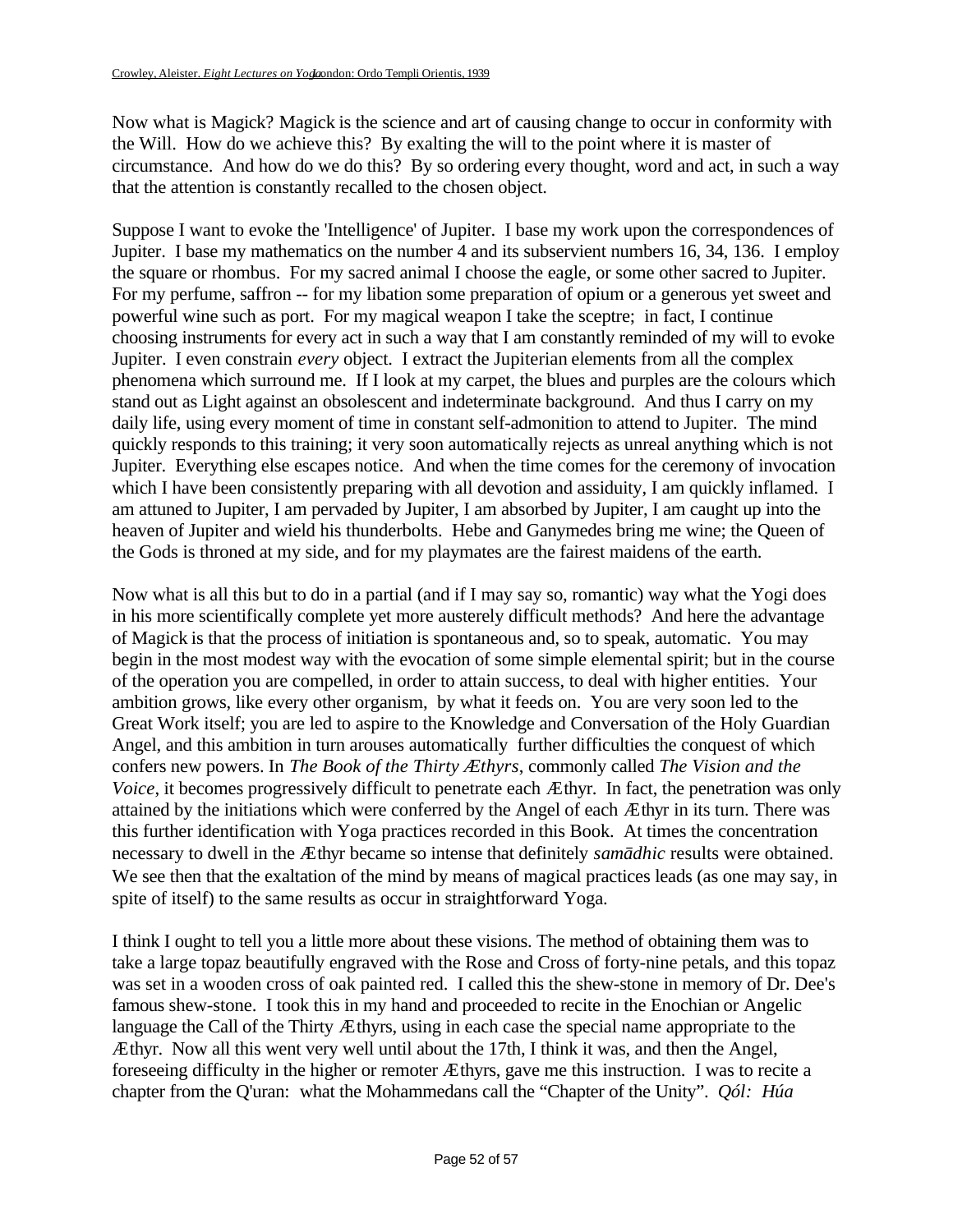*Állahú achád; Állahú ássamád: lám yalíd walám yulád; walám yakán lahá kufwán achád*. I was to say this, bowing myself to the earth after each chapter, a thousand and one times a day, as I walked behind my camel in the Great Eastern Erg of the Sahara. I do not think that anyone will dispute that this was pretty good exercise; but my point is that it was certainly very good Yoga.

From what I have said in previous lectures you will all recognize that this practice fulfils all the conditions of the earlier stages of Yoga, and it is therefore not surprising that it put my mind in such a state that I was able to use the Call of the Thirty Æthyrs with much greater efficacy than before.

Am I then supposed to be saying that Yoga is merely the handmaiden of Magick, or that Magick has no higher function than to supplement Yoga? By no means. it is the co-operation of lovers; which is here a symbol of the fact. The practices of Yoga are almost essential to success in Magick -- at least I may say from my own experience that it made all the difference in the world to my magical success, when I had been thoroughly grounded in the hard drill of Yoga. But -- I feel absolutely certain that I should never have obtained success in Yoga in so short a time as I did had I not spent the previous three years in the daily practice of magical methods.

I may go so far as to say that just before I began Yoga seriously, I had almost invented a Yogic method of practising Magick in the stress of circumstances. I had been accustomed to work with full magical apparatus in an admirably devised temple of my own. Now I found myself on shipboard, or in some obscure bedroom of Mexico City, or camped beside my horse among the sugar canes in lonely tropical valleys, or couched with my rucksack for all pillow on bare volcanic heights. I had to replace my magical apparatus. I would take the table by my bed, or stones roughly piled, for my altar. My candle or my Alpine Lantern was my light. My ice-axe for the wand, my drinking flask for the chalice, my machete for the sword, and a *chapati* or a sachet of salt for the pantacle of art! Habit soon familiarized these rough and ready succedanea. But I suspect that it may have been the isolation and the physical hardship itself that helped, that more and more my magical operation became implicit in my own body and mind, when a few months later I found myself performing *in full* operations involving the Formula of the Neophyte (for which see my treatise *Magick*) without any external apparatus at all.

A pox on all these formalistic Aryan sages! Unless one wants to be very pedantic, it is rather absurd to contend that this form of ritual forced upon me, first by external and next by internal circumstances, was anything else but a new form of *a¤sana, pra¤n²a¤ya¤ma, mantrayoga*, and *pratya¤ha¤ra* in something very near perfection; and it is therefore not surprising that the Magical exaltation resulting from such ceremonies was in all essential respects the equivalent of *samyama*.

On the other hand, the Yoga training was an admirable aid to that final concentration of the Will which operates the magical ecstasy.

This then is reality: direct experience. How does it differ from the commonplace everyday experience of sensory impressions which are so readily shaken by the first breath of the wind of intellectual analysis?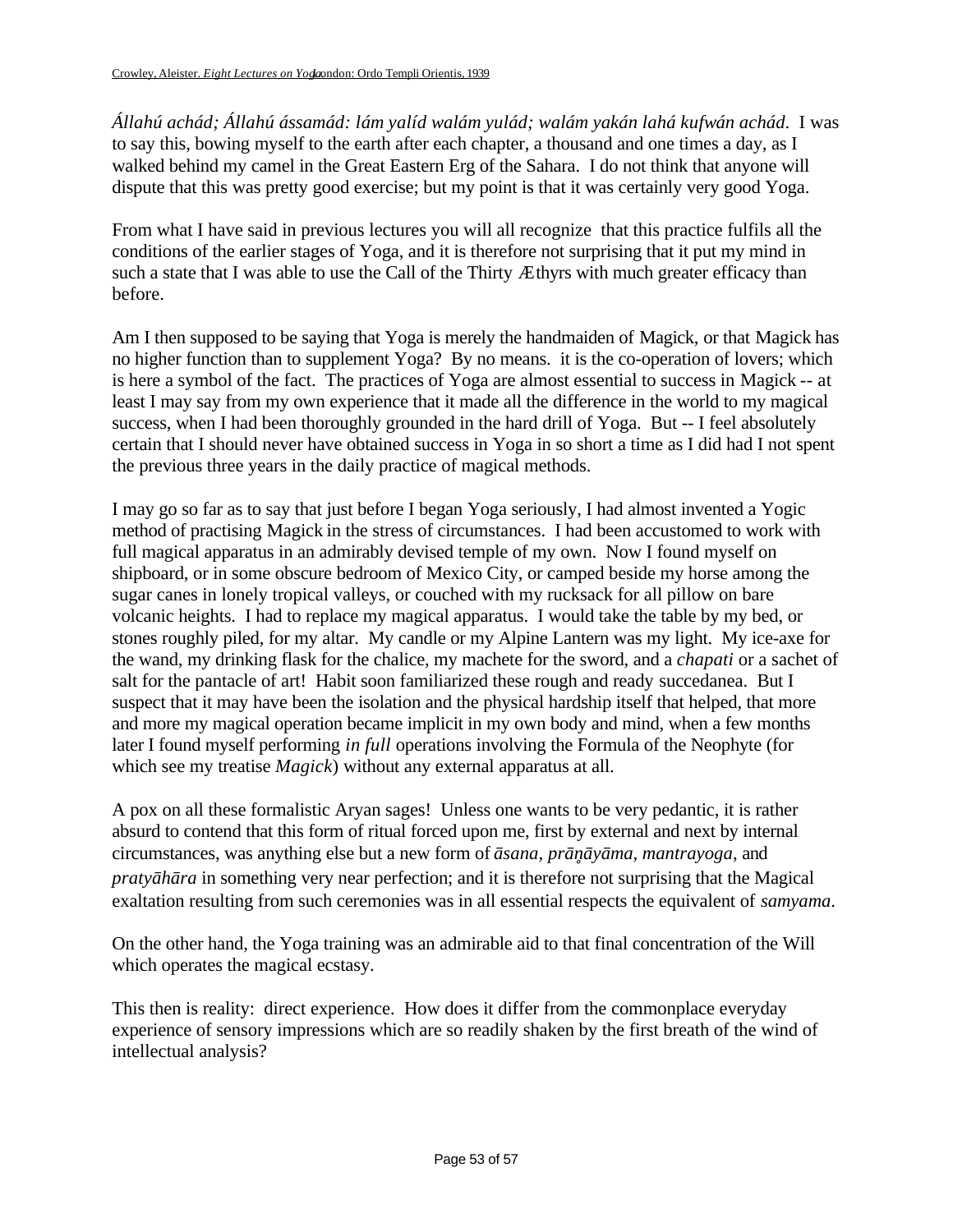Well, to answer first of all, in a common-sense way, the difference is simply that the impression is deeper, is less to be shaken. Men of sense and education are always ready to admit that they may have been mistaken in the quality of their observation of any phenomenon, and men a little more advanced are almost certain to attain to a placid kind of speculation as to whether the objects of sense are not mere shadows on a screen.

I take off my glasses. Now I cannot read my manuscript. I had two sets of lenses, one natural, one artificial. If I had been looking through a telescope of the old pattern I should have had three sets of lenses, two artificial. If I go and put on somebody else's glasses I shall get another kind of blur. As the lenses of my eyes change in the course of my life, what my sight tells me is different. The point is that we are quite unable to judge what is the truth of the vision. Why then do I put on my glasses to read? Only because the particular type of illusion produced by wearing them is one which enables me to interpret a prearranged system of hieroglyphics in a particular sense which I happen to imagine I want. It tells me nothing whatever about the object of my vision -- what I call the paper and the ink. Which is the dream? The clear legible type or the indecipherable blur?

But in any case any man who is sane at all does make a distinction between the experience of daily life and the experience of dream. It is true that sometimes dreams are so vivid, and their character so persistently uniform that men are actually deceived into believing that places they have seen in dreams repeatedly are places that they have known in a waking life. But they are quite capable of criticizing this illusion by memory, and they admit the deception. Well, in the same way the phenomena of high Magick and *sama¤dhi* have an authenticity, and confer an interior certainty, which is to the experience of waking life as that is to a dream.

But, apart from all this, experience is experience; and the real guarantee that we have of the attainment of reality is its rank in the hierarchy of the mind.

Let us ask ourselves for a moment what is the characteristic of dream impressions as judged by the waking mind. Some dreams are so powerful that they convince us, even when awake, of their reality. Why then do we criticize and dismiss them? Because their contents are incoherent, because the order of nature to which they belong does not properly conform with the kind of experience which does hang together -- after a fashion. Why do we criticize the reality of waking experience? On precisely similar grounds. Because in certain respects it fails to conform with our deep instinctive consciousness of the structure of the mind. *Tendency*! We *happen* to be that kind of animal.

The result is that we accept waking experience for what it is within certain limits. At least we do so to this extent, that we base our action upon the belief that, even if it is not philosophically real, it is real enough to base a course of action upon it.

What is the ultimate practical test of conviction? Just this, that it is our standard of conduct. I put on these glasses in order to read. I am quite certain that the blurred surface will become clear when I do so. Of course, I may be wrong. I may have picked up some other body's glasses by mistake. I might go blind before I could get them into position. Even such confidence has limits; but it is a real confidence, and this is the explanation of why we go ahead with the business of life. When we think it over, we know that there are all sorts of snags, that it is impossible to formulate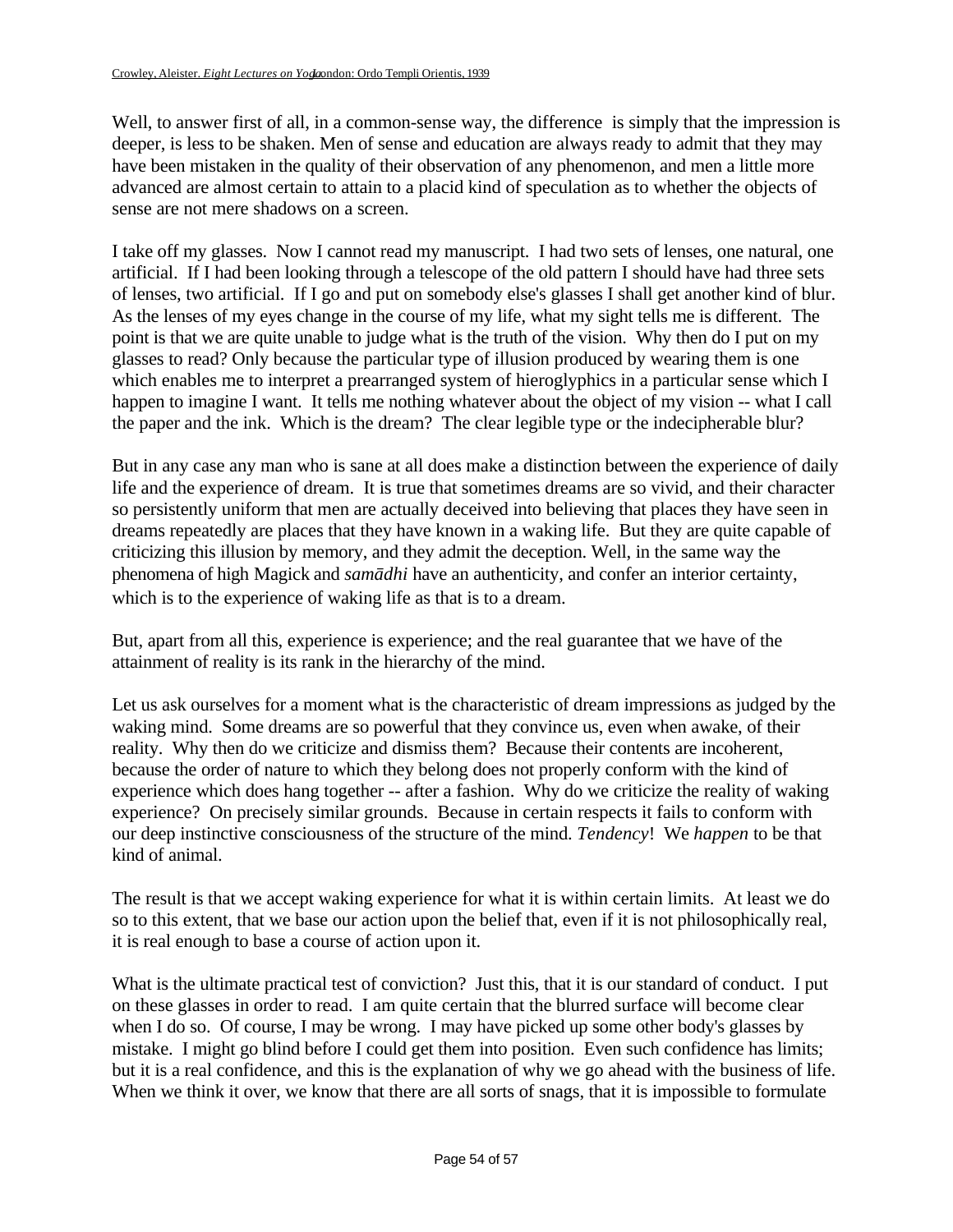any proposition which is philosophically unassailable, or even one which is so from a practical standpoint. We admit to ourselves that there are all sorts of snags; but we take our chance of that, and go ahead in the general principles inculcated by our experience of nature. It is, of course, quite easy to prove that experience is impossible. To begin with, our consciousness of any phenomenon is never the thing itself, but only a hieroglyphic symbol of it.

Our position is rather that of a man with a temperamental motorcar; he has a vague theory that it ought to go, on general principles; but he is not quite sure how it will perform in any given circumstances. Now the experience of Magick and Yoga is quite above all this. The possibility of criticizing the other types of experience is based upon the possibility of expressing our impressions in adequate terms; and this is not at all the case with the results of Magick and Yoga. As we have already seen, every attempt at expression in ordinary language is futile. Where the hero of the adventure is tied up with a religious theory, we get the vapid and unctuous bilge water of people like St. John of the Cross. All Christian Mystics are tarred with the same brush. Their abominable religion compels them to every kind of sentimentality; and the theory of original sin vitiates their whole position, because instead of the noble and inspiring Trance of Sorrow they have nothing but the miserable, cowardly, and selfish sense of guilt to urge them to undertake the Work.

I think we may dismiss altogether from our minds every claim to experience made by any Christian of whatever breed of spiritual virus as a mere morbid reflection, the apish imitation of the true ecstasies and trances. All expressions of the real thing must partake of the character of that thing, and therefore only that language is permissible which is itself released from the canon of ordinary speech, exactly as the trance is unfettered by the laws of ordinary consciousness. In other words, the only proper translation is in poetry, art and music.

If you examine the highest poetry in the light of common sense, you can only say that it is rubbish; and in actual fact you cannot so examine it at all, because there is something in poetry which is not in the words themselves, which is not in the images suggested by the words "O windy star blown sideways up the sky!" True poetry is itself a magic spell which is a key to the ineffable. With music this thesis is so obvious as hardly to need stating. Music has no expressed intellectual content whatever, and the sole test of music is its power to exalt the soul. It is then evident that the composer is himself attempting to express in sensible form some such sublimities as are attained by those who practise Magick and Yoga as they should.

The same is true of plastic art, but evidently in much less degree; and all those who really know and love art are well aware that classical painting and sculpture are rarely capable of producing these transcendent orgasms of ecstasy, as in the case of the higher arts. One is bound to the impressions of the eye; one is drawn back to the contemplation of a static object. And this fact has been so well understood in modern times by painters that they have endeavoured to create an art within an art; and this is the true explanation such movements as 'surrealism'. I want to impress upon you that the artist is in truth a very much superior being to the Yogi or the Magician. He can reply as St. Paul replied to the centurion who boasted of his Roman citizenship "With a great sum obtained I this freedom"; and Paul, fingering the Old School Tie, sneered: "But I was free born".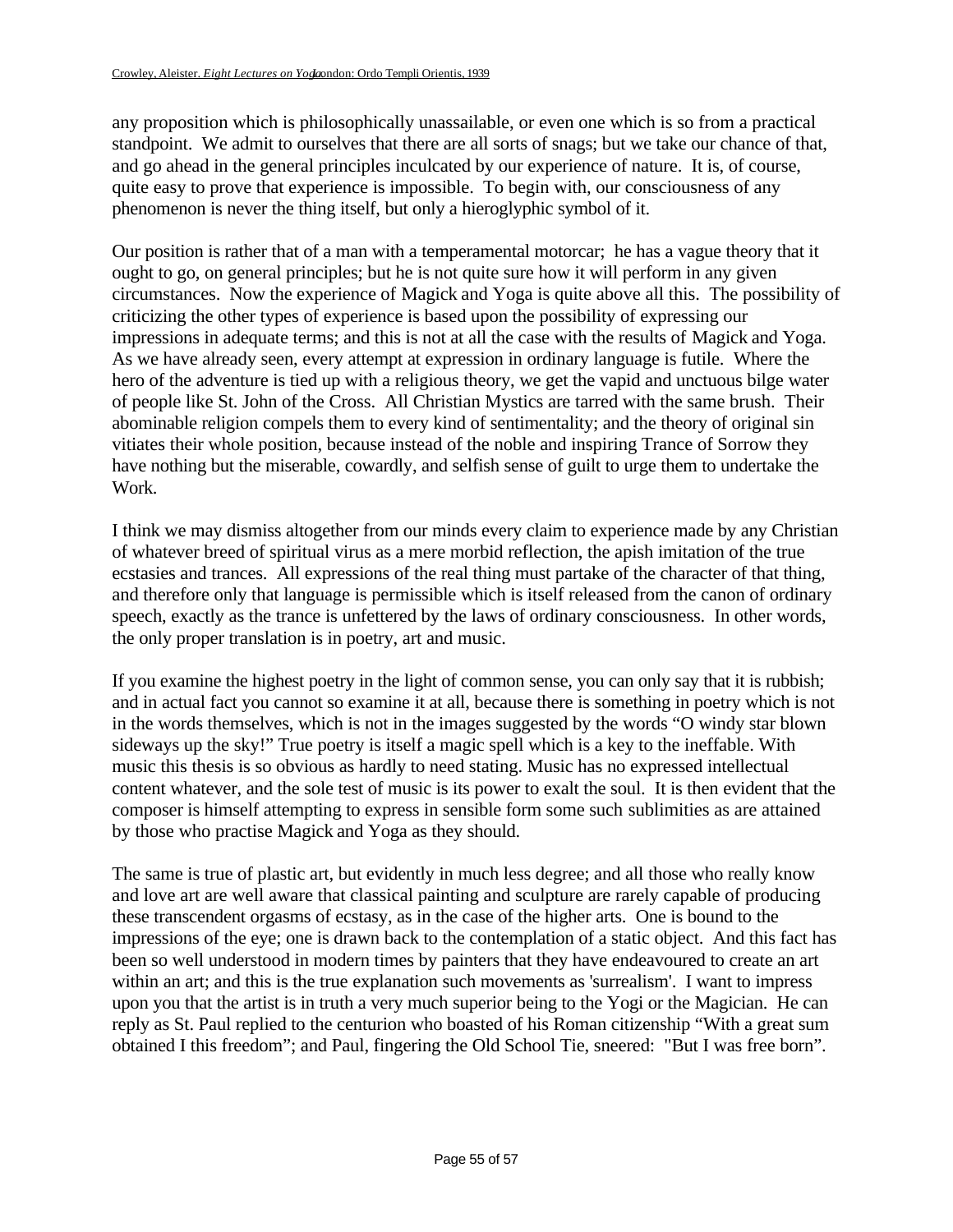It is not for us here to enquire as to how it should happen that certain human beings possess from birth this right of intimacy with the highest reality, but Blavatsky was of this same opinion that the natural gift marks the acquisition of the rank in the spiritual hierarchy to which the student of Magick and Yoga aspires. He is, so to speak, an artist in the making; and it is perhaps not likely that his gifts will have become sufficiently automatic in his present incarnation to produce the fruits of his attainment. Yet, undoubtedly, there have been such cases, and that within my own experience.

I could quote you the case of a man -- a very inferior and wishy-washy poet -- who undertook for a time very strenuously the prescribed magical practices. He was very fortunate, and attained admirable results. No sooner had he done so that his poetry itself became flooded with supernal light and energy. He produced masterpieces.

And then he gave up his Magick because the task of further progress appalled him. The result was that his poetry fell completely away to the standard of wet blotting paper.

Let me tell you also of one man almost illiterate, a Lancashire man who had worked in a mill from the age of nine years. He had studied for years with the Toshophists with no results. Then he corresponded with me for some time; he had still no results. He came to stay with me in Sicily. One day as we went down to bathe we stood for a moment on the brink of the cliff which led down to the little rocky cove with its beach f marvellous smooth sand.

I said something quite casually -- I have never been able to remember what it was -- nor could he ever remember -- but he suddenly dashed down the steep little path like a mountain goat, threw off his cloak and plunged into the sea. When he came back, his very body had become luminous. I saw that he needed to be alone for a week to complete his experience, so I fixed him up in an Alpine tent in a quiet dell under broad-spreading trees at the edge of a stream. From time to time he sent me his magical record, vision after vision of amazing depth and splendour. I was so gratified with his attainment that I showed these records to a distinguished literary critic who was staying with me at the time. A couple of hours later, when I returned to the Abbey, he burst out upon me a flame of excitement. "Do you know what this is?" he cried. I answered casually that it was a lot of very good visions. "Bother your visions", he exclaimed, "didn't you notice the style? It's pure John Bunyan!" It was.

But all this is neither here nor there. There is only one thing for anybody to do on a path, and that is to make sure of the next step. And the fact which we all have to comfort us is this: that all human beings have capacities for attainment, each according to his or her present position.

For instance, with regard to the power of vision on the astral plane, I have been privileged to train many hundreds of people in the course of my life, and only about a dozen of them were incapable of success. In one case this was because the man had already got beyond all such preliminary exercise; his mind immediately took on the formless condition which transcends all images, all thought. Other failures were stupid people who were incapable of making an experiment of any sort. They were a mass of intellectual pride and prejudice, and I sent them away with an injunction to go to Jane Austen. But the ordinary man and woman get on very well, and by this I do